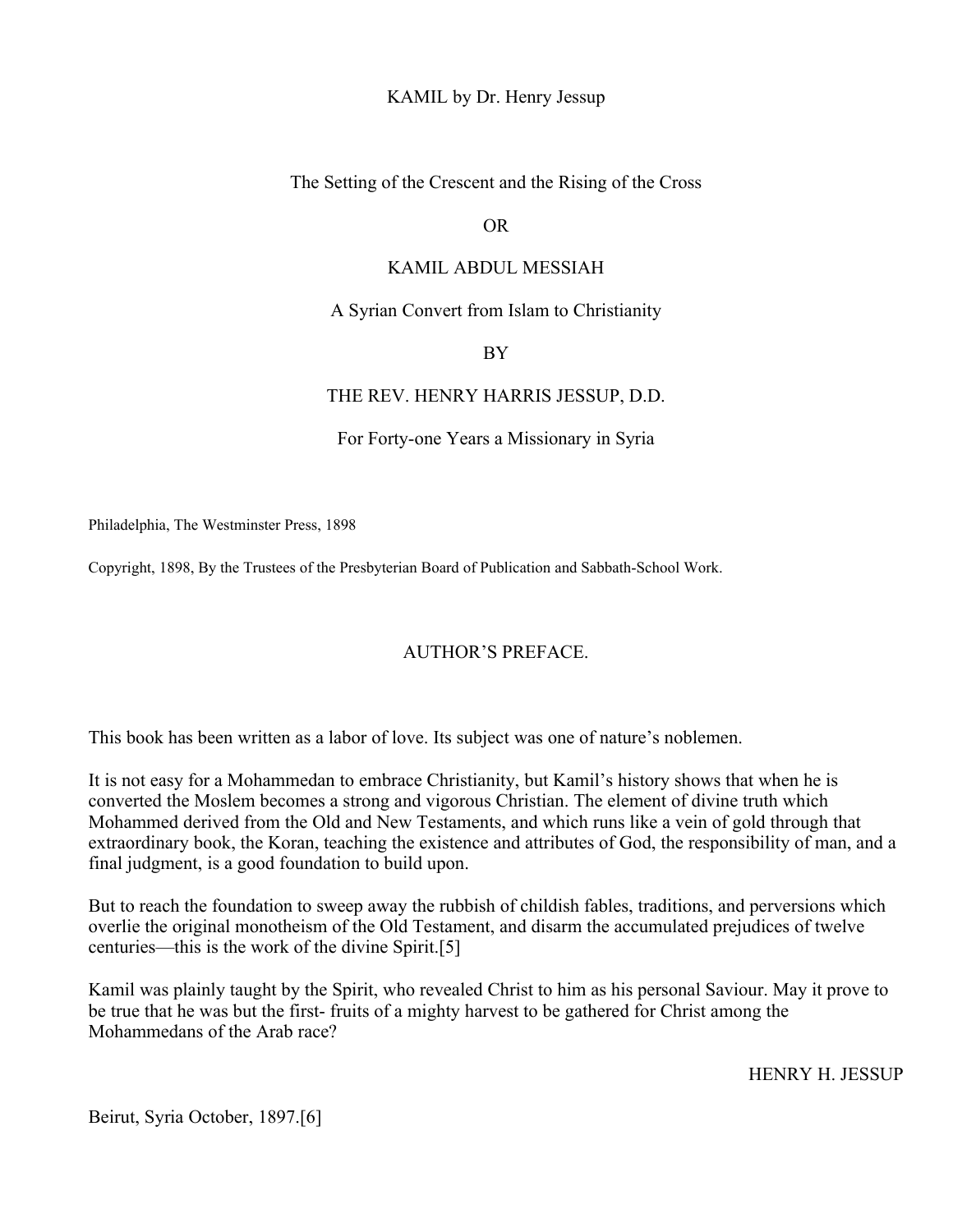### INTRODUCTION

The simple story of the brief Christian life of Kamil Aietany, written by Rev. Dr. Jessup, furnishes a striking illustration of the power of the gospel over the human heart, even when entrenched in the most inveterate types of error.

A young Moslem visits the Jesuit school in Beirut for the special purpose of studying the Greek language. He there gains some partial views of the truth of the New Testament which had previously been withheld from him. He secures a Bible, but this is taken from him by his father. He is then advised by his Jesuit instructors to secure another, and to disarm his father's prejudices by telling him that he desires to learn Christian doctrines only that he may know how to overthrow them in the interest of Islam. At this dishonest suggestion his whole moral nature revolts and he repairs to the study of Dr. Jessup.[7]

At this point a new history began. Not daring to take a Bible home with him, he resorted to the missionary's study day after day and there drank deeply of the precious truth. His heart was evidently moved by the Holy Spirit. Repairing, at length, to the training school under the direction of Rev. Mr. Hardin, in the Lebanon village of Suk-el-Gharb, he found others who were in sympathy with him. Among them was a young Bedawi from the interior who was equally anxious to learn the truth and who also gave evidence of sincere belief in the gospel. What was more important to Kamil's future was his acquaintance with Rev. Mr. Cantine of the Reformed Church Mission to Arabia, who was spending some time at Suk-el-Gharb in order to learn the special dialect of the Bedawin Arabs. This finally led to his joining the Arabian Mission at Aden. Meanwhile, he had not hesitated to avow his faith in the New Testament teachings wherever he went, but he did so with so much tact and so manifest a spirit of love that he escaped that violence of persecution which others would have soon encountered. The struggle between him and his father, a staunch old Moslem<sup>[8]</sup> of great apparent sincerity and most unbending and fanatical intolerance, presents a touching chapter in the young man's life. Firmness in his adherence to the supreme truth of God, coupled with great filial reverence and affection were so blended that the father's heart was moved with manifest love. But at last, when he despaired of recalling his son from his supposed errors, the bitterness and cruelty of the Moslem faith asserted themselves and gave place to threats of death.

Kamil never returned, but as if feeling that his time was possibly short he devoted himself with most untiring assiduity to his work, laboring in season and out of season, whether he had an audience of a dozen or of one only. He thoroughly prepared himself by a study of the Koran at the same time that he studied earnestly the New Testament, and he was thus able, like the early apostles, to reason with his adversaries out of their own scriptures. Never since the example of the apostle Paul has there been an instance in which greater tact was shown in disarming prejudice and in opening the way for the truth. Passage after passage[9] was shown to the incredulous in the Koran itself which commended the character of Christ, which quoted various passages of the Old Testament and the New, which instead of making it a crime to study the gospel, recommended it, and the relation of Christ to the Old Testament prophecy, which the Koran approved, was shown with such cogency that men came again and again to listen.

A bright and shining light indeed was this young missionary, this converted Moslem, voyaging from port to port along the Arabian coast, and finally adopting Busrah as the particular field of his labor. One is astonished at the favor and consideration which were given him even by Moslems, and that in the most fanatical of all lands. But, unfortunately, he encountered the Turkish soldiery at Busrah. With them nice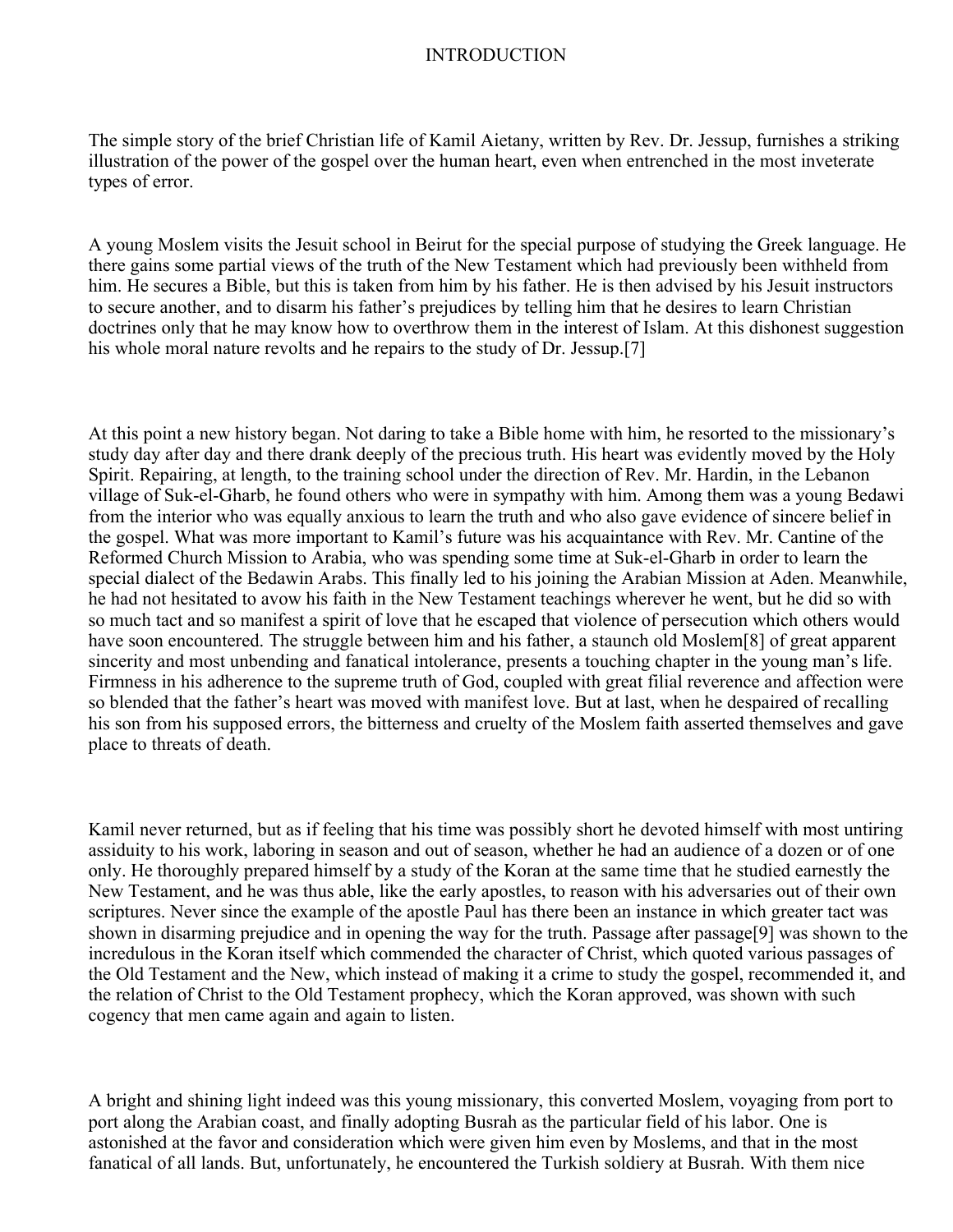comparisons of Koran and Gospel had little place or appreciation. Their creed was a short one, religiously and politically. Death to the apostate was the pithy conclusion of all that they believed or knew.

It is only necessary to add that Kamil died after a very brief and distressing illness, sup[10]posed to be the result of poison. He had survived but two years after his conversion. His rooms at Busrah were closed and sealed, an autopsy was refused, he was buried, contrary to his wishes, according to Moslem ceremony, and the place of his burial was concealed. The truth, however, which he had proclaimed could not be hidden, and in the minds and hearts of scores and even hundreds of staunch Moslems the seeds of the truth as it is in Jesus had been planted.

The story of this young man can not fail to be regarded as a valuable accession to the missionary literature of the day. First, it - proves the utter falsity of the oracular assertion so often made by transient travelers, that no Moslem is ever converted to the Christian faith. We have never known clearer evidence of the genuineness of the work of the Spirit of God in connection with his truth. The transformation in Paul's life was scarcely clearer or more impressive.

Second, an admirable example is afforded to missionaries in heathen and Moslem lands, and indeed to preachers and evangelists at home as[11] well, of that alert and ever wise tact which finds 'the line of least resistance "to the heart and conscience of one's adversary. There are those who stoutly deny the necessity of learning anything whatever concerning the non-Christian religions, who deem it utter folly to study the Koran, even though one labors in Syria or Persia, and equally senseless to disturb the musty tomes of Buddhist or Hindu lore if ones field is India; all that is needed is the story of the Cross. This young Syrian did not thus believe. If he had been a student of the Koran before, there was tenfold necessity now, for it was upon the teachings of the Koran and the entire cult of Islam that he purposed to move with an untiring and fearless conquest. He would have to deal with men of intelligence and intellectual training, and if he would show the superiority of the gospel of Christ, he must know how to make an intelligent comparison. If he would inculcate the supreme truth, he must generously recognize any particles of truth already possessed. Paul on Mars hill before a heathen audience of Greeks, Paul before Agrippa, a ruler versed in[12] the doctrines of the Jews, was not more wise and tactful than Kamil.

Third, if there were no other motive for studying this little sketch by Dr. Jessup, it is thrice valuable as a personal means of grace. Such a life of clear faith and of untiring devotion is tonic, and must be to every truly Christian heart.

Fourth, the life of Kamil affords another proof that the gospel has a universal application to the hearts of men, that it is indeed the wisdom of God and the power of God unto salvation, " to the Jew first, and also to the Gentile."

January 18, 1898 F. F. Ellinwood[13]

## A SKETCH OF THE LIFE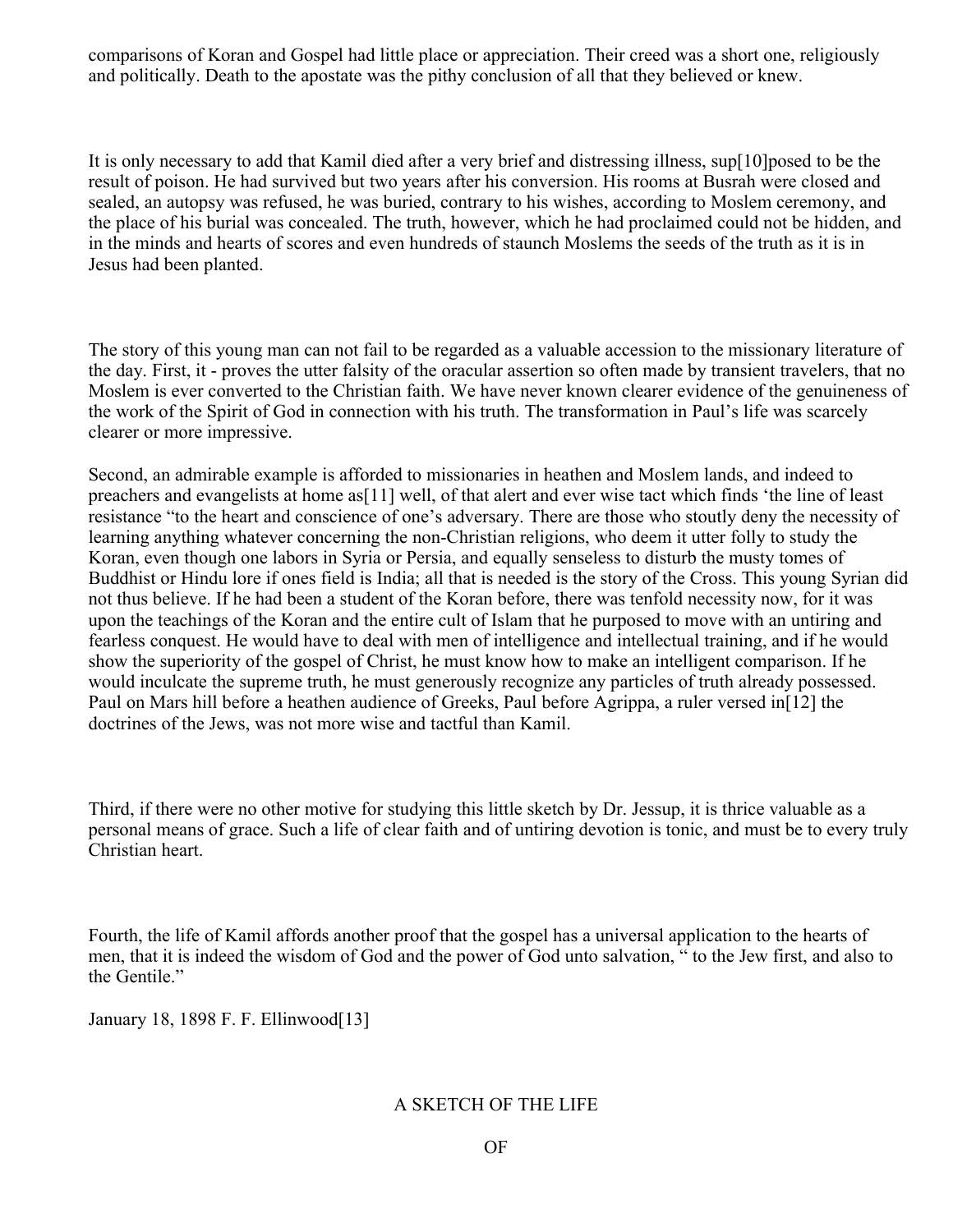### KAMIL ABDUL MESSIAH EL AIETANY

On the morning of February 10, 1890, a young Syrian called at my study in Beirut. His face was unusually attractive and his manner courteous and winning. He soon handed me an Arabic letter he had written and taken to the Rev. Dr. Van Dyck, and on the back of which Dr. Van Dyck had indorsed his recommendations.

I read the letter carefully. The writer said in substance the following

"After kissing your revered hands, your humble servant begs to state, my name is Kamil Aietany, of Beirut. I have studied Turkish and Arabic in the military schools and have been in government service in Beirut. For thirty days I have been to the Jesuit College seeking the[15] salvation of my soul and to follow the Christian faith, according to clear and convincing proofs. They proposed to send me to Alexandria, but my father and brothers protested. I come now to you, regarding you in the place of father and brethren, asking your counsel as you are well known as a counselor of those who love learning, especially if they love learning more than father and family. Do with me as you please."

Dr. Van Dyck indorsed on this letter:

I send this man to you. I have advised him to go to Egypt or India .

C. V. A. Van Dyck

In reply to my questions, Kamil stated in the most frank and ingenuous manner that one day he met a young Maronite priest near the Beirut River, and on telling him he wished to learn French was advised to go to the Jesuit College. He went there and began to study. One of the fathers gave him an Arabic Testament which he took home. His father saw him reading it, and taking it from him, burned it in the kitchen fire. The next day one of the Jesuit teachers told him to take another New Testament and tell his father that he had bought it in order to write a[16] tract attacking it; then his father would let him keep it. "I said to him, 'What! do you advise me to lie to my own father? Never! And I laid down the book and came away."

Then he said to me: "Sir, I want to know just what you believe about Christ and the way of salvation. I am not at rest. I find nothing in the Koran to show me how God can be a just God and yet pardon a sinner. I know I am a sinner and that God is merciful, but he is also just."

There was a seriousness in his tone that showed him to be in earnest, and his language was so refined that I felt drawn to him at once. I said, "My dear friend, our only knowledge of Christ and the way of salvation is from the word of God, and here it is on the table—the Old and New Testaments. You can read for yourself. I will help you all I can. If your father objects to your taking a Bible home you are welcome to the use of my study daily as many hours as you wish. I am engaged at the Press every forenoon and you can occupy my study."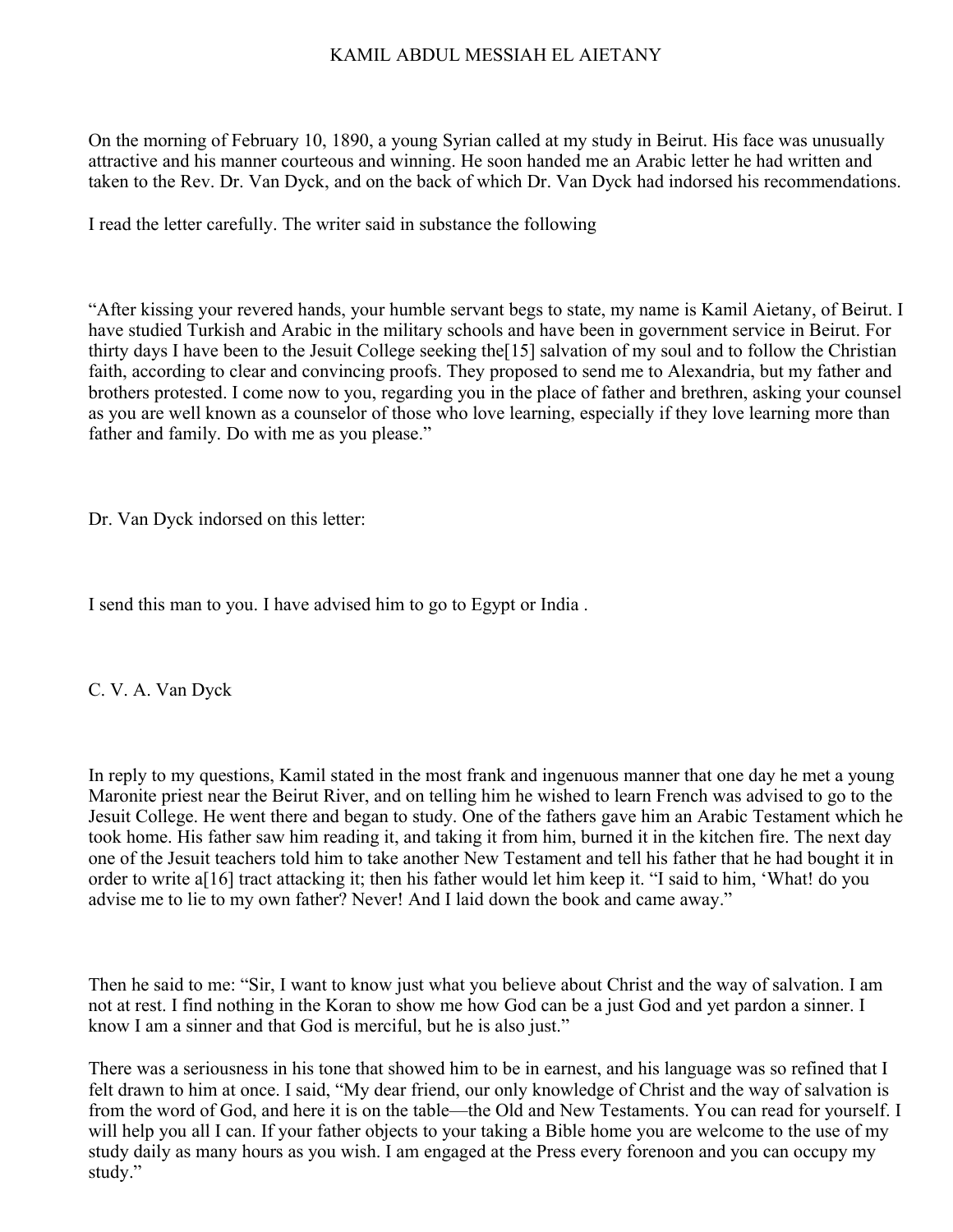Then I opened the New Testament and [17] read to him: "Come unto me, all ye that labor and are heavy laden, and I will give you rest." "Did Mohammed ever venture to use such language as that?" I asked. He said, "No." I then said, "Now, when you read the gospel ask yourself, who was Jesus Christ? And why does he speak as if he were God? He says he will give us rest from sin and trouble and sorrow. He says, I and my Father are one.' 'I, if I be lifted up from the earth, will draw all men unto me.'"

Then I read other passages—from Acts: 12, "Neither is there salvation in any other; for there is none other name under heaven given among men, whereby we must be saved;" and from Rom. 5:1 "Therefore, being justified by faith, we have peace with God through our Lord Jesus Christ."

Kamil listened intently to every word, and asked questions as if hungering and thirsting for the truth. Then he asked, "How do you pray?" I told him we would engage in prayer, asking divine grace and help and the guidance of the Spirit. He knelt by my side and repeated every word after me. At the[19] close he said, "I never heard this kind of a prayer before. It is talking with God. We repeat words five times a day, but we have no such prayers as yours."

I then laid on the table the Bible, the Concordance, the Bible Handbook, and the Westminster Assembly's Shorter Catechism with proof texts. I explained to him that this Catechism was in men's words, but was concise and would give him an idea of the system of Christian belief, but he need not accept a word of it unless he could find it supported by the Scriptures. I also urged him to ask divine aid and light whenever he read the Bible, and then I left him alone. On returning at noon I found that he had prepared a series of questions about various passages of Scripture which he had been reading. These I explained to him.

On the evening of the next day he called and remained two hours. He had committed to memory the first ten answers of the Catechism. With the fourth, fifth, and sixth he was delighted. The answer, "God is a Spirit, infinite, eternal, and unchangeable, in his being,[20] wisdom, power, holiness, justice, goodness, and truth,'' charmed him and the sixth answer, - There are three persons in the Godhead the Father, the Son, and the Holy Ghost; and these three are one God, the same in substance, equal in power and glory,' '—he said, set his mind at rest. "We Mohammedans think that the Christians worship three Gods," said he "but you do not; for there is one God in three persons the Eternal Father, the Eternal Word, and the Eternal Spirit. That is all clear." Then we read the Bible together for two hours and he listened with astonishment and delight. He seized upon the great doctrine of the atoning sacrifice of Christ with such eagerness and satisfaction that he seemed to be taught of the divine Spirit from the very outset. "This," he said, "is what we need. The Koran does not give us a way of salvation. It leaves us in doubt as to whether God will forgive our sins. It does not explain how he can do so and preserve his honor and justice. Here in the gospel it is plain. Christ bore our sins; he died in our stead; he died to save us from dying. This is beautiful; it is just what I want."[21]

He then spoke of the Moslem claim that the Old and New Testaments have been tampered with and changed, and that when Mohammed commended the Old and New Testaments he referred to the original Scriptures which Christians have changed to prove their own doc trines. I went over the historical proofs of the genuineness and authenticity of the New Testament, and the fact that with the multiplicity of Christian sects it would have been impossible after the days of Mohammed to change the text of the Scriptures, as there was no central power whose authority was acknowleged by all, and that the New Testament in the hands of Protestants, Greeks, Roman Catholics, Armenians, and Copts is the same every where. Moreover, that the earliest manuscripts of the Greek text, which antedated Mohammed, are identical with that accepted by all the Christian sects.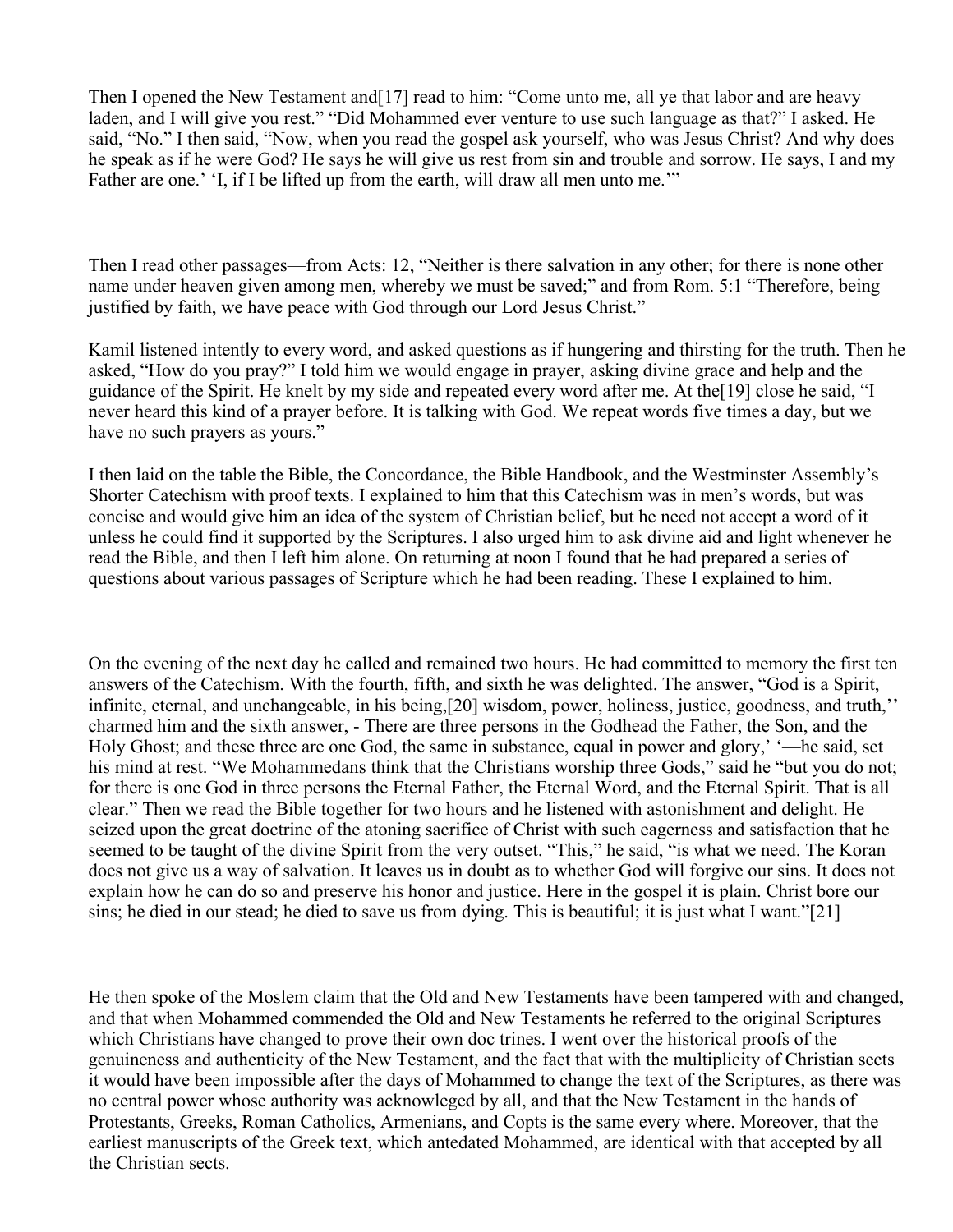In our conversation I alluded to the jealous care with which the Jews guarded the text of the Old Testament, counting every word and letter and vowel point. Kamil then told a Moslem story of Mohammed Ali, pasha[22] of Egypt. The Coptic patriarch, in conversation with Mohammed Ali consented to change a verse of the New Testament to please the viceroy; whereupon a little Moslem boy standing by told the pasha that God would wither his hand if he changed a single dummeh or fetha (vowel) or a single word in the Koran. Kamil then said it was probably in that spirit that the Jews and Christians have preserved God's Word intact.

On the 18th of February he spent the evening again with me and recited to the twenty-first question of the Catechism. The expression, "The only Redeemer of God's elect is the Lord Jesus Christ, who, being the eternal Son of God, became man," etc., was especially attractive to him, and he repeated it over and over. He offered prayer, and I was deeply affected by the childlike simplicity of his confession of sin and his pleading for pardon and acceptance with God in Christ.

It was a privilege to hear his exclamations of joy and pleasure as he read one chapter after another in the New Testament. It was all new to him and he drank it in as if he[24] had found a cool crystal spring in a burning desert.

Again and again I wondered at his sincere and frank simplicity of character. He was a true Nathaniel "in whom was no guile," and I thought to myself how wonderful that a young man brought up in a Moslem military school and surrounded by evil influences all his days, hearing cursing and foul language from old and young, should be so pure of life and so spiritual in his thoughts and language. The Arabic language is overloaded with religious expressions. The name of God is in constant use, in rising and sitting, in every act and motion, and on all occasions men say, "In the name of Allah," "If Allah will," "Praise to Allah," "0 Allah," "I swear by the life of Allah," "Allah keep you," "The will of Allah be done," "Allah destroy your house," "Allah blight your life," "Allah curse your father," or " your grandfather." It is constant blessing or cursing from morning until night; and in addition there are expressions too vile to be translated, which the people use thoughtlessly and their children[25] learn from them, and into which, even when in respectable society, they unconsciously fall. But Kamil seemed to have been kept from these habits, or to have broken them off at once and forever; for in all his subsequent life we never heard of his using improper language on any occasion.

His docility was striking. Day after day he called to read and join with me in prayer, and I was conscious of receiving a blessing when ever he came. He studied the various books carefully and took a little pocket Testament home with him.

On the 26th he had learned forty-two answers from the Catechism and soon finished it. He was greatly interested in the famous Arabic book, "The Letter of Abdul Messiah ibn Ishaak el Kindy " to his Moslem friend, the Hashimy, in the days of the caliph Mainün, 800 AD., inviting him to become a Christian. This book is regarded by the Moslems as so dangerous to their faith that they have a saying. "The house of any Moslem who shall possess the book shall be burned and also seventy house around it."[26]

Kamil took special comfort in the Gospel of John, and, when he returned home, would sit up late at night reading it. One morning his father listened at his door and heard him praying. Opening the door, he entered and said, "My son, what prayer is that you are using? You said, 'Our Father.' That is wrong. Have we not prayers enough without your using these prayers of the Christians?" Kamil told me that he said to his father, "My dear father, I was doing nothing wrong. God made us and loved us as you love me, and in this sense I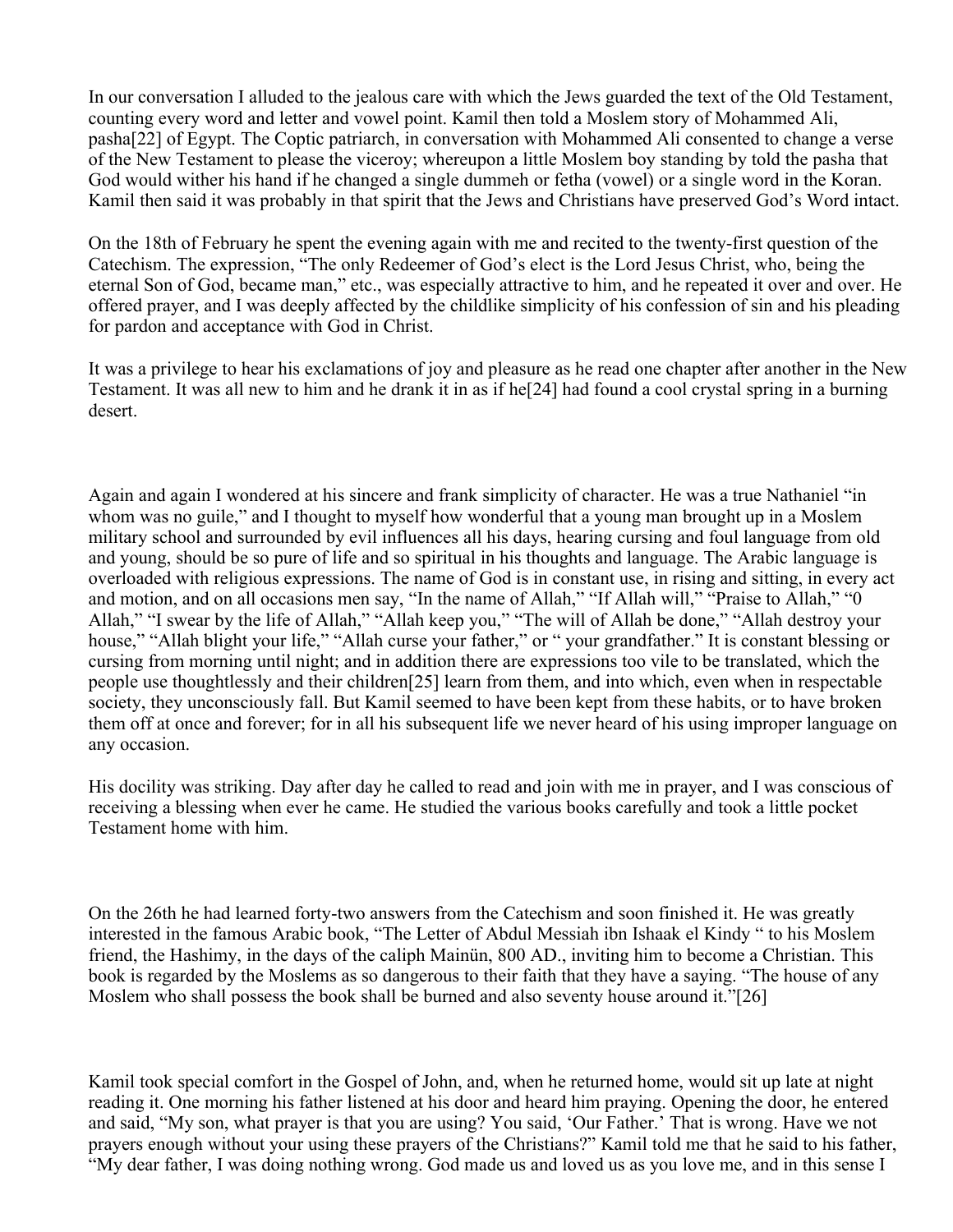say, 'Our Father.' I do not mean, as the Moslems think, that God was married and had children as men are and do. God forbid. It is only to express the tender relation between him and his children." But his father replied, "My son, we have prayers that are good enough without going to the Christians."

On Thursday, March 13 Kamil came as usual. He said, "Last night my father kept me reading the Arabic Koran until midnight with the tajweed, so that I could not read any other book." The " tajweed" is a sonorous intoning of the words in reading, almost like[27] chanting, of which the Moslems are extremely fond, and is not unlike the intoning of the Greek priests and Jewish rabbis. On this occasion I again urged him to be careful not to wound the feelings of his aged father. "Remember that he is your father," said I, "that he loves you; and never forget the respect and affection due to him.' "I never will," he replied and in all his intercourse and subsequent correspondence he showed his love and reverence for his father, who is a venerable sheikh, and the leader in several circles or halakas of the Zikr. \* He is looked upon as a most devout Moslem.[29]

\*Zikris, literally, "remembering,"-i.e., remembering God, —and consists in repeating the name of God, "Allah,'' hundreds and thousands of times. It is either "jail," recited aloud, or "khati," recited with a low voice or mentally.

As a religious ceremony or act of devotion it is performed by the various religious orders of Faqirs or Darweshes all over the Mohammedan world. Almost every religious Moslem is a member of one of these orders, and their meetings, in which they stand in a ring, are called '' Halacat ez Zikr,'' or circle of remembrance of the name of God.

In one zikr khafi they repeat the words, ''God the Hearer," ''God the Seer,'' ''God the Knower,'' and then ''la ilaha,''there is no God," with the exhalation of the breath, and with each inhalation " illa'llahu," "excepting God." This style of zikr is a most exhausting act, being performed hundreds[29] and even thousands of times, beginning slowly and ending with fearful rapidity, until often the devotees sink exhausted on the floor.

The following, used, by the Qadiriyali devotees, is considered the most devotional and spiritual by the Moslem mystics:

1. He (God) is first. He is last. The manifest and the hidden, and who knoweth all things.

- 2. He is with you wheresoever ye be.
- 3. We (God) are closer to man than his neck-vein.
- 4. Whichever way ye turn, there is the face of God
- 5. God encompasseth all things.

6. All on earth shall pass away, but the face of thy God shall abide resplendent with majesty and glory.

There is much of superstition connected with this devotional exercise. The Chihishtiyah order believe that if a man sits crosslegged and seizes the vein called Kaimas, which is under the leg, with his toes, it will give peace to his heart, when accompanied by a repetition of the "Kalimah," "There is no deity but God."

The most common form of zikr is the recital of the ninety- nine names of God: as "the Merciful, the Great, the King, the Mighty, the Compassionate, the Wise, the Strong, the Forgiver, the Opener,'' etc.

There are other forms, as the "Tasbih," "Praise he to God "; "Thanks, or Glory be to God"; and[30] "Takbir," "God is Great." Mohammed said, "Repeat the 'Tasbih' a hundred times, and a thousand virtues shall be recorded by God for you, ten virtuous deeds for each repetition." Mr. John P. Brown, in his history of the Darweshes (Dervishes: Persian, Dar, house, as they beg from house to house), says that they are divided into thirty-two orders. He says that in one of their ceremonies, after working themselves into a religious delirium, ''they burn themselves with red-hot irons, gloat upon them tenderly, lick them, bite them, hold them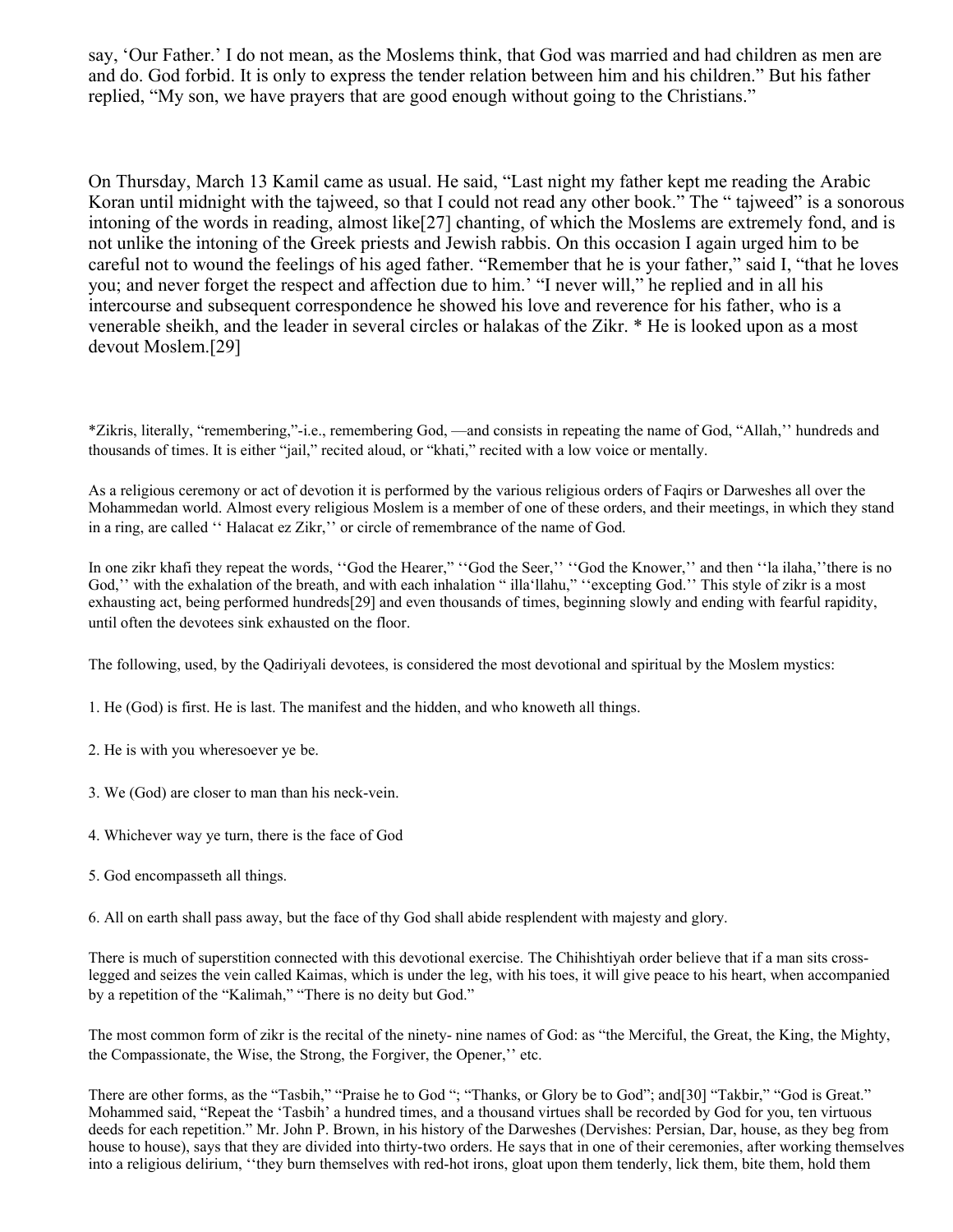between their teeth, and end by cooling them in their mouths. Those who are unable to procure any seize with fury upon the cutlasses hanging on the wall and stick them into their sides and legs." However severely they may be burned nr wounded, they believe that their sheikh can heal them by breathing on them and rubbing them with saliva.

Among the sayings ascribed to Mohammed are the following: "Let your tongue be always moist in the remembrance of God. "There are ninety-nine names of God; whosoever counts them up shall enter into Paradise." "The ejaculation, 'there is no power and strength but in God', is medicine for ninety- nine pains, the least of which is melancholy.'' ''No one can bring a better deed on the day of resurrection (unless he shall have said the like or added to it) than he who has recited, 'Oh, Holy God, Praise be to Thee', one hundred times every morning and evening."

No doubt it was such ''vain repetitions'' as these against which Christ warned his disciples. [31]

Kamil had now been for a month under almost daily instruction, and had decided deliberately to profess Christianity and devote his life to preaching Christ to the Mohammedans. It was important that he have systematic religious instruction, and it became a serious question as to where this could best be secured.[30] About ten miles from Beirut, on a spur of the Mount Lebanon range, at an altitude of twenty-five hundred feet above the sea, is the village of Suk-el-Gharb, where is the American Boarding School for Boys, under the care of the Rev. Mr. Hardin. As Kamil knew the Turkish[31] language, it was arranged that he go to Suk and teach Turkish in the boys' school, and receive instruction in the Bible. His father consented, and on March 20th he left Beirut for his new post. His progress in the forty days of his Bible study and conversation in Beirut had been remarkable. The most spiritual portions of the New Testament had become familiar to him. Prayer seemed his special delight. I have never met a person who, from the outset, seemed so peculiarly taught of the Spirit of God.

On his entering the school at Suk as teacher of Turkish, the boys of the Protestant and Oriental Christian sects looked on him with suspicion. They said, "This man is a Beirut Mohammedan, and who knows but he is immoral and will corrupt his companions?" But his consistent Christian life and pure language and his zeal in studying the Scriptures soon overcame all prejudice, and he was chosen leader in the religious meetings of the boys. From that time his course was onward and upward. It is the testimony of Mr. Hardin and the native instructors that they never have had[32] a more truly devout and pure young man in the school. He wrote to me frequently asking advice and telling me of his affairs. On April 17th he wrote of his beginning to teach Turkish. In this letter he speaks of his first acquaintance with the Rev. James Cantine, then in Suk studying Arabic in preparation for missionary work in Arabia. As Kamil's letter is a characteristic Arabic epistle, I will translate it literally, but in subsequent letters, for brevity's sake, I shall omit the flowery introduction. -

"Suk el Gharb to Beirut,

17 Nisan (April),1890

"To his excellency, his presence, my lord and spiritual father, Dr. Henry Jessup the revered, May God prolong his continuance in honor and divine favor, Amen.

"After kissing your dear hands and asking your prayers always, I would state that in the most blessed time and most favored hour we were honored by your precious letter. We read it and praised the Creator (be he exalted) for your health and peace, which we always pray for to the Lord of all creatures. In this letter you told us of the Rev. Mr. Cantine, who is planning to go to Yemen, if God wills. Be it[33] known to you, therefore, that already a strong affection has grown up between us, so that he is now giving me a nightly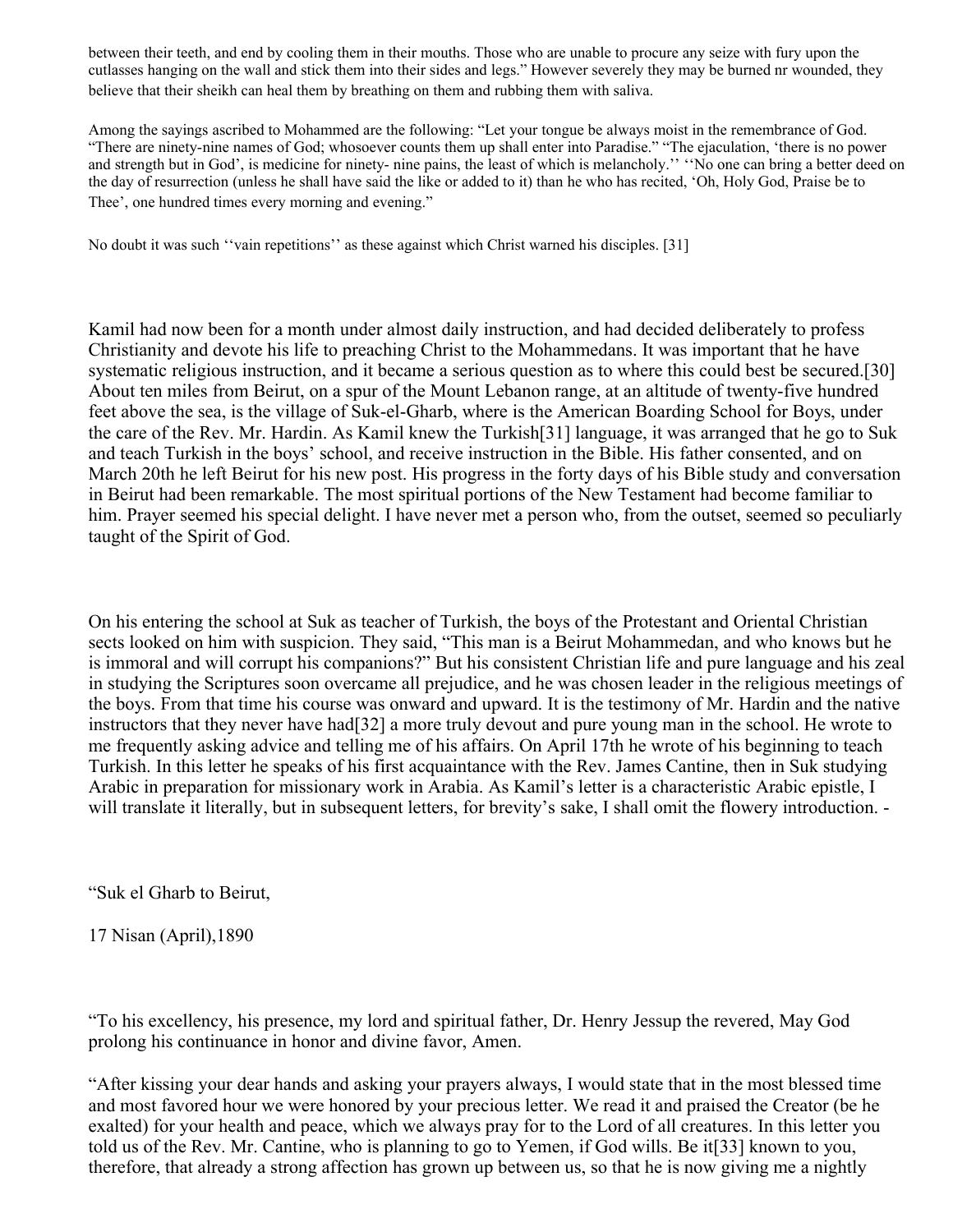lesson in translating from the Arabic Gospel of John into English, in Mr. Hardin's house. I am exceedingly grateful to you for making me acquainted with this cultivated and excellent man. He has over whelmed me with his kindness and many favors. I pray God to prosper him according to his good intentions. I have received the kind advice contained in your letter, which is 'Bless and curse not' and 'Bless them that curse you,' and thank you for it. If it be God's will I will never, from this time on, curse my enemies. Do not fail to give me good religious advice whenever you write.

"I am about to teach Turkish, for I feel that if one has mastered any branch of knowledge and does not use it will be like a lost treasure.

"The Lord bless and prosper you, and bless you in health and the peace of his dear Son, our Lord and Saviour Jesus Christ, Amen. Do not forget me in your prayers for me that my heart may increase in light upon light.

"And may you abide in peace.

"Y'r servant, penitent for his sins,

Kamil Abdul Messiah (servant of Christ).

"P. S.—Give my best salaams to every member of your household, though I do not know[36] their names. The Lord guard and preserve them through all this life. Amen.

"Mr. Hardin and Mr. Cantine salute you. Our brother Jedaan Owad, the Bedawi, salutes you. Written in haste, please excuse the writing."

During the next three months he continued his studies and teaching. As the summer vacation drew near he was anxious for some sphere of Christian work in which he could be useful to his countrymen. His father had written to him expressing great love for him and at the same time deep anxiety at rumors he had heard of Kamil's having become a Christian. One of his letters was eloquent and most touching, entreating him not to bring down his aged father's gray hairs with sorrow to the grave. Kamil replied affectionately, but saying that he was trying to please God and do his will and fit himself for usefulness.

In July he thought that he would better not return to Beirut, lest some of the lower class of fanatical Moslems might take his life.

The young Bedawi, Jedaan, whose salutations he sent me, was a fellow-pupil and a warm[37] friend of Kamil's, and after conference and prayer it was decided that they should go together on a preaching tour for the summer among the Bedawin Arab tribes in the vicinity of Hamath and Hums, along the river Orontes.

In the summer of 1887 Jedaan had come with a flock of sheep from the plains west of Palmyra to Mount Lebanon, and spent several months in Suk-el-Gharb selling his sheep. He came from one of the branches of the powerful Anazy tribe of nomadic Arabs, among the thousands of which tribe there was hardly a man able to read or write. One day Jedaan passed a man in a wayside shop reading. He stopped and asked, 'Can a Bedawi learn to read?" The man said, "Yes; any one can learn." Jedaan (Gideon) became greatly interested, and the man sent him to Mr. Ibrahim Ahtiyeh, a Protestant teacher of the British Syrian Schools in Beirut, who was summering at his house in Suk. Mr. Ahtiyeh gave him an Arabic alphabet card, and he began at once to learn his letters. Day after day he studied his alphabet while leading his sheep to pasture on the mountain near the village, and was con[38]stantly asking the passers-by the name and sound of the Arabic letters and simple words. By the end of the summer he was able to read simple sentences, and became possessed with the desire to learn more. When in the neighboring village of Aitath one day, he met a Druze sheikh of the village and a Mohammedan effendi of one of the leading families of Beirut, and told them he wished to learn Arabic. They advised him to go to the English school in Beirut; and thus unconsciously these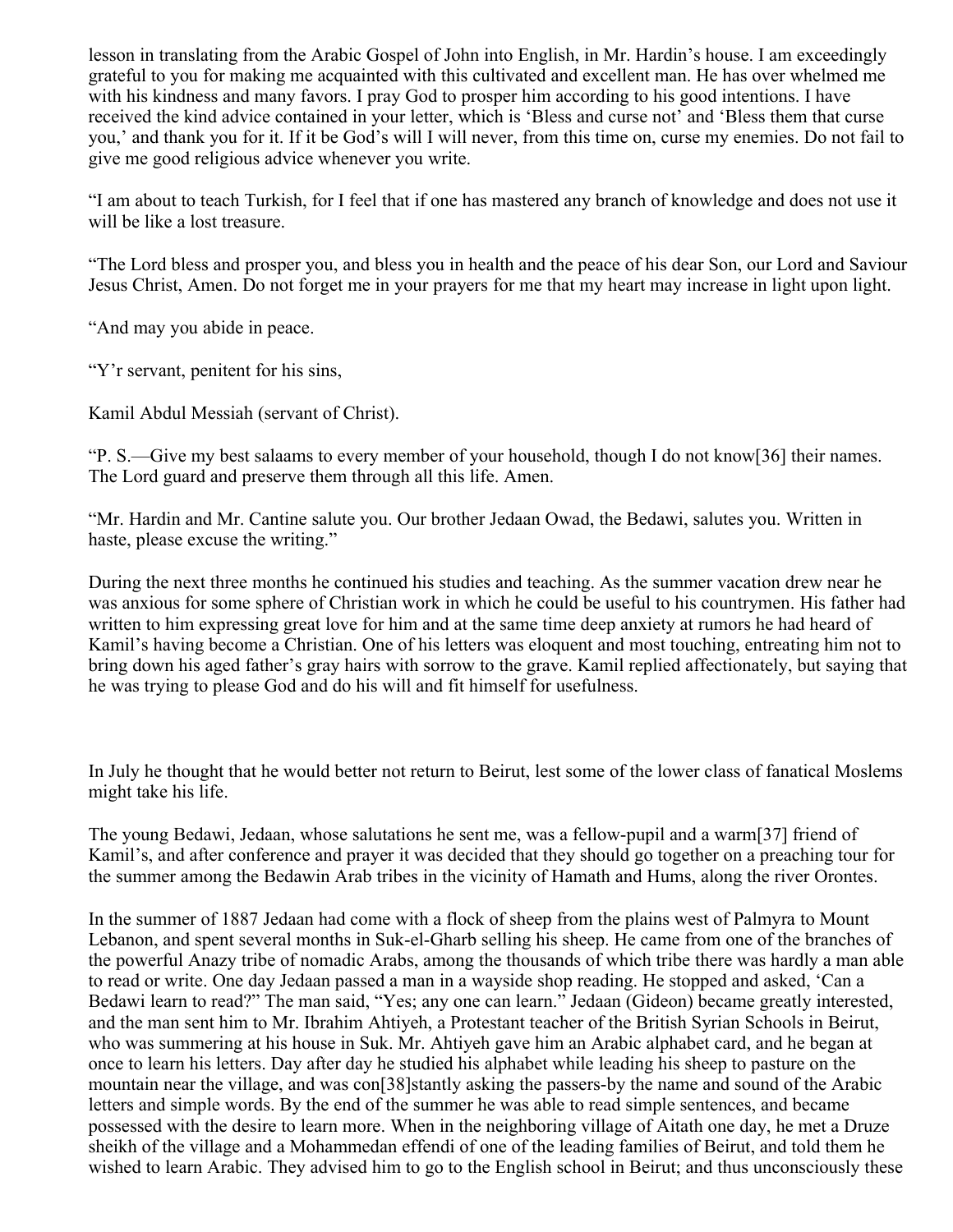two Syrian gentlemen put him in the way of finding not only a knowledge of the Arabic language, but of the word of God and the way of life. He sent back the money received for the sheep, by his Bedawi companion, who returned to join the tribe before its annual migration eastward down the Euphrates, telling him to inform his uncle, the sheikh of the tribe, that he had remained in order to learn reading, writing, and arithmetic, so as to be useful to his tribe in the future.

Mrs. Mentor Mott, to whom he applied for admission to her boys' school in Beirut, received him cordially, and he became an inmate of the[40] family of Mr. Ibrahim Ahtiyeh. I noticed him in the Sunday-school and at church, and by degrees became acquainted with him. The Christian religion was at first strange and mysterious to him. The Bedawin Arabs are simple monotheists, and, though regarded by the government as Mohammedans, have no religious sheikhs or imams, no places of worship, and no hours of prayer, and rarely keep the fast of Ramadan or make the pilgrimage to Mecca. So the Moslems say: "There are three classes who have no religion, muleteers, Bedawin Arabs, and women," because they do not observe the ritual of Islam.

As Jedaan read the New Testament in Arabic, and attended divine service and the Sunday-school, the light began gradually to break into his mind. But it was not until he had been under instruction a year and four months that he finally accepted the Christian faith and asked for baptism. He was urged to count the cost and consider well what that step involved. But he had made up his mind deliberately, and was baptized February 21, 1889. His faith was simple and clear, and he[41] seemed anxious to fit himself not only to write letters and keep accounts for his tribe, but to teach them the word of God and the religion of Jesus Christ. He entered the school in Suk-el-Gharb in October, and was among the first to welcome Kamil on his arrival. They had much in common, and were soon as warmly attached as David and Jonathan. It was Jedaan who proposed that they go on their preaching tour to all the Arab encampments around Hums and Hamath, including that of his own tribe.

On July 28th they called on me in Aaleih, Mount Lebanon, about two miles from Suk, en route for the North. They said they had come to bid me good-by and ask my prayers for a blessing on their journey. After I had offered prayer, each of them prayed most earnestly for divine aid and invoked God's blessing on me, on all my family, and on all the missionaries in Syria. It was very affecting to hear the voices of this son of the desert and this young Mohammedan, both so recently born into the kingdom of grace, praying with such simple, intelligent faith and loving gratitude.[42] .

They went on to Zahleh and Baalbec and thence through the northern Bukaa to the Great Plains dotted with the black goats'-hair tents of the Bedawin. They went from encampment to encampment, receiving the free hospitality of the Arabs, welcomed everywhere. They read to the Arabs from the Old and New Testaments, and preached salvation through Jesus Christ. They wrote letters for the sheikhs, helped them in their accounts, and urged them to give up their predatory raids and robberies and to live in the fear of God. One sheikh said "This may do for dwellers in towns, but if Arabs rob us we must punish them by robbing them." The *lex talionis* has been the Arabs' rule since the days of their father Ishmael.

The two zealous young disciples spent two months in the Bedawin camps. Kamil said on his return that Jedaan had the advantage of him in knowing the pure Bedawi pronunciation and idioms, and Jedaan said that at times he felt very timid lest the Arabs injure them for speaking of Christ, but that Kamil was bold as a lion.[43]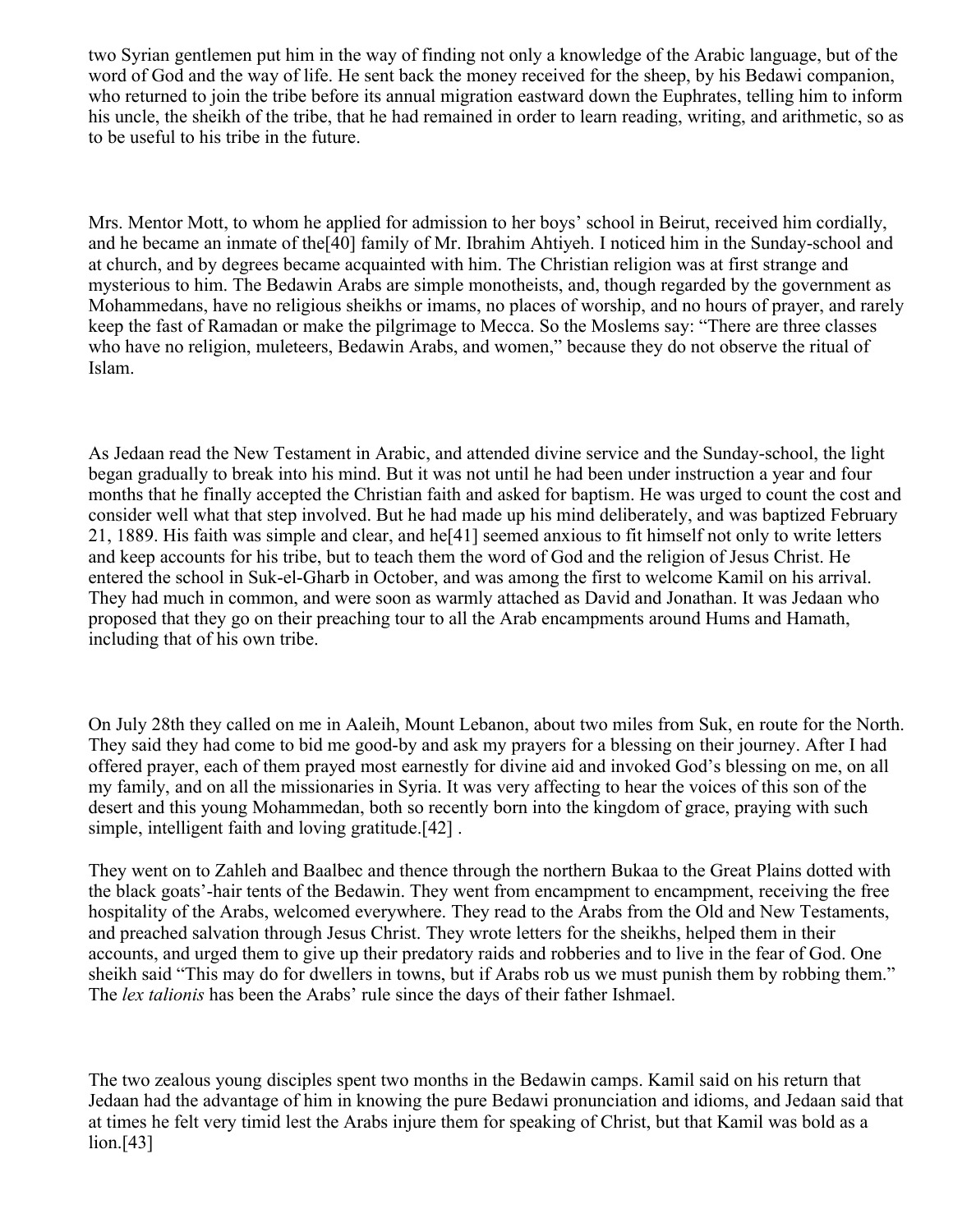In the latter part of September they returned and gave a full account of their journey. They had been in every camp for miles east, west, north, and south of Hamath, and had read the Scriptures to hundreds of Arabs, sowing good seed that may yet spring up to the glory of God. Kamil brought as a present to my family a beautiful live bird, a rail, or blue heron, which he got in the Bukaa near Baalbec. He said he brought it as a thank-offering because he had been permitted to accomplish this journey in safety.

After completing their Bedawin labors they came into the city of Hums one Saturday to spend the Sabbath. Taking a room in a khan in the quarter of the Greek weavers, they called on the Protestant pastor. The news soon spread through the city that a young Beirut Mohammedan who had become a Christian was in the khan. Toward evening five young Syrian weavers of the Greek sect called upon them in the khan, curious to see a Moslem convert to Christianity.[44] After the usual polite salutations they began to ply Kamil with questions as to his name, and whether it was actually true that he had become a Christian. He said, "Certainly." They asked, "How did it come about?" "By reading God's word and by prayer," he replied. "Are you a member of the Orthodox Apostolic Greek Church?" they then asked. "I don't find the name of any such church in the Bible," said he. They then began with great zeal to try to convince him that he should be baptized by a Greek priest and should believe in prayers to the saints and to the Virgin, and in the doctrine of transubstantiation. Kamil took out his Arabic Testament and began to explain to them the doctrine of free salvation and of justification by faith, with the most tender earnestness. Then standing up he offered prayer for them all, and when he had finished they were all in tears. They thanked him and went away, full of wonder that a Moslem convert should have to show them the way of salvation through Christ alone. The next morning they all went to the Protestant church and proposed to be enrolled as Protestants. News of this was carried to the Greek bishop, Athanasius Ahtullah. This bishop is one of the[45] most enlightened of the Greek clergy in Syria. When a lad, he attended the Protestant common school in Suk, and he has opened large and well-conducted schools in Hums, with 1200 pupils; and the Bible printed at the American Press is used as a text-book in them all. He sent and invited Kamil to visit him. On Kamil's arrival in the large reception room, the bishop sent out all the priests and servants and brought Kamil to the raised divan at the upper end of the room, and, seating him at his right hand, saluted him most cordially. On learning his family name, the bishop said: "I know of your family and am glad you have become a Christian." Then he began to urge him to enter the Orthodox Greek Church, and used the usual arguments of the traditional oriental Christians. Kamil asked, "What does Your Excellency believe about Christ? Is he a perfect and sufficient Saviour?" The bishop said, 'Yes." "Do you believe, as St. Paul says, that, 'being justified by faith, we have peace with God through our Lord Jesus Christ?" "Yes," replied the bishop. "Then," said Kamil, "we are brethren in belief; and[46] what more do we want?" But the bishop urged him to accept trine immersion at the hands of a true priest of the Apostolic Orthodox Greek Church, and then he would be all right. Then Kamil, turning to the bishop, said, "Your Excellency, supposing that you and I were traveling west from Hums and came to the river Orontes ; and the river was deep, muddy, swift, and broad; and there was neither bridge nor boat, and neither of us could swim. Then if I should say to you, 'Bishop, I beg you to take me across.' What would you say? You would say, Kamil I can not take myself across, and how can I take you?' And there we would stand helpless and despairing. But suppose that just then we should see a huge giant, a strong, tall man, coming toward us, and he should take you by the arms and carry you across. Would I call out, 'Bishop, come and take me across'? No; I would call to the strong man. Bishop, there is only one strong Man—the Lord Jesus Christ. Is not he enough?" Turning to Kamil, the bishop asked, "My dear friend, how long have you been a Christian? " "Seven months," was the[47] reply. 'Seven months! And you are teaching me who has been a Christian in name from my infancy. Kamil, you are right. If you will stay here and teach Turkish in my school I will pay you a higher salary than you can get in any school in Syria." Your Excellency," replied Kamil, "I thank you for your offer; but I care not for money or salary. God has called me to preach the gospel to the Mohammedans, and I must complete my studies and be about my work."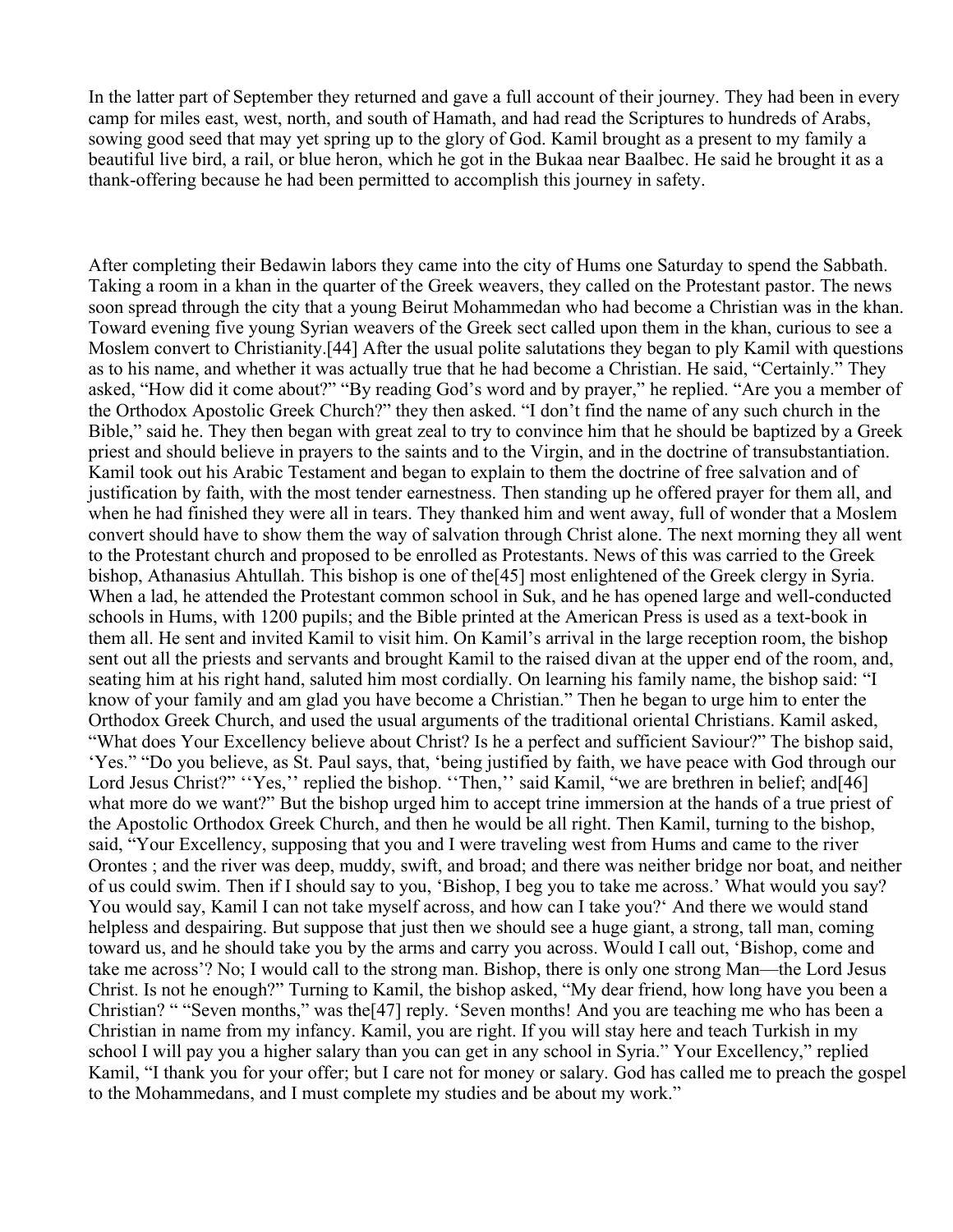I shall never forget the truly eloquent and affecting manner in which he described this interview with the bishop of Hums. It showed how completely he was imbued with the spirit of faith and Christian love, and how his exquisite courtesy and sweetness of disposition disarmed all opposition.

Kamil and Jedaan returned to the Suk school and resumed their studies. Kamil's religious influence continued undiminished and he took part heartily in all religious meetings. Mr. Hardin states that it was refreshing to see how new and striking were his views and applications of gospel truth.[48]

In October he wrote to me of his welfare and stated that the Greek priest in Suk had offered to teach him Greek in order to help him understand the New Testament, but his studies and his teaching of Turkish left him no time to take up Greek. Some of the monks of Deir Shir, a papal Greek monastery near Suk, made several attempts to persuade him to become a Romanist, but he finally told them they would better preach to the Moslems than attempt to pervert a Christian believer to Romish tradition and superstition.

Early in January he wrote to me again asking for certain books, and closed by saying, "We have been reading Acts 8: 36- 40, and would ask, 'Who shall forbid that I be baptized ?'

Up to this time he had been on probation, and it was thought better to give him time to take the step deliberately. But now there seemed no reason for further delay. He was rooted and grounded in the faith of Jesus Christ, and he was baptized January 15th, rejoicing thus to take his stand decidedly for Christ, his Saviour.

The Rev. James Cantine and the Rev. Samuel [49] M. Zwemer had been spending some months in Beirut and Suk-el-Gharb studying the Arabic in preparation for their mission to Arabia. The idea of this mission was conceived by Prof. Lansing, of the Theological Seminary, New Brunswick, New Jersey. Having been born in Egypt, and being a fine Arabic scholar, he was deeply interested in the welfare of the Mohammedans of Arabia. The Rev. Keith Falconer had fallen at his post soon after beginning his work in Aden, and the Free Church of Scotland was keeping up the work there, but Dr. Lansing planned entering Arabia from all sides and offering a free gospel and a divine Saviour to its millions of people. In the closing months of 1890 Messrs. Cantine and Zwemer left Beirut for Aden, and soon wrote requesting Kamil to join them there so without delay, after his baptism, he came to Beirut, and, making the necessary preparations, sailed for Port Said, the northern terminus of the Suez Canal, arriving in Aden, February 7, 1891. He was heartily welcomed by the missionaries and began his work at once among the Arabs. Aden is the seaport of southern Arabia, and caravans[50] of Arabs from the mountains north toward Sanaa and east toward Hadramout are constantly coming in, bringing coffee, dates, spices, and wool, and buying European goods. It was to these caravans that the missionaries recommended Kamil to give his attention, and he did so day after day. He often had from fifty to one hundred Arabians seated around him listening to the word of God.

On March 18, 1891, he made his first missionary journey with Mr. Zwemer along the southern coast of Arabia. He carefully wrote a journal in Arabic, which I received May 20th.[51] The following is the substance of the journal, in his own language:

"Our blessed journey to Bender-el-Makullah. 'And they departed, and went through the towns, preaching the gospel, and healing every where,' Luke 9: 6. After trusting in God and asking the aid of his Holy Spirit, I set out with my beloved and zealous brother, Mr. Zwemer, from Aden on Saturday, March 18, 1891, at half-past four o'clock in the night [10:30 P. M.]. We sailed in a sloop sixty feet in length, intending to visit Bender-el-Makullah. The name of the ship was ' Mubarakat ' [blessed], and the captain's name was Es Sayyid Omr Najy. The ship had one mast, and it had on board, including passengers and sailors, twenty-five souls, and was bound to Belhaf east of Aden.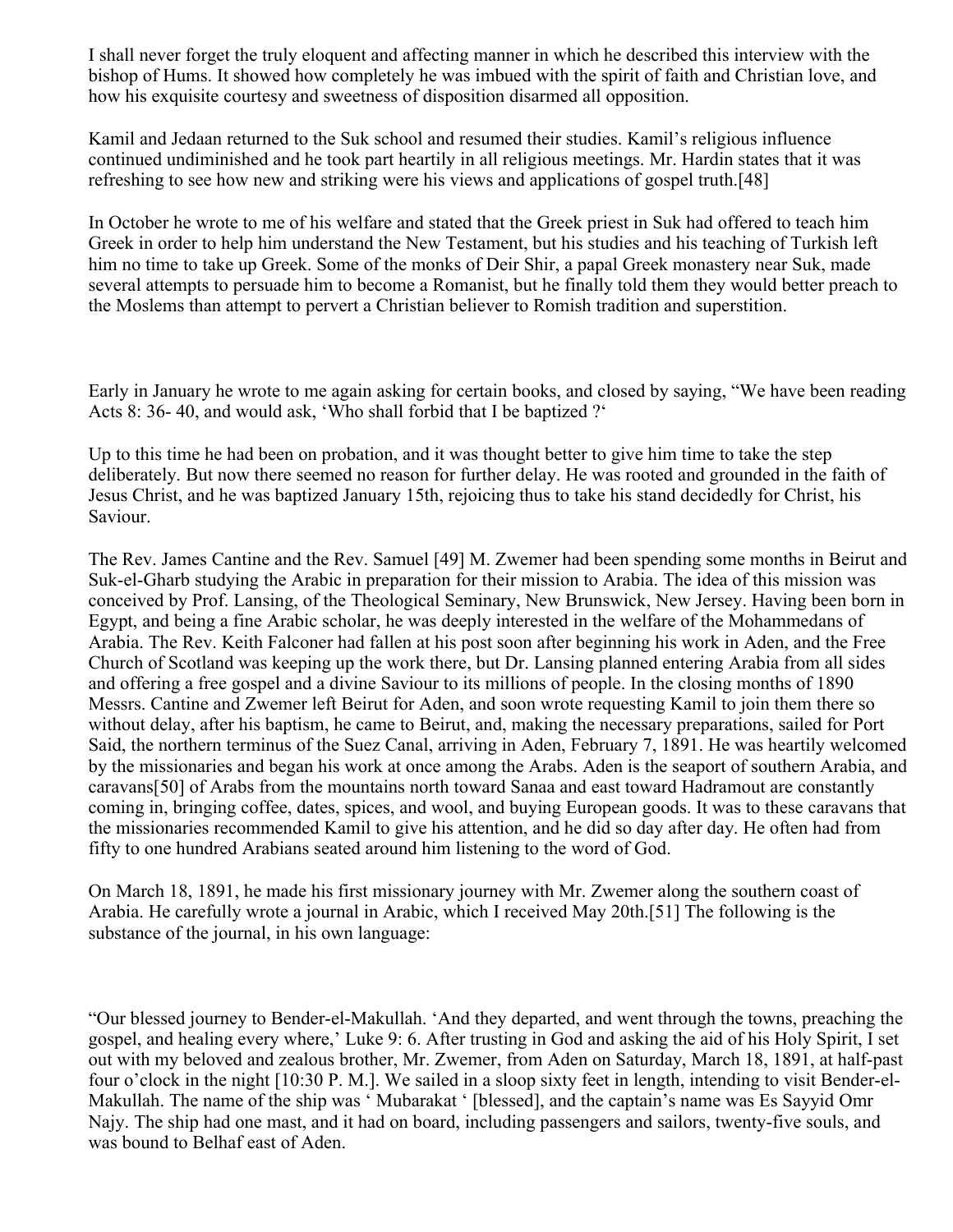"The next day, March  $19<sup>th</sup>$ , owing to severe seasickness, we were unable to speak to any one. On the 20th we began to make the acquaintance of the sailors, the captain, and the passengers, and came to be on friendly terms with them all, and tried to draw their hearts to us personally. On the 21st love sprang up in their hearts and they listened gladly. We then spoke to them kindly and freely about the gospel, in such a way as to prevent their being shocked or re[52]pelled, so that they bought two Bibles. We showed the divine authority and inspiration of the gospel, bringing proofs from the Koran, and they bought the books with all joy. In the sea [Arabic idiom for during] of that day we stopped at the little village of Shefra, where there is good water, and then sailed on to the east, and, as the wind was contrary, the ship anchored at night and sailed at dawn. On Wednesday, the 22nd, I read to the men a portion, using the tajweed, [loud musical intoning with which the Moslems read the Koran]. They listened with rapt attention and delight, and whenever I paused they shouted to me to go on. At evening we passed Azam. On Thursday, the 23<sup>rd</sup>, I took a portion of the sailors, and Mr. Zwemer the rest, and we spoke to them of the plan of salvation, of the prophecies of the Old Testament prophets of the coming of our Saviour to the world, and we told them plainly that we are Christians and worship God (be he praised and exalted !), the Creator of the heavens and the earth, until it was made clear to them that Christians are not infidels (kafirs) if they thus believe. (It is the custom in all this region to call all others than Mohammedans kafirs.] At the end of every sentence they responded, 'Zein, zein, wallah zein; laisoo b'kuffar,'—' Very fine; by the name of Allah, fine; they are not kafirs.' They[53] greatly delighted in our teaching, and we set apart a special time daily to instruct them about the way of salvation. As we sailed along the coast we saw numerous mountains to the north far greener than the mountains of Aden. We asked whether there were men living on them, and the reply was, Yes they are like the sands which can not be counted or numbered, and they are ruled by many sultans who are at perpetual war, and peace is only secured in the end by the aid of the kadis [judges) The water is chiefly rain water, and fountains of living water are scarce.' At evening we passed Mukatein, and on Friday, the 23d, we were at Hur, a little hamlet, and saw a mountain white as snow, called ' Zooaij al[54] Akezim,' in which men are said to be as plentiful as locusts. In front of this mountain is a litoral called Jurd Takhumah.' We then saw Sheikha, Harba, Rida, and Jaal, names of plains thinly inhabited. On Saturday, the 25th, we were at Arkah, the town of sheikh Abdurahman el Badas and the site of his tomb. The Arabs regard him as one of the holy saints. Two of the people came to us and we asked them, 'Do you know the Injeel gospel], and have you heard about the Christ?' They replied, 'We have never heard of the Christ, nor do we know what the gospel is.' We then told them briefly about Christ and the gospel and salvation and many other things, and they listened with deep interest, so that we begged the captain to stop longer, but he refused for two reasons: firstly, for want of time, and, secondly, as the harbor is unsafe. The town has a well of good water and a little way from it is an ancient fortress. On Sunday, the 26th, we were at Ras Hoora and Sufan. The Bedawin sing a song about these places and Ras Arka as follows:

No grass in Ras Hoora, in Sufau not a taint,

But Ras Arka would make of a rebel a saint.'

That is, Ras Hoora and Sufan are of no profit, though they have a market and many people, but Ras Arka is safe and its people are honest.[55]

"On Sunday we also reached Ghubt-el-Ain, and on Monday, the 27th, Belhaf the destination of our ship and passengers. We bade a very affectionate good-by to the sailors and captain, and sold them six Arabic Testaments, they paying the price.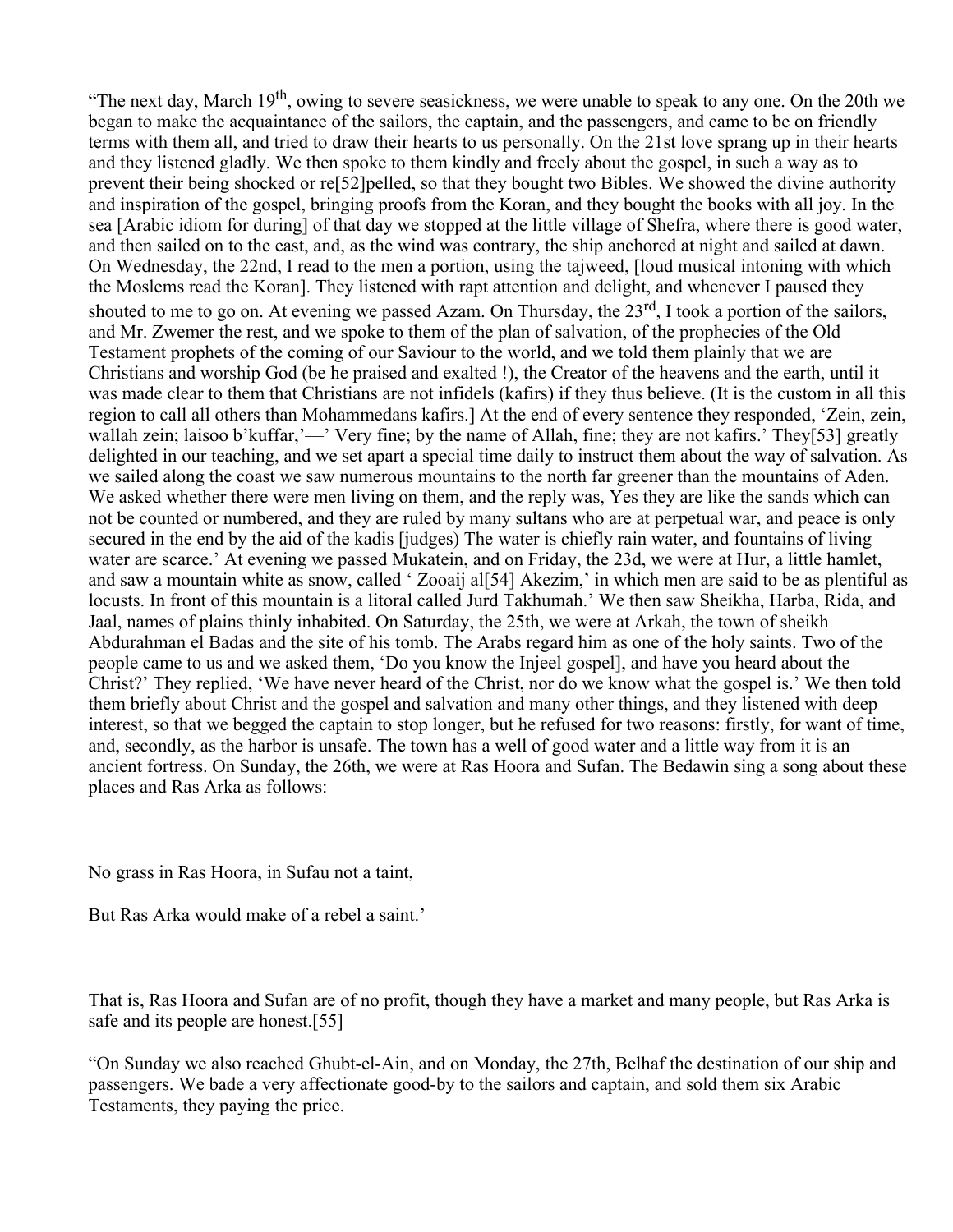"We then entered Belhaf, a little village, a market for goods landed here for the Arabs in the interior. It has neither water nor vegetation, indeed nothing but a fortress and houses of straw. The people are like stones. They do not like strangers and will not give them even water, except for money. While we were there four sultans of the Bedawin were in town. Our brother Zwemer gave medicine to ten sick people and asked for a little coffee or milk. But why speak to one who is lifeless? I then told the sultans about the Bedawin Arabs in Syria; how the very poor among them entertain every stranger that comes, and how they give him food and drink and the best they have, with other remarks intended to appeal to their self- respect and their sense of shame. But alas! it all went for nothing, so that one of the sultans who was sick sent for Mr. Zwemer, and when Mr. Zwemer asked him for a little leben [curdled milk], promising to give him medicine without charge, as he did to the others, the sultan said he would do without both healing and medicine[56] sooner than give one piaster's worth of leben. (Just think of that, sir!) We found ourselves here shut up like Peter and Paul in prison, and although we preached to them of the salvation through Christ and offered to sell them books, who among such a people would listen to us? I presented one Testament to the owner of the house where we lodged, and on the morning of Tuesday, March 28th, we took passage in a little boat nine yards long. It had three captains one for the rudder, one for the sail, and one to bail out the water, which kept coming in from the sea. We set sail after offering prayer to God, but our sailors were like deaf-and-dumb men with no understanding. For instance, they insisted that we transfer our baggage and clothing to another boat, as it was too heavy for the ship to carry, though after a hot contest they gave up the demand and submitted. But after we had sailed a little way, lo the ship drew near the land, and two of the captains went ashore and brought huge stones and put them in for ballast, as the cargo was too light. (Just think of it, sir!) After much tribulation we reached Beer Ali, a little village with excellent water and a people somewhat better than those of Belhaf for they helped us in preparing food and offered us a place to sleep, but with many thanks we declined and slept in the boat. There is a for[57]tress near here and the people say there are inscriptions. 'We asked whether they were Arabic, English, or French. They said neither, but in the language of the Franks, and thus displayed their great knowledge. The castle is lofty, but was too distant for us to visit it. At dawn on the 29th we left Beer Ali and in the morning saw Mejdaha, a little village of ten houses and a spring of water. On our course we saw numerous islands, and on rounding them the winds rose and the waves dashed over us on every side, the boat pitching and rolling until we and our books and clothing and the sail and the sailors were drenched. We shivered in the biting cold, and four or six times death stared us in the face. We were in a sad state and protected ourselves with prayer and singing praises, and in supplication to God that he would look upon us in compassion. My brother, Mr. Zwemer, comforted me by recalling the sufferings of Christ, and I comforted him with the prisons and the sufferings of the apostles. At length we all agreed to run ashore and land until the storm should abate and the waves subside. So after much toil and tribulation we drew the boat up on the beach, and. owing to severe hunger, I began to prepare some food. Just then there came up an armed Bedawi with a long spear. He saluted us and we responded.[58]

He then said, 'You would better not stop in this wilderness; it is full of godless Bedawin, who will kill you or rob you of everything.' We replied, we fear nothing, for God is with us and we are his disciples and "if God be for us, who can be against us?" 'He said nothing and went on his way, but after five minutes returned with another Bedawi armed to the teeth. They saluted us and we answered with all courtesy and respect. They demanded coffee as rent of the land we stood on. We told them, 'We have no coffee; but if you wish dates you are most welcome.' They refused and demanded coffee five or six times, until finally they said they would take money instead. We refused to give money. Just then a crowd of Bedawin women and children came down upon us. Alas! How can we answer these robbers? How can we hold back this rabble of women and children who are clutching at our clothing and food? Sometimes a child seized one thing and a woman another, and four or five at once reached out their hands. The robbers kept talking and we answering, until Mr. Zwemer took his stand by one part of our things and I by another. I then called out, 'We have no coffee and we will not give money; but look out for yourselves, for I have something here in my heart which will preserve me, though you were as many as[59] the sands on the seashore, for my conscience rests on the Lord Jesus Christ, and the Khowaja who is with me has a little thing which can kill five or six in the twinkling of an eye.' But it was as though I was talking to dead men, for they seized the boat and refused to let us launch it again. We then demanded their help at once, and we all took hold and drew the boat down to the water with all our goods. Mr. Zwemer then went up to the chief jobber and cut off a little bead which was hanging from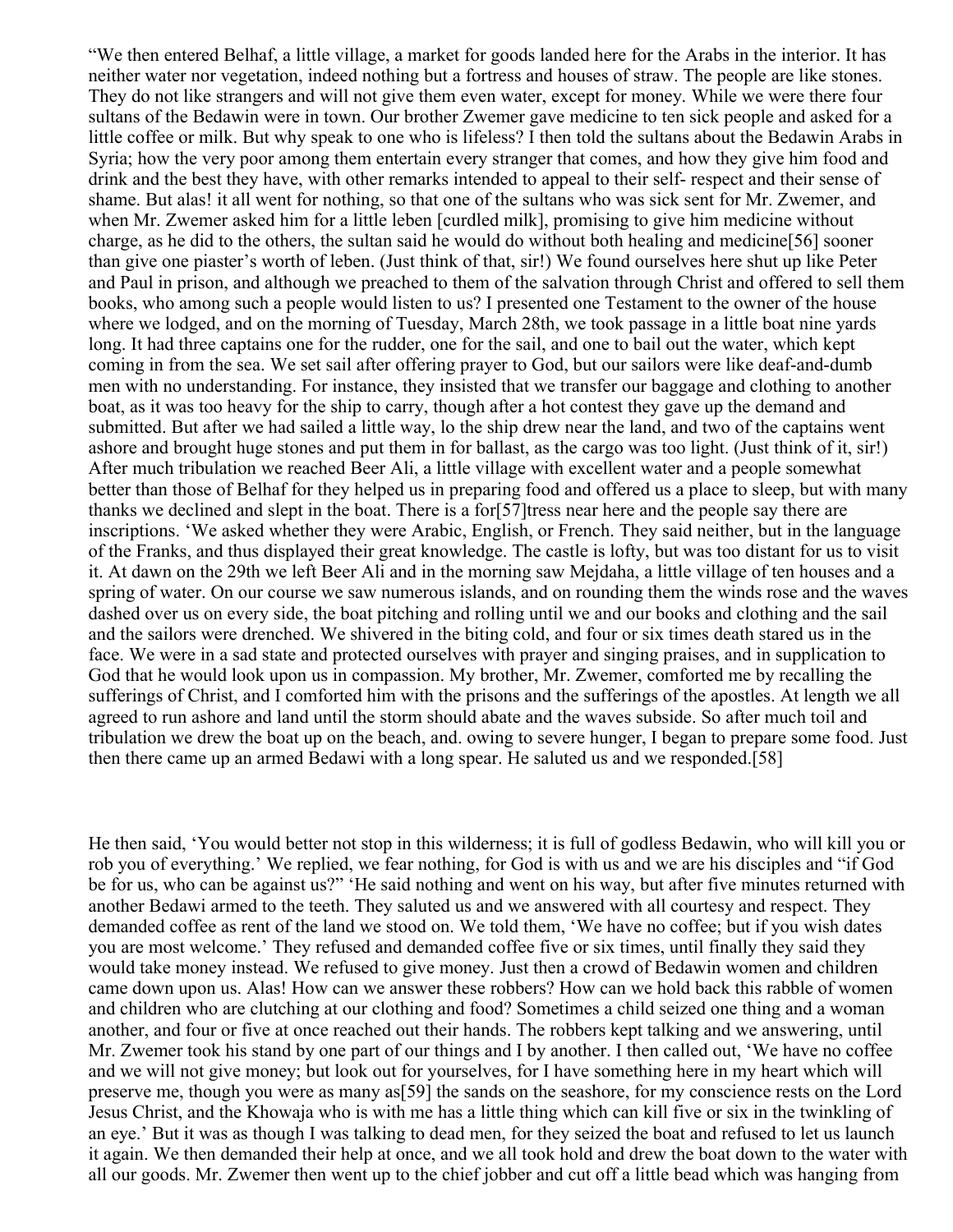his neck, as a keepsake, and the man never uttered a word. Mr. Zwemer then gave him a cup as a token of remembrance and gave them all medicine for their ailments. We then took their spears and stuck their shafts into the ground and stood, with the Bedawin around us. I then offered prayer to God that he would enlighten their hearts and reform their lives and guide and save them. I prayed nearly half an hour, praying to God and then exhorting them, and I will venture to say with all joy that the Holy Spirit spoke, not I, for my eyes and my body and all my members were transfixed toward heaven, and from the very depths of my heart I prayed and preached. And I closed my prayer with the words 'In the name and for the honor of the Lord Jesus Christ, our Redeemer and our Saviour.' And the whole company responded,[60]'Amen and Amen' and they exclaimed, 'Never in all our lives will we cut off the roads, rob on the highway again, or speak harshly to a stranger.' We then bade them a loving farewell and they said, 'Ma-es-Salameh,'.—' Go in peace; may God preserve you.' We thanked them kindly and sailed on our way. But all this time our captain and sailors were like blocks of wood; they neither spoke nor moved. But when we sailed away a great fear of us came over them, and they said, Sirs, if anything happens to you we will give our lives for you.' We thanked them most cordially for this wonderful zeal, which had just no meaning at all. Mr. Zwemer said to me as we sailed away that he was filled with astonishment and joy at the prayer offered by the spears among the Bedawin.

"The wind continued to increase and we were truly water in water, and at length the captain said we would better go back to Beer Ali, and the next day set sail for El Makullah. We consented, and turning to Mr. Zwemer I said, 'My brother, God no doubt intends some greater things for us and has sent his Spirit to turn us back to his work.' He said he had no doubt of that. At length after great weariness and cold, hunger and thirst, we returned to Beer Ali. There we found a large vessel bound for El Makullah and decided that it would be better to[61] take passage in it. So I went to the ship with our first captain, Mr. Zwemer enjoining him to help me in getting moderate rates for our passage. We went on board and met the captain, and we began to arrange about the fare, but our friend, the first captain, being offered dates to eat, forgot all about helping me and gave himself up to eating dates, saying, 'Every goat is hung up by his own leg,' i e., every man for himself; and when I asked him to help me in the bargaining, he replied by taking more dates and filling his mouth.

"At length, on Wednesday evening, April 1st, we set sail. We at once made friends with the captain and his sailors and company owing to their courtesy and good manners. They were from Muscat and bound to that city, and they helped us in every way and seemed fond of us. They were forty in number, and when the morning of the 2nd dawned all who were sick or ailing thronged around Mr. Zwemer, and all who wanted books thronged around me, especially when I had proved to them from the Koran that the Tourah and the Injeel [and New Testaments] are the books of God. They accepted the proofs and agreed that they were indeed from God, and in two days they had purchased thirty Bibles and Testaments. I spoke to them openly of the salvation in[62] Christ, and they listened attentively, saying to one another, 'Of a truth these are good men and their doctrine is light upon light,' insomuch that we were astonished at their ready acquiescence in our teaching, and we thanked God for this joyous work. When we prayed at morning and evening and at our meals, we spoke in a loud voice so that all could hear, and they listened in silence and were filled with wonder.

"Before prayer I always read a portion from the Gospels in the tajweed tone used in reading the Koran. This caused them great delight and drew them nearer and nearer to us. From that day love for us was planted in their hearts. They loved us and we loved them exceedingly. They continually brought us of their food and drink and whatever else we needed or asked for, and they were not a little civilized in their habits and conduct.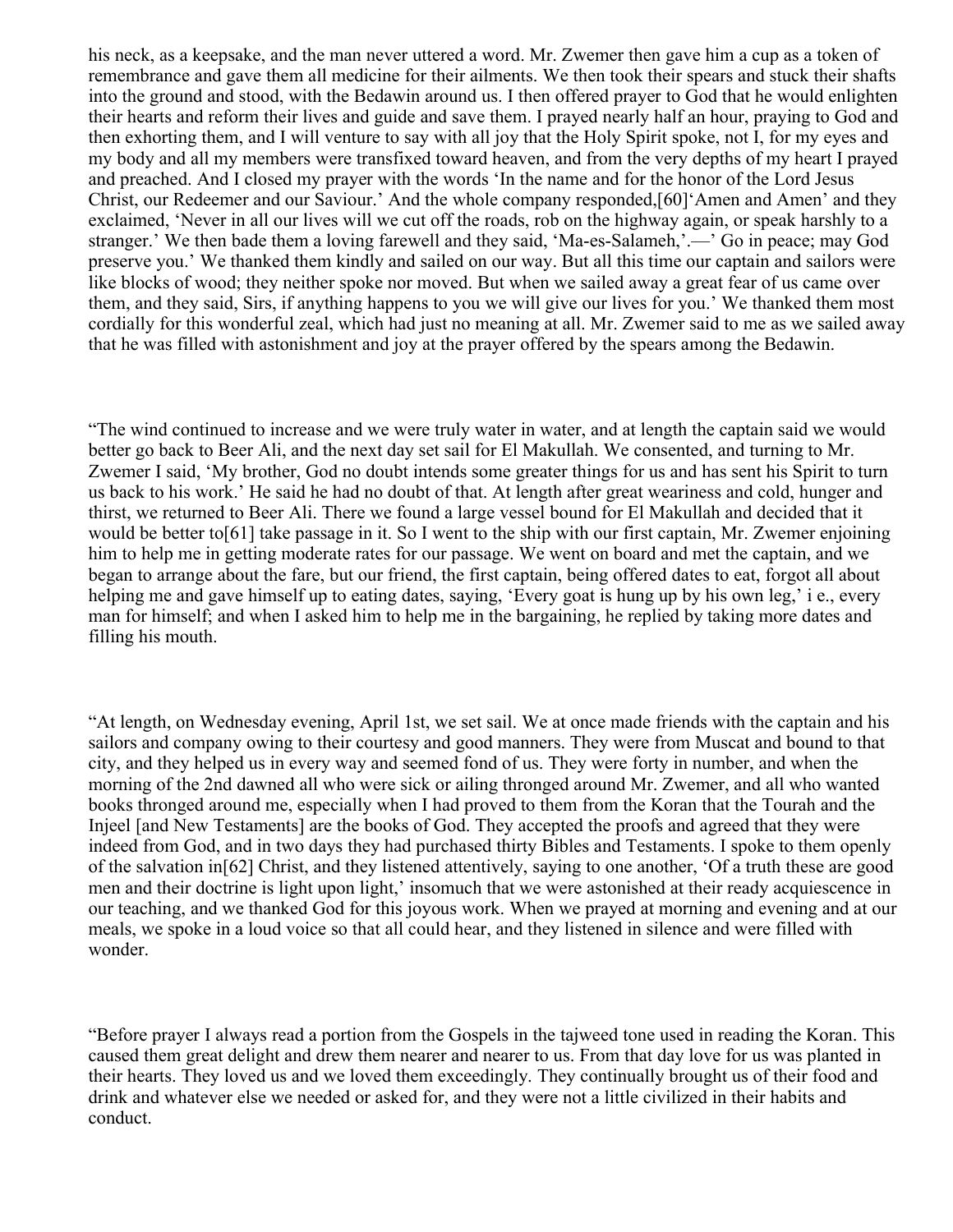"On Friday, April 3rd, two of them came to me and asked me to write out for them prayers for morning and evening and for use before eating. These prayers contained a petition that God would enlighten their hearts, that they might know him truly' more and more, that he would send his Holy Spirit, his grace, and his word, and implant them in their hearts. I also wrote in them the Lord's Prayer and various spiritual expressions, closing by asking an[63]answer from God in honor of the Son of his love, the Lord Jesus Christ. These were written in a style which the Moslems admire, and when I read them to them they rejoiced exceedingly and thanked me for writing them. I then offered prayer to God, praising him for his mercies and for helping me in proclaiming the glad tidings of salvation. Then I recalled the word which I spoke to Mr. Zwemer, about our being turned back for a greater work, for so it was, yea even greater than we had supposed. To God be the thanks and the praise.

On Saturday morning, April 4 we reached "Bender-el-Makullah, our destination. We bade farewell to the captain and his company with all affection, and they reverently entreated us to come to their city of Muscat, and we promised to come if the Spirit should permit. They were deeply affected and so were we, and at our parting we bade them God-speed with all joy in our hearts.

"On landing we went to the sultan and he gave us a house for a lodging during our stay. At noon the people began to come to us. I told them that Mr. Zwemer would give them medicine freely for the love of God, and that I would sell them books at a very low rate. The sick then came to Mr. Zwemer, and he gave them medicine and I sold books.[65]

"On Sunday, April 5th, a company of boys came and took books, and when they went to their teacher he was greatly enraged, telling them to burn the books and buy no more. When the news reached me I sent for the teacher, and he came, bringing with him a second teacher and a third man. When they were seated I saluted them cordially and said, 'Oh, honored teachers, I have called you to take counsel and ask you about a very important matter and to tell you something new. If you find it to be true, help me to carry it out; if it be not true, teach me a better way, and if it be a true way, I will be very much obliged to you.' They replied, 'Speak, and we are your hearers.' I thanked them for their kindness and in the first place read to them from the Koran in the tone of the tajweed, and they were very much astonished at my knowing the tajweed and seemed delighted with my reading. When I finished I said to them, my father, my grandfather, and my greatgrandfather were all of them Moslems. My father performed the pilgrimage to Mecca three times and my brothers have all been on the pilgrimage, and I am not a kafir. The difference between me and them is that I read the Tourah and the Injeel and believe in all that they say, and walk according to their divine commandments. For the Koran commands me[66] to read them with reverence and regard, and confirms their inspiration, and if I do not read them I violate the command of God. Be he praised and exalted.' I then opened the Koran in proof of my words, and read to them four passages which enforce the reading of the Bible, as follows

"Sura , Maida, V. 72: 'Oh, people of the Book, ye rest on nought until you stand fast by the Law and the Gospel and what is revealed to your Lord.'

"Sura 7, Inani, v. 156: 'Who follows the apostles, the illiterate prophet, whom they find written down with them in the Law (Tourali) and the Gospel (Injeel).'

"Sura 57: 27: 'We gave him Jesus, the Gospel, and we placed in the hearts of those who followed him kindness and compassion.'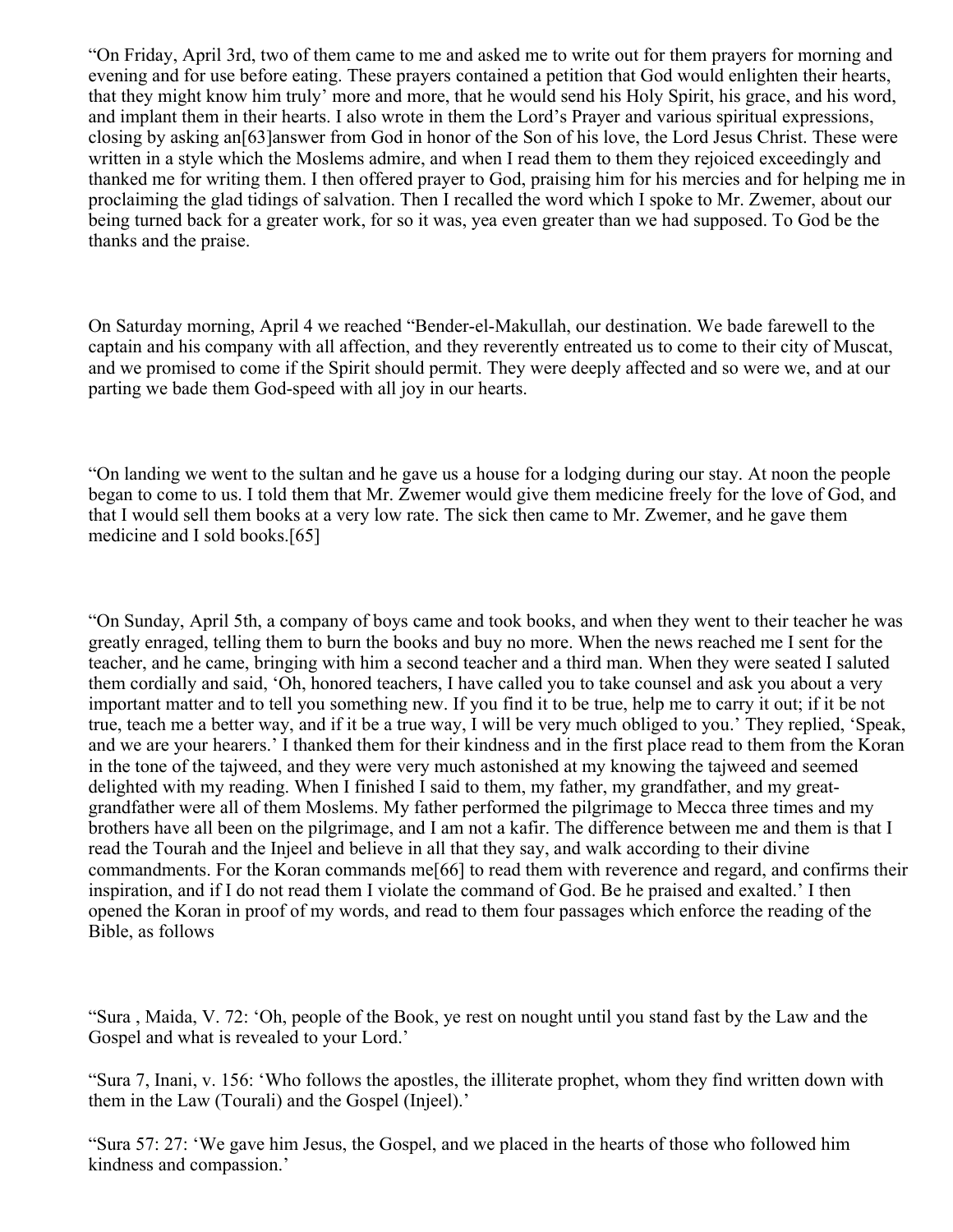"Sura 5: 'When I taught thee the Book and Wisdom and the Law and the Gospel.'

"Then I said, 'Does this Koran speak truth or falsehood?' They said, ' Allah forbid that it should speak falsehood.' I said, 'Are my words true?' They replied 'Yes; there is no doubt of it.' 'Then,' said I, 'Why did you forbid the boys buying the books?' They said, 'We did not,' and denied it absolutely. I then said, 'You should buy the books if my words are true.' They said, 'We certainly will after hearing the[67] proof you have given us.' From that day the boys thronged around us and bought the Scriptures. The Moslems became very fond of me and invited me to act as muezzin and call to prayer from the minaret; but I excused myself telling them that I by the grace of God am a Christian. They continued to visit me and I taught them as the Holy Spirit taught me to speak.

"On Monday, the 6th, Mr. Zwemer went to the house of a man who was very ill, near to death, with dropsy of the abdomen. Mr. Zwemer tapped the watery tumor and drew off the water, to the relief of the patient. I then kneeled with Mr. Zwemer at the sick man's feet and prayed to God, asking that he would answer us in honor of the Son of his love, the Lord Jesus Christ. The women and the men and children who had assembled all responded 'Amen' at the end of every sentence of my prayer. They bought a Bible and received it with joy, and we went forth thanking God.

"In every place and in every house which we entered we read the Lord's Prayer, with the tajweed, and sang hymns, and they rejoiced, and at the close responded with us, 'Amen.'

"El Makullah is a large town and finely paved, with many large houses four and five stories high and very well built. On the right<sup>[68]</sup> of the town there are multitudes of Bedawin tents. There is a well of sulphur water and another of excellent sweet water. Vegetables are brought from the interior and are abundant and cheap. The cultivated district is small, owing to its being crowded by the mountains. The population is about seven thousand or more. There are mosques, but neither Jews nor Christians so that we were a wonder to them. A steamer calls there three times a year, but sailing craft are numerous. There are sheep and cattle, camels and donkeys, and nearly everything. A little girl will wear in her ears as many as twenty rings, in her nose three, on her ankles two anklets of silver, and on her neck six strings of beads. They have many customs which it is not our province to describe. There are a few Hindus, to whom I went and sold Bibles.

"On Tuesday, April 7 at evening, we took ship for Aden, promising the people that we would come again.

"On Wednesday, April 8th, we reached Baroum, a village of palms, bananas, and cotton plantations, with about eighty houses and a living well of excellent water, from which the ships are supplied. There was not a single Koran in the place, and the people are very simple-minded. We planted a number of Scriptures there and set sail at midnight.[69]

"On Thursday, the 9<sup>th</sup> we spoke to the sailors, as was our custom in every vessel in which we sailed, about salvation and other religious subjects. They disputed warmly and we answered them from the Koran. They were amazed at our knowing the Koran, and were at once convinced by the proofs we brought from it. We planted a Bible among them and every day we spoke with them until they began to love us and said, 'We can only yield assent to everything you say.' We prayed always so that they could hear and understand.

"At length, on Saturday, April 11th, we[70] reached Aden in peace and found our brother, Mr. Cantine, in health. We congratulated each other on our safety. Mr. Cantine is soon going to Muscat, and we told him of the various incidents of our blessed journey, and he greatly rejoiced at the door which God had opened to us for the entrance of his word. During the day our brother, Ibrahim, called with Mr. Rasheed and read a chapter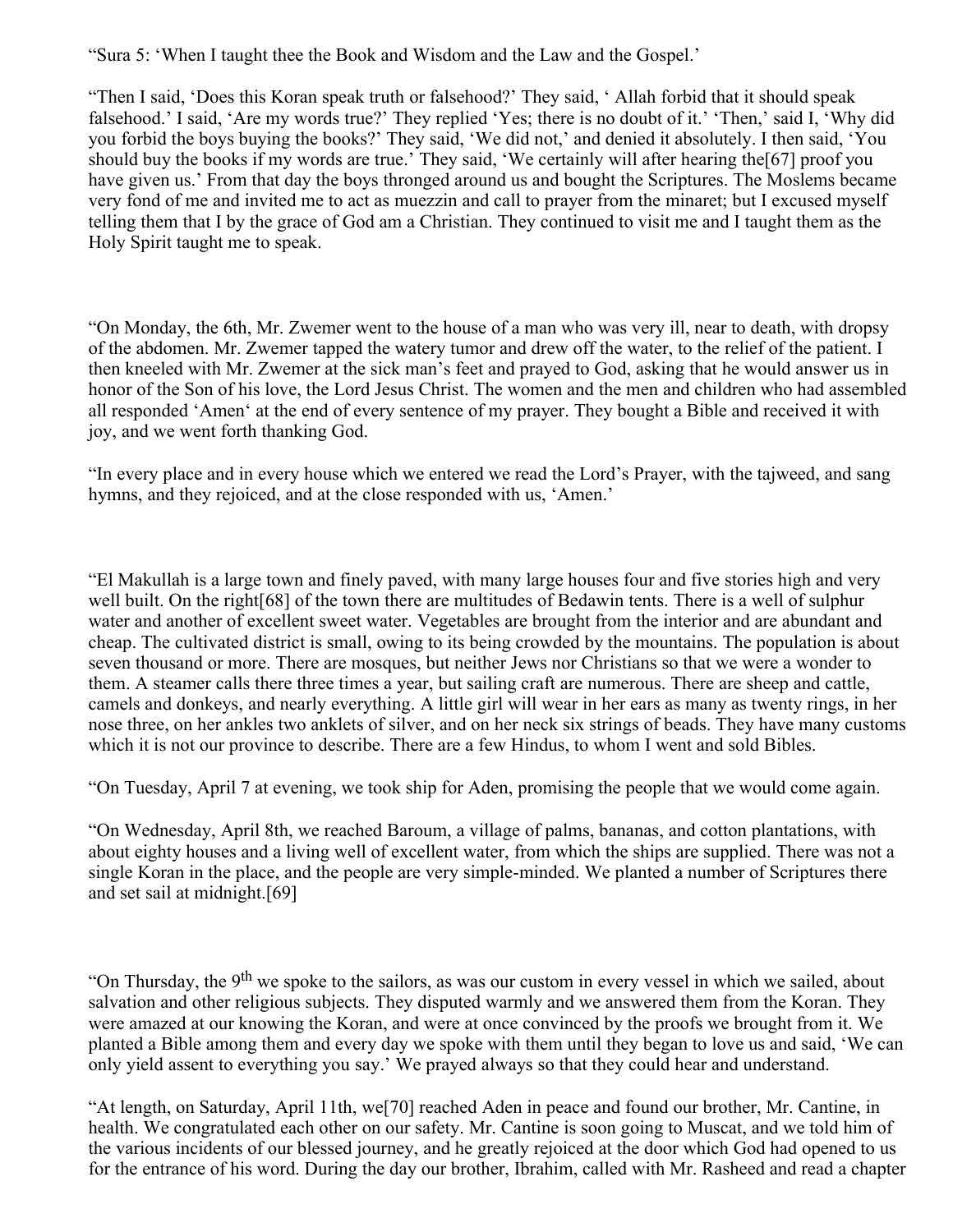from the Bible, and we offered thanksgiving to God for his providence over us in this journey. The next day I called on my Moslem friend and found a number of Arabs with him, and we talked of our journey and of the religion of Christ. He is of liberal views and many young men visit him, seeking after the true faith. May his house become a little church and spread to every part of Aden." (Conclusion of the journal.)

"We offer our thanks and praise to our heavenly Father, and to the Son of his love, and to his Holy Spirit, to each of whom it becomes us to offer our reverence and worship, now and evermore, for going with us to carry his word to those who had never before known the true knowledge. And we ask of his divine Majesty that he will attend us and help us in all our future journeys to which he shall separate us for the spread of his word. Yes, we know[71] of a truth that he—be he praised and exalted!— if he begins a work will perfect it, especially in the spread of his word in all parts of the world. Amen

"Note—The district which we visited has only one great castle and most of the places have few houses.

"From Mejrud, the limit of British jurisdiction, to Makullah, in the wilds there is no safety for travelers except by paying money to each sultan to take you through his territory to the next, and so on. From Belhaf to Makullah there is less danger. From Makullah to the east it is remarkably safe.

But the best and the sweetest and the most delicious of all the glad tidings which we have written is this: We have planted in the Lord's vineyard, in this blessed journey, one hundred and ten copies of the Arabic Scriptures. Eight remained over, which I have sold in Aden. We pray the Lord of the vineyard that he will cause these plants to grow and bring great benefit and good fruits to the honor of our compassionate Redeemer, the Lord Jesus Christ. Amen.

"The penitent youth who confesses his sins,

"Kamil Abdul Messiah"[72]

Kamil's affection for his father led him to pray earnestly that he, too, might be brought to the Christian faith and the joys of the gospel, and on the 28th of the month Shaaban, 1308, A. H., the Mohammedan date, or March 26, 191, he wrote a letter to his father, sending me a copy, of which the following is a literal translation

ADEN, ARABIA,

28th Shaaban, 1308, A. H., or March 26, 1891, A. D.

"Praise to God alone.

"To his excellency, his lordship, my revered father, the Hajj Muhy ed Deen Effendi, the most honored: may the Lord prolong his continuance. Amen.

"After kissing your dear hands with all reverence and respect and asking your continued prayers in my behalf I would state to your lordship that—praise and thanks to God—I reached Port Said in good health and remained there twenty days, awaiting a cheap steamer. I then took passage and reached Aden safely. It is true that your son had some trials and suffering at sea, but the Lord (may his name be praised!) preserved me in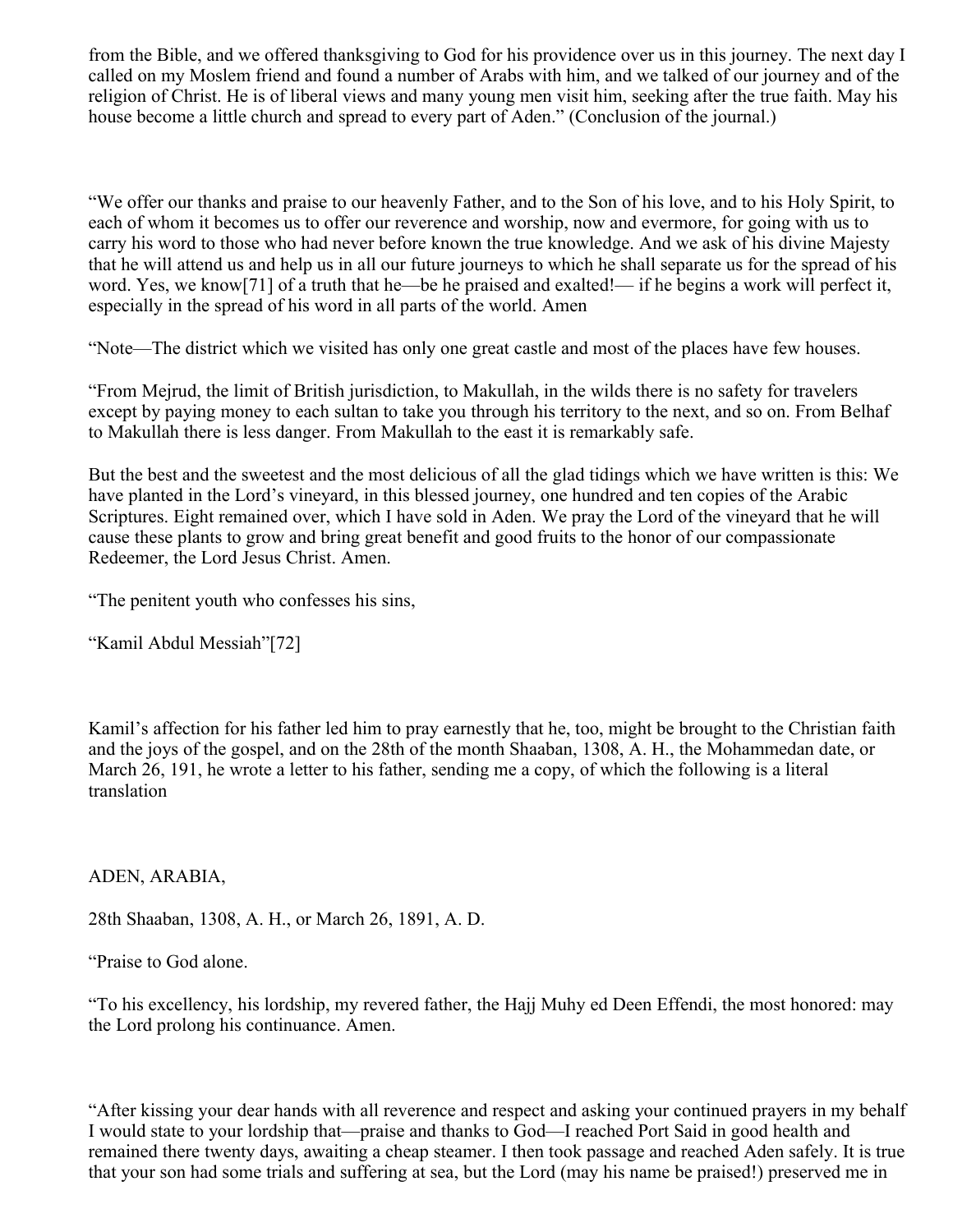his providence through his favor and his grace, and I met my friends, the[74] honored missionaries, to whom I was journeying. Their work is preaching the Christian religion, that is, proclaiming to Mohammedans the glad tidings of salvation in Jesus Christ (Aiesa, the Son of Mary).

"I teach them Arabic and they teach me the Tourah and the Injeel [and New Testaments] and a little English, and I help them in their work of preaching, which is my chief aim and object. For this thing I came to Aden, the land of the Arabs, for I am bound even more than foreign missionaries to teach and preach the gospel of salvation to the children of my own race.

"You know, dear father, that I had neglected all religion and cared nothing about it. I gave no thought to this life nor to the resurrection and devoted none of my time to the worship of God, but was wandering in the sea of evil, engrossed with the world and its pleasures.

"My conscience reproved me for my sins, and I felt conscious that a heavy burden of sin was accumulating upon me. At length came the time of my repentance. I asked God to have mercy upon me and help me to overcome the lusts of the soul and the body, to forgive me all my sins, to cleanse my heart and preserve it from the temptations of the evil one, the devil. I asked all this of God with fervent prayer and[75] mighty perseverance. And he looked upon me (may he be praised and exalted) with the eye of pity, love, and joy. He had compassion on my youth and my life, for he is wont to treat his penitent children with tenderness and love. Especially does he love and rejoice and delight in the penitence of young men who forsake their fleshly lusts. He has expressed this in his own precious words, 'There is joy in heaven over one sinner that repenteth, more than over ninety and nine just persons, which need no repentance.' Oh, my dear father, I am sure that God has forgiven me and pardoned my transgressions. He has sought me to become one of his children and a laborer in his vineyard; yes, one of those who has received his favor and whom he has forgiven. God has sent to me his pure Spirit to teach me and preserve me from my foes, the flesh, the world, and the devil. He has conferred freely upon me a new garment and taken off the old garment with its works. Thanks to his exalted and most holy Majesty for this love and tender compassion. May his holy name be blessed forever and ever! Amen.

"I will hereafter inform your lordship about my work in Aden, and of the regeneration wrought in me with more of details. Rejoice, yes I say rejoice, over your son Kamil, for God has received him and pardoned him and hears[76] his prayers. He has attended him in all his journey and never forsaken him. God forbid that he should leave me or forsake me after I have known him and become one of his own children and disciples. He is always at my right hand teaching me, guiding me to his commandments, to hear his word, and keeping me from violating his precepts. Oh, my honored and precious father, your former son Kamil has died with all his works, and now you have a new son Kamil, accepted with God, who attends him all night long and throughout the day.

"My work is study, reading, teaching, and preaching to my brethren, the Mohammedans. May God enlighten their hearts and send his Holy Spirit to illumine their minds, that they may know God with a true knowledge, and distinguish between the true and false prophets. Amen and Amen.

My salutations to all my brethren. As I have told you of my work in Aden, I wish to ask you four questions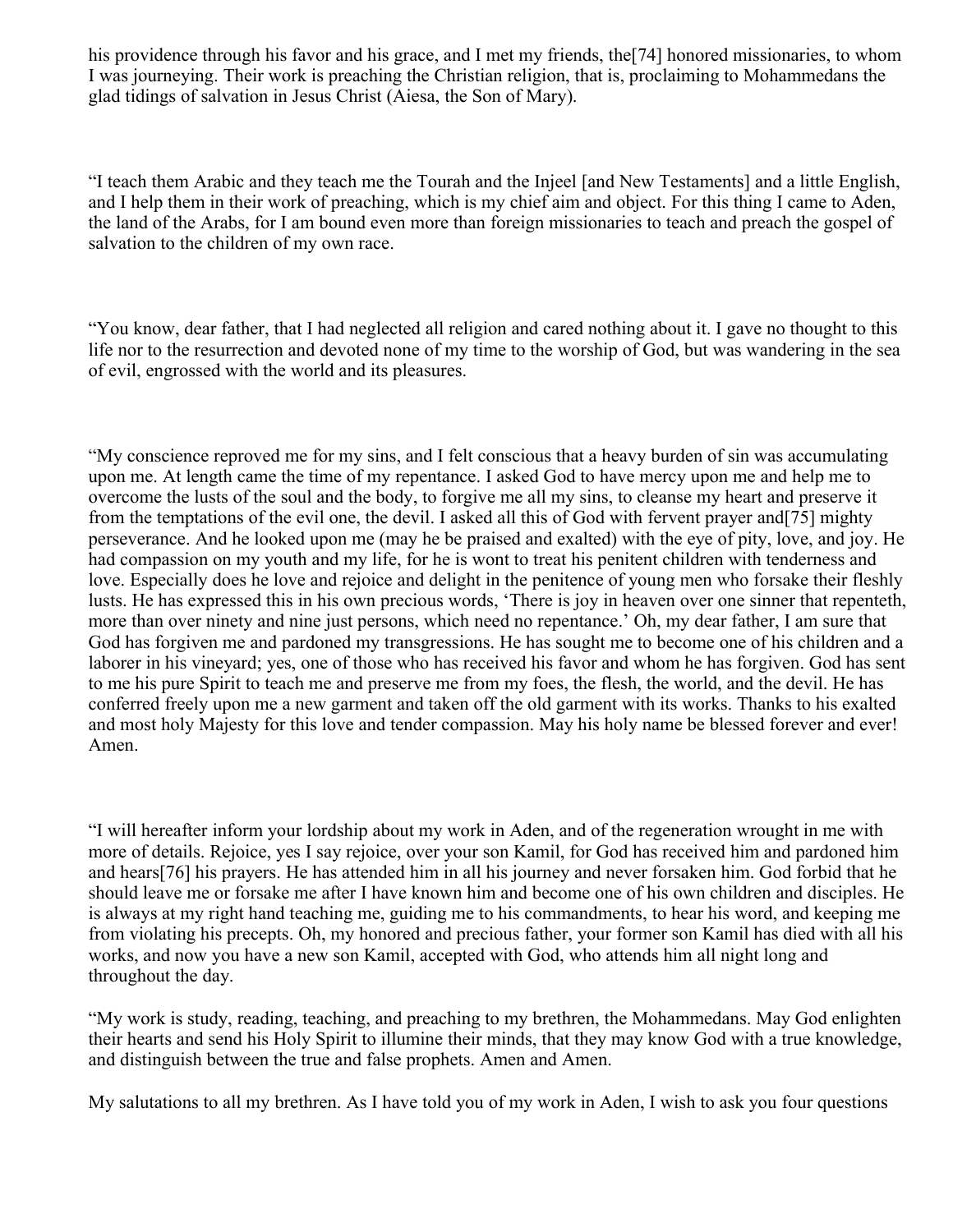"I. Is it lawful for your son to read the Old and the New Testaments?

"II. If not, why not?

"III. Are the Old and New Testaments books of God?

"IV. Were they written by inspiration of God sent upon his honored apostles?[77]

"I would request that your lordship will honor me with an answer to these four questions, that the thoughts of your son may be at test concerning them, and I will be greatly obliged to you.

"I close my letter by kissing your pure hands and asking your good prayers, my honored father.

May I not be bereaved of you. Amen, And may you live forever.

Your obedient son confessing his sins,

### Kamil

To this letter his father sent the following reply:

"BEIRUT, 24<sup>th</sup> Ramadan, 1308 A. H.

"April 20, 1891.

"Praise to God alone.

"To his excellency, our beloved and honored son, the Sayyid Kamil Effendi Aietany, the respected: may his continuance be prolonged. Amen.

"After sending you abundant salutations and the mercy of God and his blessings, and kissing your cheeks with all longing and affection, we hope to see you soon in the best of health.

"After this we say that, while we were looking for good news from you, your precious letter of[78] 28th Shaaban arrived. We read it rejoicing at your safe arrival. We had been in great anxiety owing to the long delay of your letter, and were not relieved until it came, assuring us to God!-of your health and prosperity. And we gave thanks to God for this. May he be exalted!

"You inform me that you have repented toward God and avoided what he forbids and given up doing what displeases him, and that you are earnestly trying to act according to his pure law, devoted to his worship. Be he exalted, as he pleases!

"We were greatly rejoiced at what God has conferred upon you.

I enjoin you (the favor of God be with you)[79] to persevere in his worship (be lie exalted!) and do not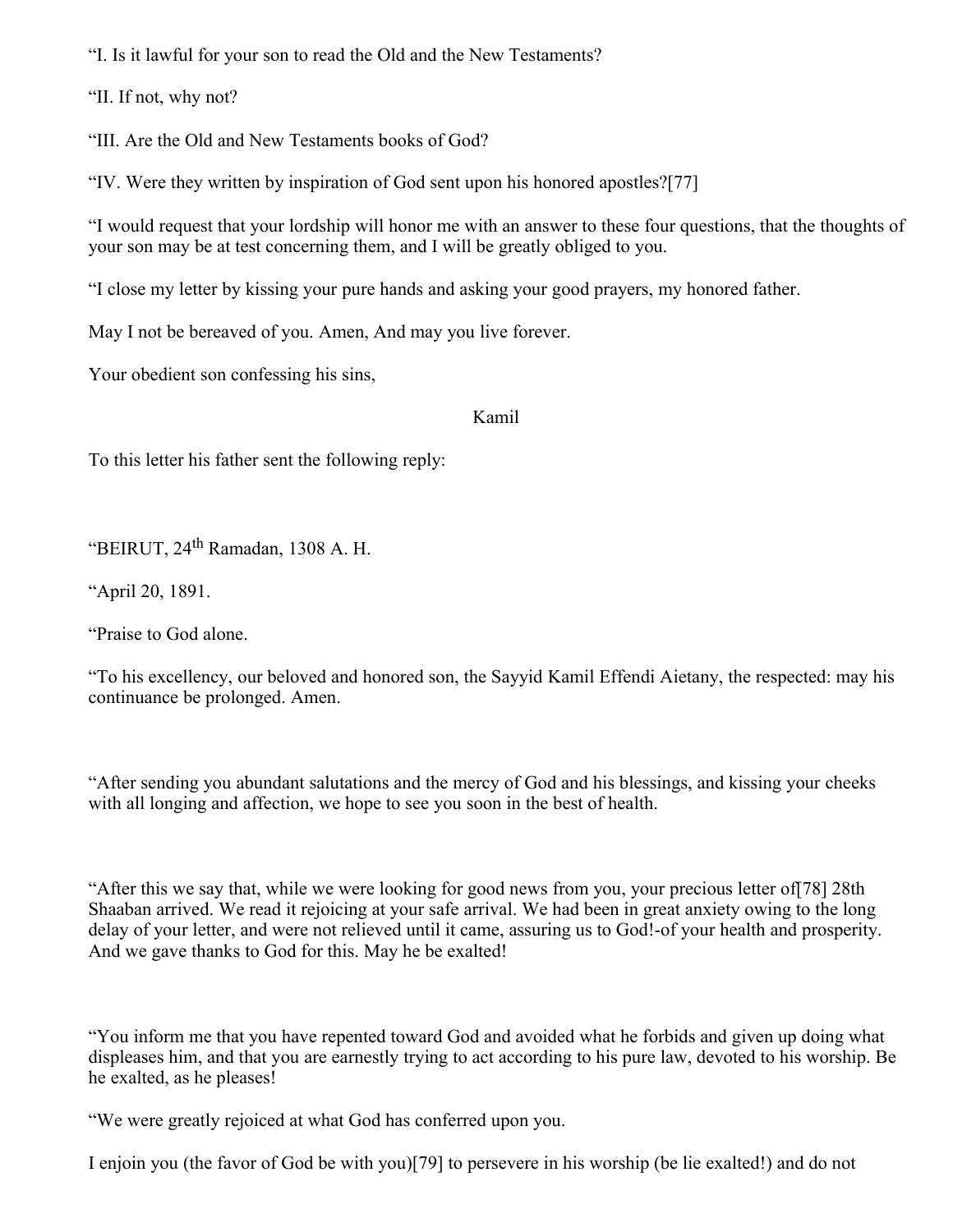neglect to mention\* him always, for by mention of him the heart is assured, and it is imperishable gain.

"Persevere in the five hours of prayer daily with prayer for his honored Prophet our Lord and Mediator Mohammed, upon him be prayer and peace.

"Continue to read the precious Koran, and may you suffer no sloth nor weariness in the worship of God. This is the only way to insure God's favor toward us. We ask of him, exalted, to confirm us and you in his own true religion and his right way, by his grace and favor. Amen.

"With regard to your questions, I reply: 'Follow the divine word in his precious book, the Koran : " What the apostle has bidden, accept, what he has forbidden, reject." 'This verse from the Koran means that we should obey the command of our Prophet Mohammed, (on him be prayer and peace!) and refrain from what he has forbidden.

"Now as to his commands, he has bidden us to worship God, exalted, according to the religion God has given, especially to our Prophet[80] Mohammed (on him be prayer and peace!) according to the word of the precious Koran. That is the religion of Islam.

The only true creed is this, 'I testify that there is no god but God, and Mohammed is his Apostle.'

"Then the five daily prayers, then alms. If one has seven hundred piasters [he is rich and must give alms, and if he has more he must give accordingly. He must perform the pilgrimage to the house of God, the Haram in Mecca if he is able. One visit is enough to pay the obligation. He must also fast during the month of Ramadan. Any one who neglects any of these duties is not a perfect Moslem, and all his worship is corrupt.

"As to what is forbidden by Mohammed, our lord (on him be prayer and peace!)

"He forbids our joining anything with God in worship and bids us leave all other religions and follow his religion which God has enjoined, and obey its injunctions. These things are a duty and we must follow them. He has forbidden us from following another religion.

"Now with regard to your four questions, we reply:

"I. It is lawful to read the Old and New Testaments, but unlawful to act according to them, because the book of the Great God which[81] he sent down to our lord Mohammed (on him be prayer and peace) has abrogated the wisdom of all previous laws.

\* The sheikh evidently means by "mention" of God, the zikr or the tasbih.

" This is already answered in the above.

"II. The Old and New Testaments are the books of God. He Sent down the Old Testament [to our lord Moses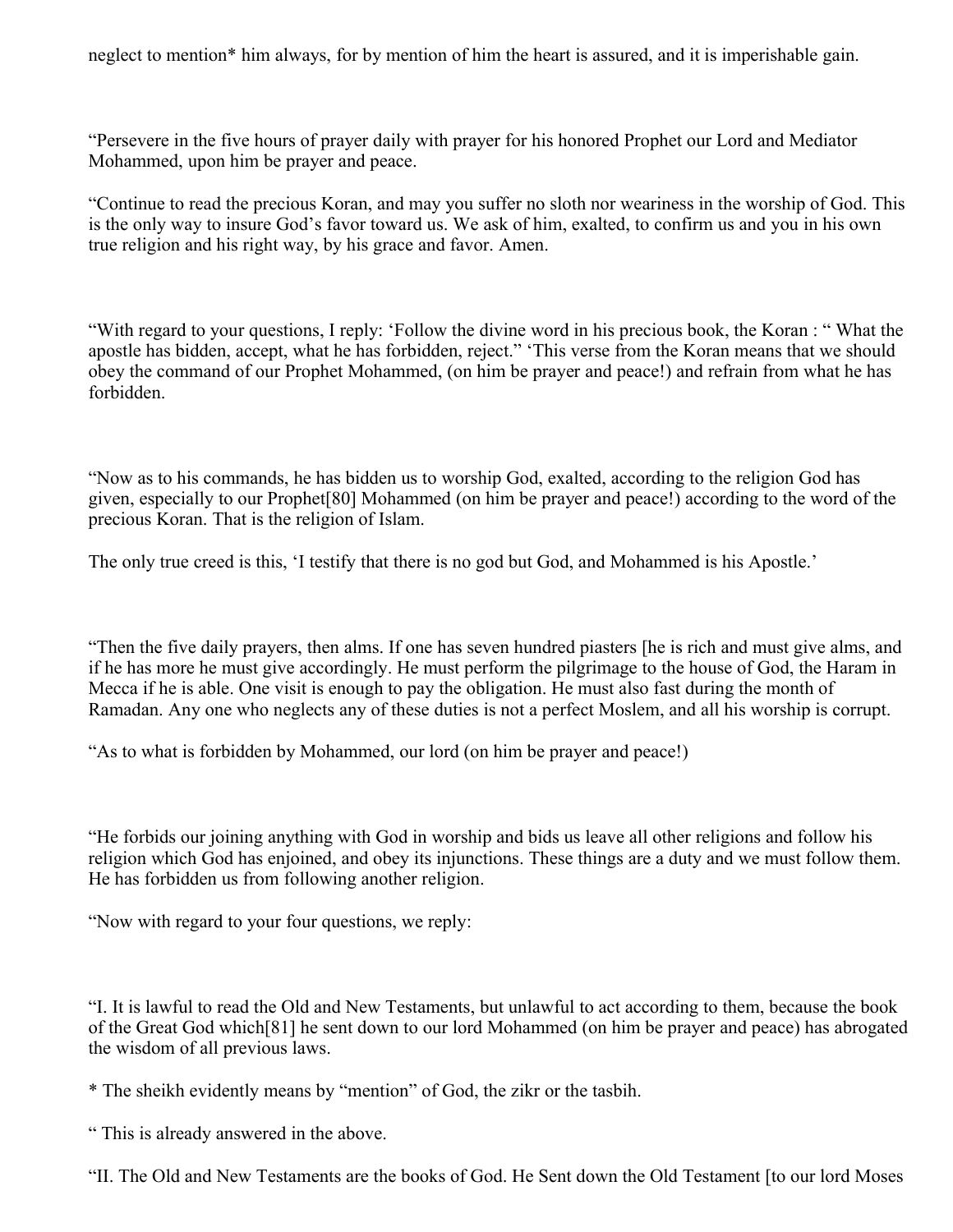the Kaleem [addressed] of God, on him be the prayers of God! and the New Testament [he sent down to our Lord Aiesa [Jesus) on him be peace!

"IV. The Old and New Testaments were sent down to the honored apostles by inspiration from God.

"We have now told you what is necessary in reply to your questions, and may the Lord open to you the truth and may you live forever.

"It is true that we believe that God, exalted, sent down the Tourah to our lord Moses and the Injeel to our Lord Aiesa, but the laws of the Koran have abrogated the laws of the Tourah and the Injeel, therefore it is not lawful to accept their teachings unless they conform to what is in his book, as for instance, the ten commandments, 'Thou shalt not commit adultery,' etc.

"Such things as the following: that Lot (on him be peace!) drank wine and committed adultery with his daughters; that David committed adultery; that Solomon in his old age[82] worshiped idols—these things we do not believe at all.

"Nor do we believe in the Trinity, for 'God is the only One God, he has no wife or Son.' All the texts prove that he is One. He said (be he exalted!): 'If there be other gods than God, they are corrupt.'

"Now, since the Old and New Testaments contain statements of this kind, it must appear to you, my darling son, apple of my eye, that they are perverted and corrupted, and that they are not the Old and New Testaments which were sent down to Moses and Jesus, upon whom be peace! It is not lawful for you to read them for any other object than for the defense of your own religion. But to preach from them and to summon the servants of God to believe in their falsehoods, this is one of the greatest crimes, and he who does it, if he is not an infidel is worse than an infidel, and his torment hereafter will be greater. I therefore warn you, my son, •from this vain business which will take you to hell. What is the world but a deceitful possession? If you trust in it, it will lead you to the brink of the pit. If you do not give good heed, O apple of my eye, you will plunge into the pit and be among those that perish, which God may forbid. I counsel you, my son Kamil, to return to your country and not distress my thoughts[83] and leave me to die of longing for you. Take the advice of your father and upon you be peace and the mercy and blessing of God.

Your father,

 $M.A.$ 

This reply of Kamil's father takes up only one of the Mohammedan arguments against the Old and New Testaments, viz., that they have been abrogated by the Koran. They also claim that the Bible has been changed and corrupted so as to prove the divinity of Christ and his death and resurrection. The admixture of paternal tenderness with religious warning is very touching. Once when Kamil was in Mount Lebanon his father wrote him that if he apostatized from Islam he might be obliged to take his life. This was probably meant for intimidation, but it is quite in harmony with the universal opinion of Moslems that apostasy is a forfeiture of wife and children and property and life.

Kamil replied to his father as follows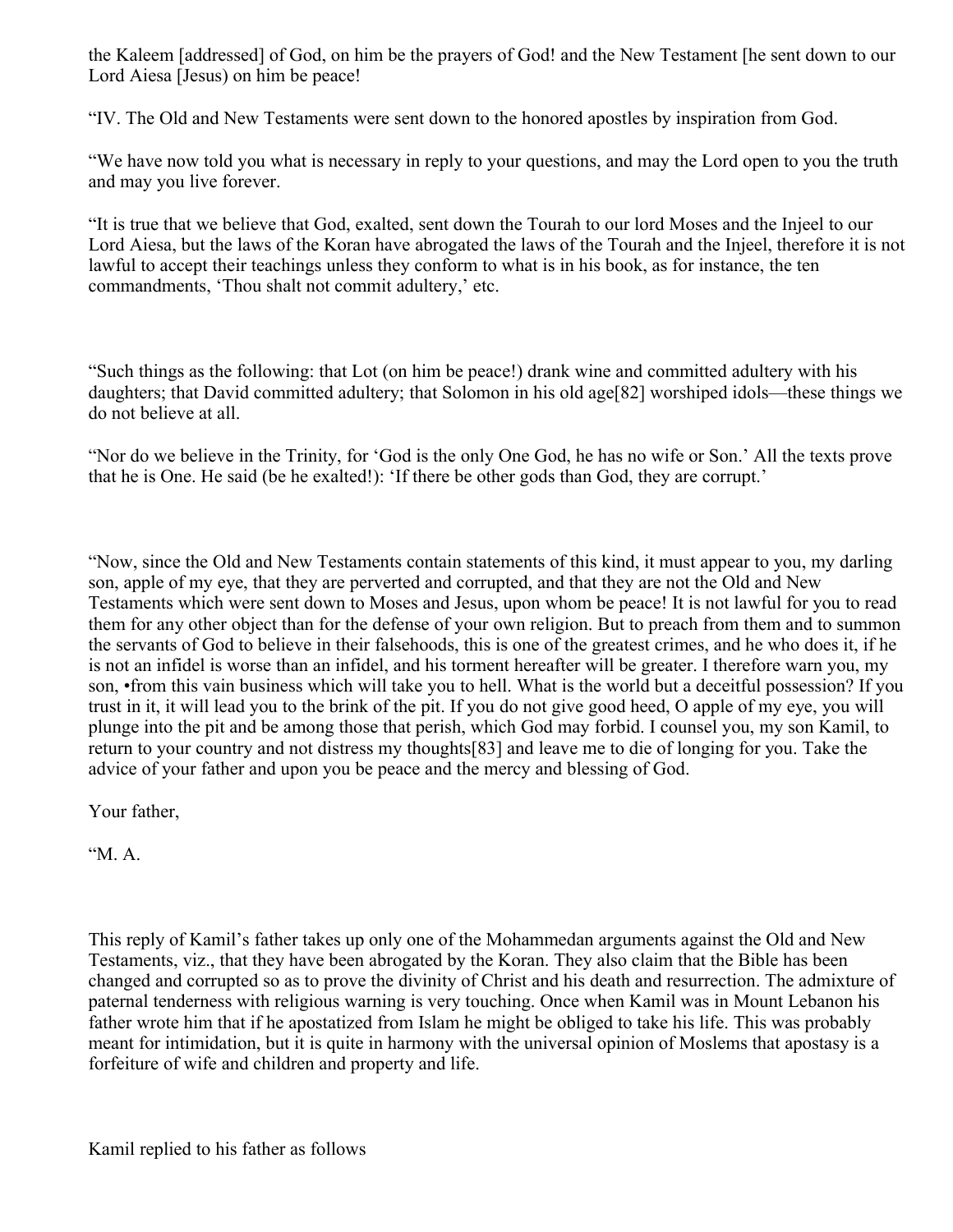"ADEN, 13 Zil Kaadeh, 1308, A. H.

''June 19, 1891.

To his excellency, the good and revered my lord and father, the most honored, the[84] Sheikh M. Effendi the most exalted, may his life continue. Amen.

"After kissing your pure hands and asking your good prayers, and inquiring after your noble and precious pleasure, I would state to your lordship that in an hour which is the ornament of the hours, and which will be mentioned with joy in all time, I was honored by the receipt of the answer of your lordship, dated 24th Ramadan, 1308, to the four questions previously presented by your son. The purport of your reply is that the reading of the Old and New Testaments is lawful, but to act in accordance with their teaching is wrong, inasmuch as the great book of God which he sent down to our lord Mohammed (on whom be prayer and peace from God!) has abrogated the wisdom of all other laws also that the Tourah and Injeel are books of God, the Tourah being sent down to our lord Moses the Kaleem [of God (may the prayers of God be upon him !) and the Injeel upon our Lord Aiesa [upon him be peace. Also that they were sent down to the honored apostles by inspiration from God. You also say that it is unlawful to receive what is in them unless it be in accordance with our book, as the ten commandments. But such statements as that the prophets like Lot and David and Solomon sinned against God, we can not believe[86] at all. Nor do we believe in the Trinity because there is the one only God who has no wife nor Son, and there are many texts to prove that he is One. You also say that as the Old and New Testaments contain such things, it is plain that they have been changed and corrupted, and that they are not the Old and New Testaments sent down to Moses and Jesus (on them be peace !), and that we should not read them for any other object than the defense of our religion; and to preach from them and call God's servants to believe in their falsehoods, is the greatest of crimes, and whosoever does it, if he be not an infidel is worse than the infidels. You warn me against this and advise me to return home in peace. You also enjoin me to please God and continue in his worship arid direct me to observe the rites and observances such as prayer and fasting, alms, etc., and to continue reading the precious Koran, and so on to the end.

"On reading this letter of your lordship I overflowed with the offering of the greatest reverence and hearty thanksgivings to your fatherly tenderness, in the joy and great gladness you show at God's grace to me in giving me repentance and forgiveness out of his favor and love. And what increased my joy is your excellency's congratulations to me for this great divine gift to me. I thank God for his surpass[87]ing kindness and his great favor. I supplicate his exalted and glorious Majesty that he may confirm me in the sound faith and the true religion, that I may continue in his worship according to his will and pleasure. I hope that he will preserve me from the wiles of the devil and his evil ways, and preserve you in his providence by his favor and his goodness. Amen.

"After this, your excellency my father, I began to examine and investigate all the con tents of your honorable letter, seeking rest for my mind, but the result was that my mind be came more disturbed than ever before, and this after I had read it over a second and third time.

"Therefore, after asking your permission and requesting your favor and your fatherly prayers, I would say in reply to your excellency: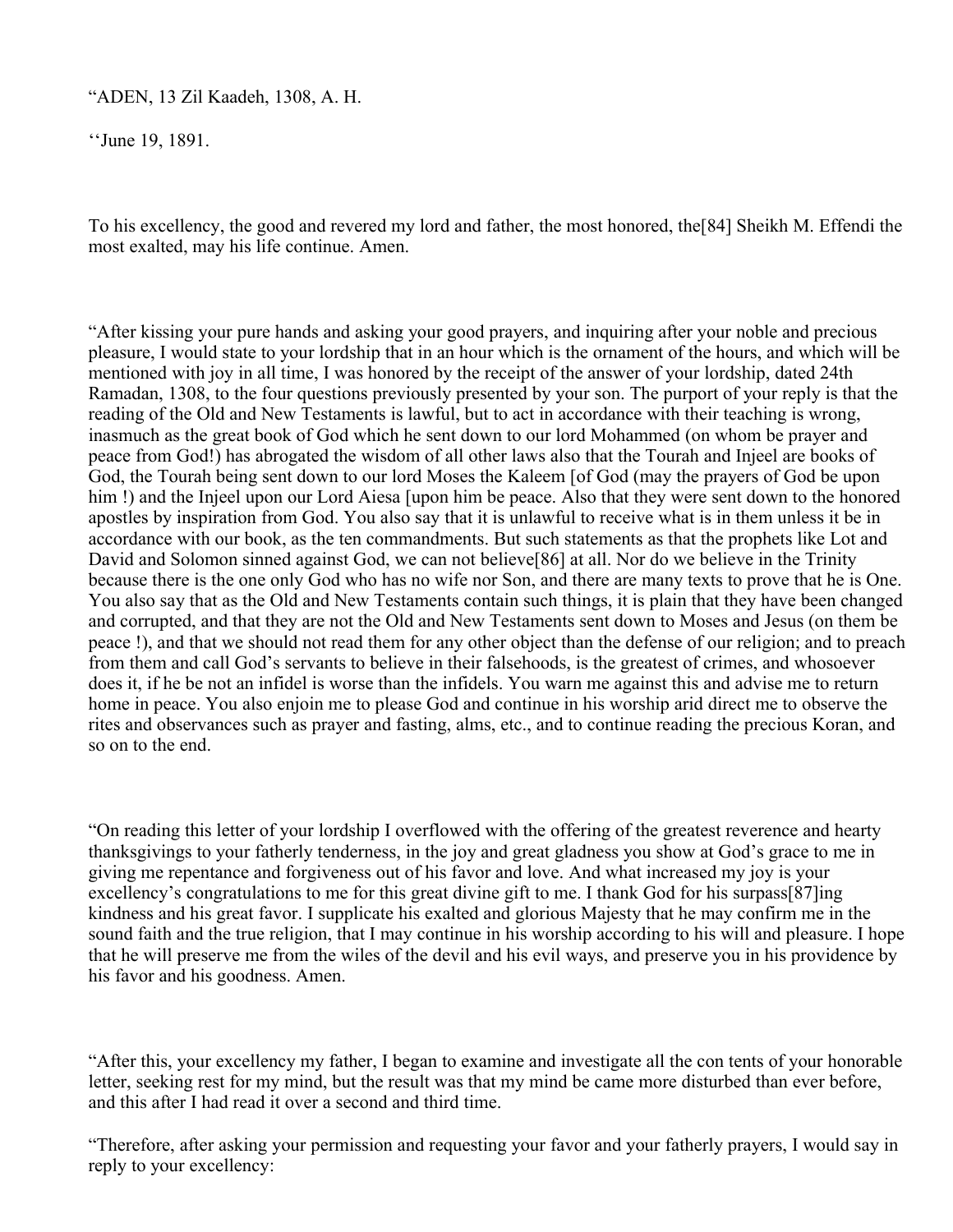"We read in the Koran, Sura 8, v. 8, as follows

That he might prove his truth to be the truth, and bring to naught that which is naught though the impious were averse to it.'

Now, as to the statement of your lordship that 'it is lawful to read the Old and New Testaments,' how excellent and how fine is your reply, did it end there. But you then say, It is wrong to act according to them.' This makes our condition like that of a man who makes a great feast of good things, providing the most[88] luscious fruits, the finest vegetables, the rarest of fowls and fishes, the purest of meats and the richest buklawah, sweet pastry, etc., and when the invited guests had all assembled and were seated around the table inhaling the delicious odors, looking upon the tempting viands, and just taking up the spoons to eat, the master of the house should rise and say aloud, 'Divide not a single loaf; partake of not a single dish, and eat nothing of the sweets.' What an hour of wretchedness would it be to those invited guests. They would sit amazed. Woe to them! How can they refrain from the expected pleasure? Woe to them if they violate propriety and eat!

"Oh my dear father, such would be my state, the state of the guests, and yours that of the master of the house. For since you say it is lawful to read the books, I opened them and read the following precious treasures: Christ said, 'Whatsoever ye will that men should do unto you, do ye also likewise unto them, for this is the law and the prophets.' He also said, 'Come unto me, all ye that labor and are heavy laden, and I will give you rest.' 'I am the resurrection, and the life; he that believeth in me, though he were dead, yet shall he live; and whosoever liveth and believeth in me shall never die,' He also said, 'I am the vine, ye are the<sup>[89]</sup> branches; he that abideth in me, and I in him, the same bringeth forth much fruit for without me ye can do nothing.' 'Fear not: for I have redeemed thee, I have called thee by thy name thou art mine. When thou passest through the waters, I will be with thee ; and through the rivers, they shall not overflow thee; when thou walkest through the fire, thou shalt not be burned; neither shall the flame kindle upon thee. For I am the Lord thy God, the Holy One of Israel, thy Saviour.' 'I will never leave thee nor forsake thee.' Then I read this command of Christ,' Thou shalt love the Lord thy God with all thy heart, and with alt thy soul, and with all thy mind; and thy neighbor as thyself.' And God says in Isaiah: 'Though your sins be as scarlet, they shall be as white as snow; though they be red like crimson, they shall be as wool.' And so it is, my honored father, from the beginning of the Old Testament to the end of the New; I find verses like these which delight and refresh and quicken the heart and soften it; and when I wish to appropriate them with all my heart, and believe them, on account of the delight I have in reading them, then you call out to me, ' Break not a loaf, touch not a dish ' ('it is wrong to act according to them '), and I become like those poor invited guests, or rather I become like the[90] man of whom Christ said, ' he built his house on the sand, and the wind and the storms came and destroyed it,' or like the donkey mentioned in the Koran, 'like a donkey laden with books.' And I think you would not consent to my being like a donkey carrying books.

"And, more than this, we see that we poor sinners with all the weakness of our intellects and the defects of our understanding, do nothing and write nothing without an object. Our object is to effect something by what we do or write. Now how is it with God, be he praised and exalted? Infallible in respect to sin or forgetfulness; would he command these books to be written without any object? God forbid! God forbid!

<sup>&</sup>quot;The divine inspiration of these books, then, must have been for some great object, and that, the keeping of their commandments and avoidance of what they forbid, also the knowledge of the truth in the inward parts and that one may distinguish between the true and false prophets, and worship God spiritually, for God is a Spirit: and they that worship him must worship him in spirit and in truth.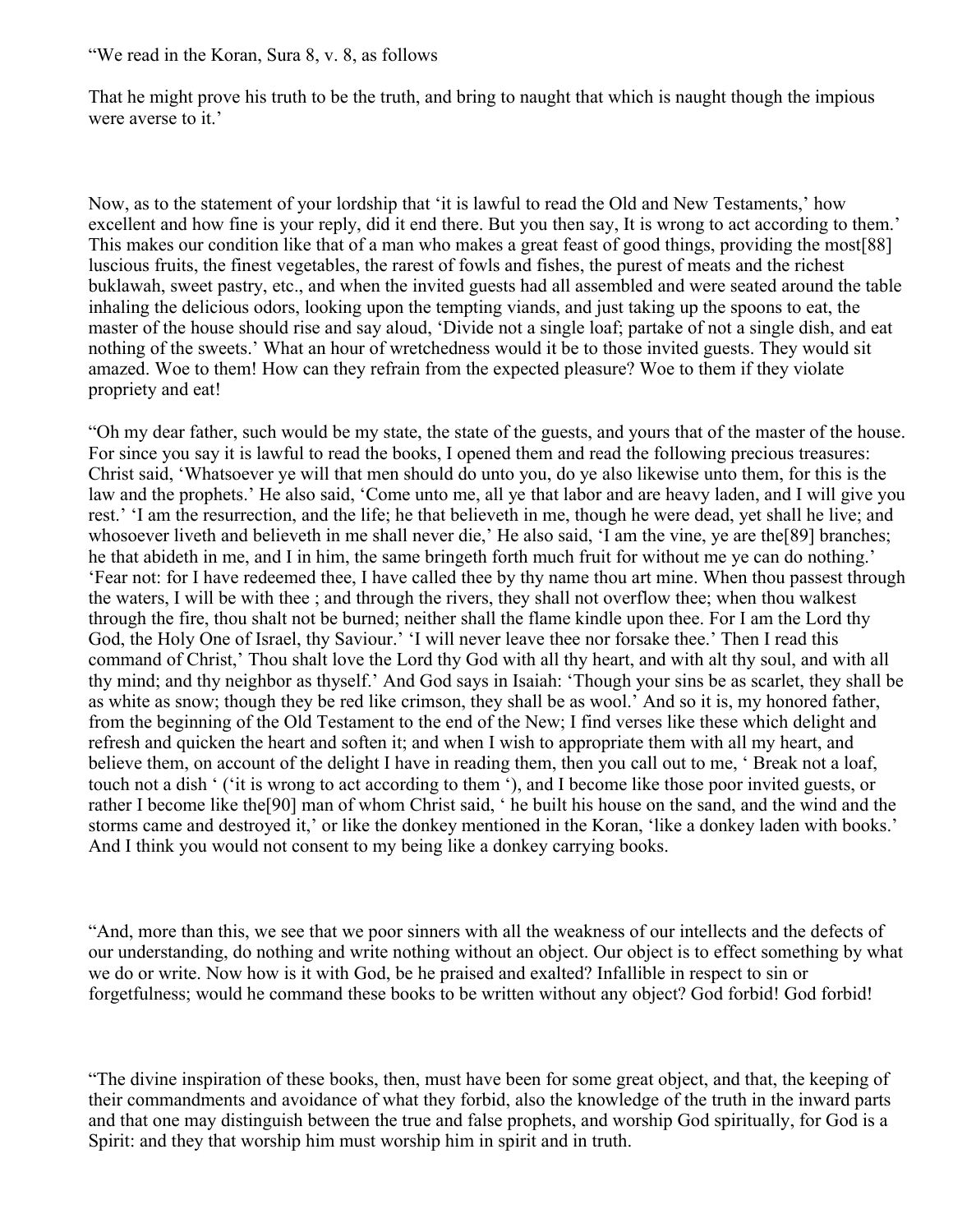"The inference then, is plain—if reading these books is lawful, obedience to them is necessary. As one has said, 'The carelessness of the heart about truth is one of the greatest faults.'[91]

"Now, as to the Koran having abrogated all previous laws, my dear father, I cannot find in the Koran a single verse showing that it has abrogated the Old and New Testaments, but the contrary. It says in the Surat el Anaam, 'We gave Moses the book complete as to whatever is excellent and an explanation of every matter and a direction and a mercy, if haply they' might believe in the meeting of their Lord.' Then in Surat Hood, 'And before him is the book of Moses a guide and a mercy. These have faith in it, but the partisans who believe not in it are menaced with the fire. Have thou no doubts about that book, for it is the very truth from thy Lord, but most men will not believe.' And in Surat el Kosos : 'And verily we gave Moses the book after that we had destroyed the former generations, an enlightenment unto mankind and a direction and a mercy, if haply they might be admonished.' Also in Surat el Maledat : 'And we caused Jesus, the Son of Mary, to follow in their footsteps, attesting the Scripture of the Tourah which preceded him: and we gave him the Gospel wherein is guidance and light, which attests the Tourah that preceded it, and a direction and an admonition to the pious.'

"There are many passages of like meaning, but for want of time we will let these suffice. The wise is satisfied with a little.' It is clear[92] to me, your excellency, my father, from the meaning of the preceding passages, that the Old and New Testaments are complete and perfect in everything needed in religion: a guidance to mercy, an enlightenment to all men of all sects and faiths, lights to their hearts, by which they see truth and discriminate between truth and falsehood, and a guide to the laws which are the true way of God, and a mercy, for if we act according to them we will receive mercy from God, be his name praised and exalted!

" Now, is there higher praise than this? What book has been described and characterized with such beautiful epithets

"Further, it is plain from the above verses from the Koran that they who disbelieve the words of God shall have great torment; that God is exalted, a God of vengeance, and the fire is their portion. Now, if we turn aside from the decisions of the Old and New Testaments and put in their places our own words and the words of other men, for the sake of maintaining our worldly glory, we are no doubt infidels and the fire is our portion. May God forbid!

Now, after all these quotations and proofs you say, nay, you charge the Koran with saying that the wisdom of the Old and New Testaments is abrogated. How then shall I escape from the wrath of God at the day of resurrection, when[93] neither parent nor children can profit us? Then will prove true the proverb, Every sheep is suspended by his own leg,' when I stand before the great bar of judgment. We would also add your own remark, they are books of God. He sent down the Tourah to Moses, his familiar speaker, and the Gospel to our Lord Jesus (upon them be peace I), and they were sent down with inspiration from God to the honored apostles.'

"Oh, my misfortune; Oh, the misfortune of others if we do not read it with awe and reverence, with obedience and respect.

"Then, as to the declaration of your lordship, 'We have no right to accept any of their teachings unless they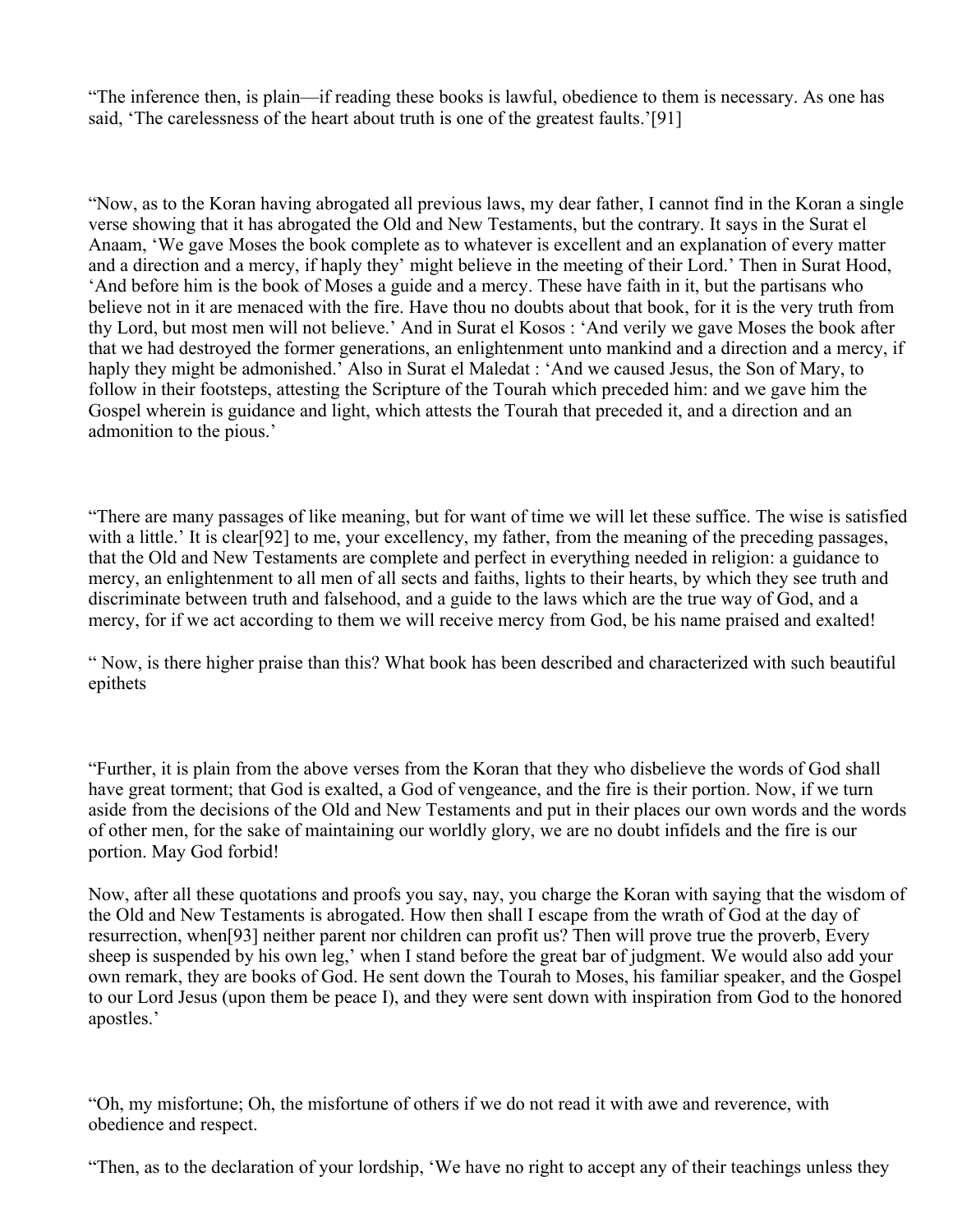accord with our own book, e.g. as the ten commandments,' you have in this word dragged down the Bible to the level of a moral or a story-book, since, according to your claim, if there be anything in harmony with our own selves and our own lusts, and within our comprehension, we will yield to it and believe it, otherwise we will let it go.

"This is not proper treatment of the book of God. We ought to hear what it says with all reverence and attention, and believe all it says from its word, 'In the beginning God created the heaven and the earth,' to its last word, 'Amen'; for 'all Scripture is given by inspiration[94] of God, and is profitable for doctrine, for re proof; for correction, for instruction in righteous ness; that the man of God may be perfect, thoroughly furnished unto every good work.'

"Let us see what the Koran says on this point, and also the words of Baidhawi, the learned commentator. Surat en Nissa: 'Oh, ye that believe, believe in God and in his prophet, and in the book which he hath revealed to his prophet, and in the book which he revealed from before.' Now hear the Moslem commentator, Baidhawi: 'The Moslems are here addressed, or the hypocrites, or the believers from among the people of the book, according to the following tradition: Ibn Sallam and his companions said, " 0 prophet of God, we believe in thee and in thy book, and in Moses and in the Tourah and Ezra, and we disbelieve in all besides." Then was this text revealed, "Believe," etc., as above.' Baidhawi then says, 'That is, be steadfast in the faith thereof and perpetually rest thereupon, and believe in it with all your hearts as ye believe in it with your lips; or believe with a comprehensive faith which shall embrace all the Scriptures and apostles for the faith of a part is as no faith at all, and whosoever disbelieveth in them or in any part thereof has wandered from the truth into wide and dangerous error, and can hardly return to it.'[95]

Now, after all this, how can I believe in a part and deny the rest, and thus become a wanderer into wide and dangerous error,' far from the way of truth so that I can hardly return to it? I would thus become a fool or a 'hypocrite,' which may God forbid. No I will read them and believe them with all my heart, with all longing and zeal, unless you will give me proofs to the contrary, strong proofs from the word of God, not from the words of men ; but this you are far from able to do. You would far better unite with me in reading the and thus be of those who are good.

"Now-as to the evidence and proof of your assertion that the Tourah and the Injeel have been changed and are not the very Tourah and Injeel sent down to our lord, Moses, the speaker with God, and to our Lord Aiesa, the Christ (upon them be peace), for the reason that, as you say, they impute sin to the prophets, we reply as follows You say that the Bible charges Lot and David with adultery, and Solomon in his old age with idolatry. But this does not prove to me that the Scriptures have been changed. We read in the Koran that David took his brother's ewe lamb (Sura 2), and Adam ate of the forbidden tree (Sura 2), and Abraham was an idolater, and Joseph longed for the Egyptian woman, and that Mohammed was in[96] error and received guidance and that he was wroth with a blind man, and that Aaron worshiped the calf when his brother was on the mountain.

"We find many such cases in the Koran, and it is not at all unlikely that the rest of the prophets also sinned against the law of the Lord. They were men like ourselves, and acted as we act, for by nature they were inclined toward sin in carnal matters. 'We confess, indeed, and declare that the prophets were infallibly preserved in their prophecies and in writing that for which they were inspired by God (be he praised and exalted!), but in other respects they were like us in everything.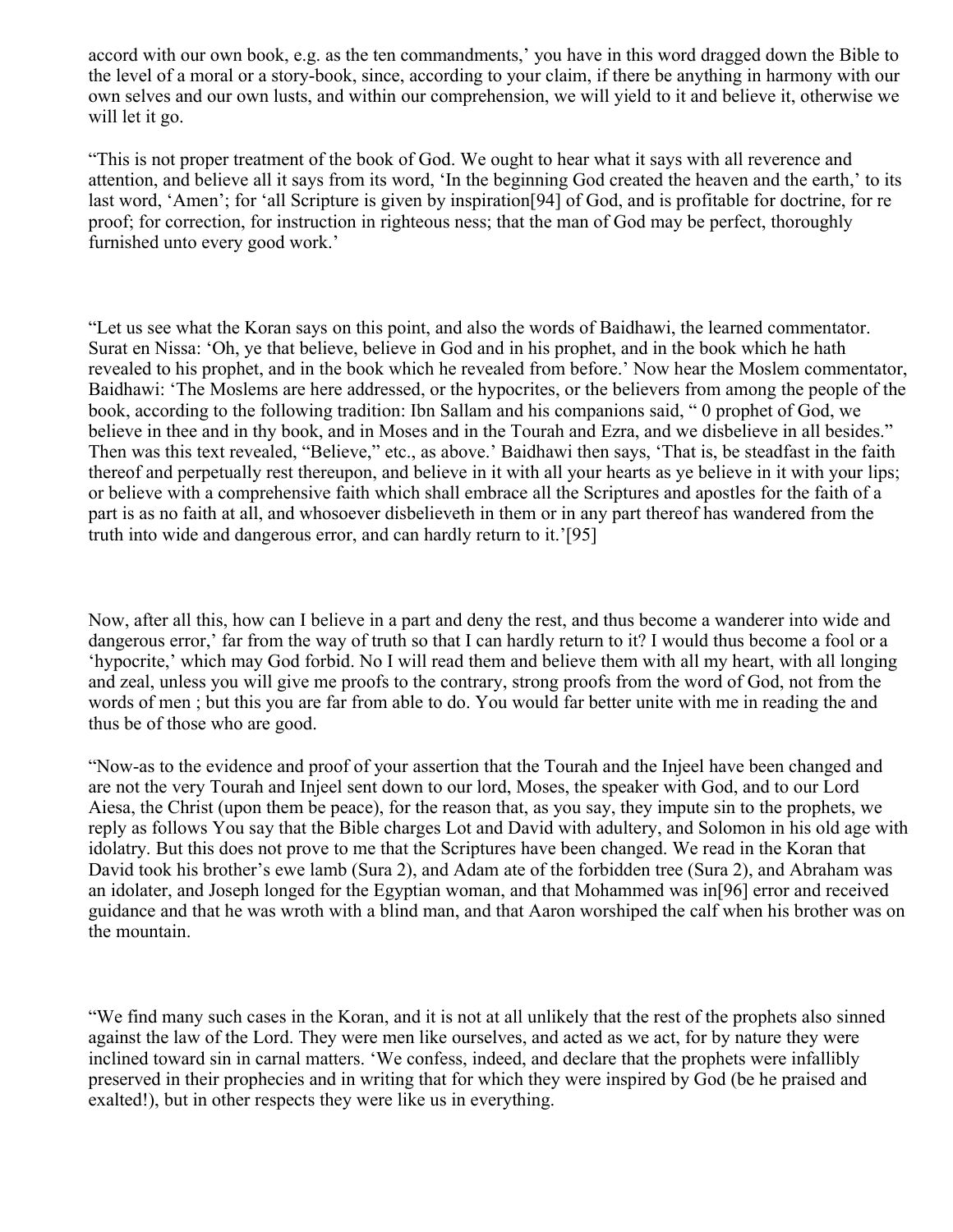"This very fact has given me new vigor and strength and faith in reading the Scriptures, and has proved to me that they are not changed, for it makes no distinction, but declares all to be sinners in the eyes of God. All need forgiveness and to ask pardon of the high and lofty God. And, further, we should not reject any thing in God's word, because it is above the comprehension of our intellects, but yield acquiescence and believe it, whatever it may be.

"No proof has yet been offered of any change in the old books of the Old and New Testaments. They are before the whole world. Where is the proof of any vital change? Hun[97]dreds and thousands of copies and translations are spread out before the world. Now, my dear father, let us who maintain and insist that the Old and New Testaments have been perverted and changed examine the matter for ourselves. Let us go to the very bottom of the question. Let us print our investigations and publish them to the world. Christians have no fear of minute inquiry, and it may even be that they would pay us for our labors; for they are constantly ex pending money to search into everything pertaining to the Bible. No, my father even as it is certain that no proof has been found of a vital change in the Bible, neither will one be found in the future.

"One of the insuperable difficulties in the way of changing and tampering with the text of the Bible is the multitude of versions and translations, and their wide distribution over the earth. To gather them all and change them all in the same way so that they would all agree in all the different languages would be simply impossible. If a few were changed, the rest would remain pure as a proof of the change, and thus the fraud would easily be detected. Another difficulty in the way of changing the Old Testament is the excessive care taken by the Jews to guard the purity of the Hebrew text. They counted the very letters in the Pentateuch[98] and could tell the middle letter, and also the middle sentence, word and letter, in the rest of the Old Testament. They know how many times a letter of the alphabet occurs in the whole book. For instance, they found that the letter Aleph occurs 42,377 times, and Beth 32,318 times, etc. This grew out of their extraordinary care of the text, and a change in the language while in their hands was utterly impossible.

"And more than all this, the bitter hostility between the Jews and Christians would make any collusion to change the text out of the question. Had a Jew dared to change it, the Christian would have risen up and forbidden him, given him the lie and cursed him, and the same would happen did the Christian change it.

"And, finally, I would say that if a man came to your excellency and said, 'A large part of the Koran has been changed and perverted, you would answer him instantly, ' Be silent, you infidel; the words inspired of God are not subject to change, nor would any one dare to exscind or pervert them.'

"And so I can say that the Tourah and Injeel are the books of God, and no one would dare to stretch out his hand with evil intent against them, after reading the warning in the last chapter of the noble gospel which says, 'If [99] any man shall take away from the words of the book of this prophecy, God shall take away his part out of the book of life, and from the things which are written in this book.'

"I think that the above is enough to convince you that the Old and New Testaments are the very books given by inspiration 'to Moses and to our Lord Jesus Christ.' God grant that this may satisfy your excellency and remove the false suspicion and impression with regard to God's word. I hope you will read them with joy and gladness and believe in all they contain, and thus join the goodly company of those who attain the favor of God--be he praised and exalted! 0 Lord enlighten the mind of my father and of all the Mohammedans. Amen.

"And now as to your 'claim that the preaching of the gospel and calling men to believe in the Scriptures is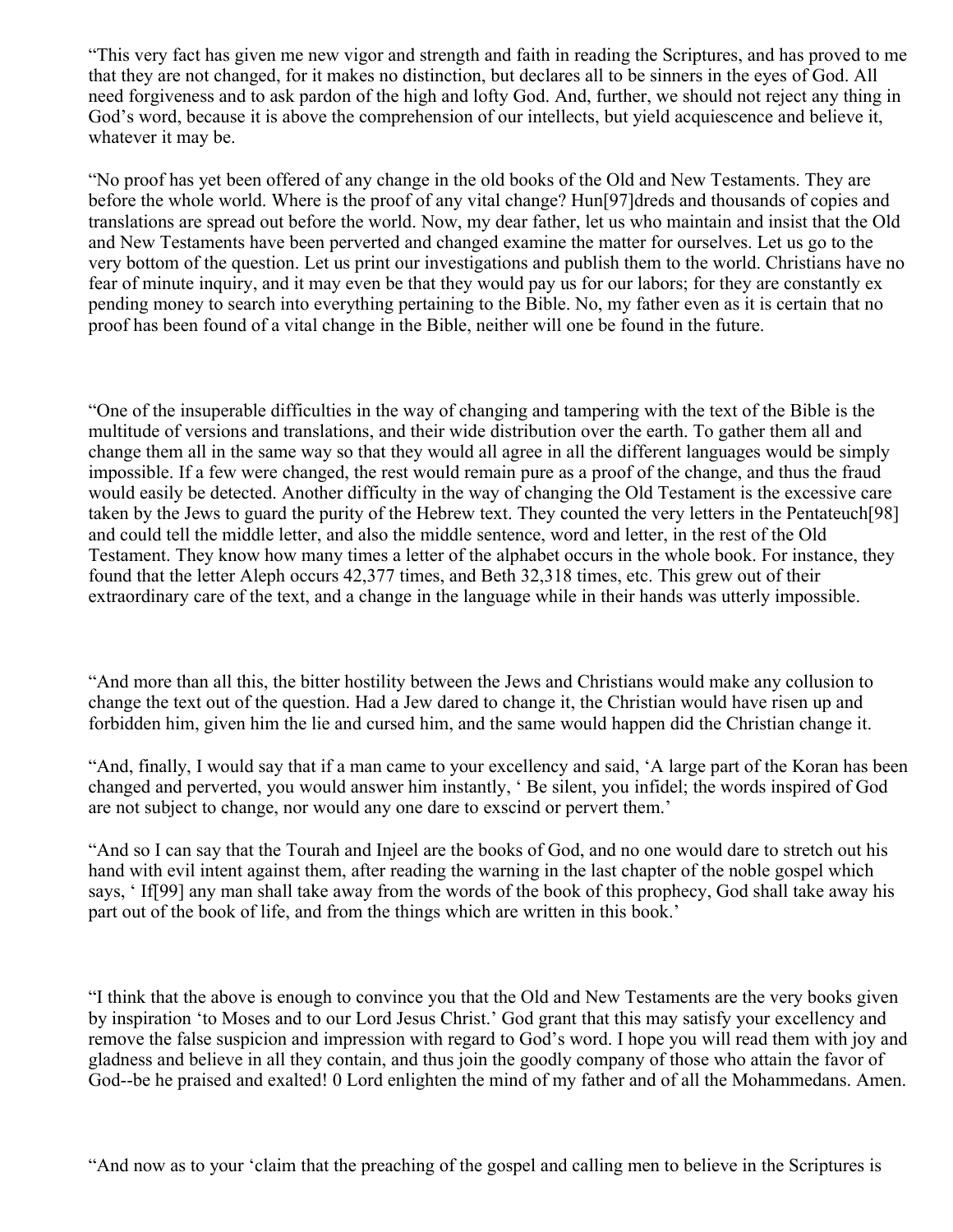wrong, as you urge, and that it is 'the greatest of crimes, and he who does it, if he be not an infidel, is worse than an infidel,' etc., I would say, my honored father, that after the convincing proofs I have given you of the authenticity of the Old and New Testaments, the impossibility of their having been corrupted and changed, and that they are the very books 'sent down' to our lord Moses and to our Lord Jesus Christ, I read these books and preach them, and teach all that they contain, and invite[100] my Moslem brethren to believe in them. I believe in all they say in word, deed, and thought. And I also invite your excellency and my brethren and my kindred and my friends to believe in these two noble books. Oh, my joy, my delight, would you but read them and believe what they contain of treasures and precious jewels I entreat you to read them if it be but once, and you would then see how your heart would cling to them. Then would you exclaim, 'Yes, there is no doubt nor question about their being the books of God !' And every day, yea, every hour you would read them with joy and teach and preach and guide others to these precious jewels. Then you would say, ' My son Kamil is right; the truth is with him, and he has attained the favor of God—be he praised and exalted !'

"Again, you charge me to repeat constantly the name of God, Allah. Oh, my revered father, God himself has charged me not to take his name in vain, in the streets and lanes, in the outhouses and vile places, but he commands me to mention his name in the place of worship, and there to ask of his Majesty all things, and not to use his name in vain repetitions, without meaning and without cause. Supposing a man loved another whose name is Ahmed, and then went around the streets and lanes and unclean[101] places, saying Ahmed, Ahmed, Ahmed, Ahmed, Ahmed, Ahmed, etc., a thousand times, you may be sure that Ahmed would prosecute him at law and imprison him for having ridiculed him and disgraced his name. How then is it with the name of God? (Be he praised and exalted!) Alas, alas, for this evil habit, in use among the Moslems alone. A Moslem will walk along the road saying 'Allah, Allah, Allah, Allah, there is no God but Allah, there is no God but Allah,' and this a thousand times a day or more. Now, since your excellency has enjoined me to obey the ten commandments, I have given up this wretched practice of repeating the name of God on all occasions and in improper places, for the third commandment says, Thou shalt not take the name of the Lord thy God in vain for the Lord will not hold him guiltless that taketh his name in vain.'

"With regard to prayer, do not feel anxiety on my account. I will not neglect prayer and supplication to God (be he praised and exalted!). At morning and evening and noon, when I awake, and before I eat or sleep, I will not forget to offer prayer to his exalted and glorious Majesty, asking forgiveness and help in our work of preaching and all our labors. We offer thanksgiving for all the mercies he grants us from day to day. Yes, my father; my[102 motto is, 'All things by prayer in spirit and in truth.'

"Then as to your expression 'Mohammed our Lord,' I can not find a single verse in the Koran which calls Mohammed (Sayyid) lord but he is a servant, one of the servants of God, as we all are his servants.

"As to Mohammed being our intercessor, I find many passages in the Koran which oppose this view. Sura 33:17. 'Who is he that will screen you from God, whether he choose to bring evil on you or to show you mercy?' Sura 49: 81. 'If thou ask forgiveness for them seventy times, God will by no means forgive them.' Sura 20: 108. 'No intercession shall avail on that day save his whom the Merciful shall allow, and whose words he shall approve.' Sura 39: 45. 'Intercession is wholly with God 'and many others like these. We have it here clearly indicated that Mohammed did not regard himself as an agent or mediator or intercessor for mankind or for God's people, and, this being the case, would I not be regarded as foolish to ask his intercession, nay, more, as silly and perverse?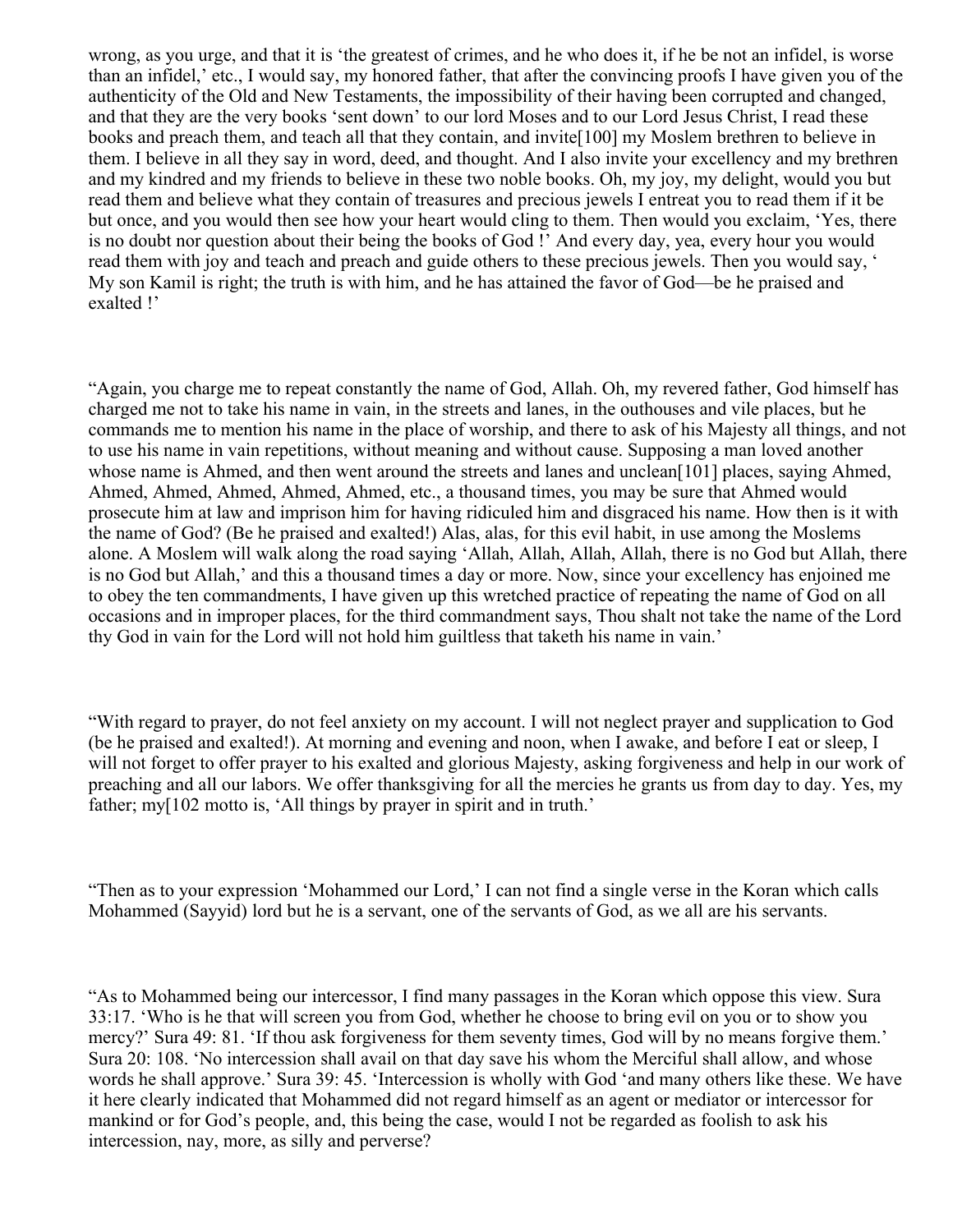"You also ask me to read the Koran continually. Do not feel anxious on this point. I am constantly reading it and trying to under stand its meaning, and to find out which parts[103] are abrogated (mansukh) and which verses abrogate others (nasikh). Every day I find strange things in it which I had not thought of, and which probably have never occurred to you or to my brethren the Mussulmans. May the Lord enlighten their hearts and teach them the truth more and more. Amen.

"As to giving alms, this I do in secret and, as the gospel says God which seeth in secret shall reward 'me 'openly.' ' But when thou doest alms, let not thy left hand know what thy right hand doeth that thine alms may be in secret and thy Father which seeth in secret himself shall reward thee openly.'

"As to fasting, it is necessary in times of special need. As to pilgrimage to Beit Allah el Haram in Mecca, I am not just now able to make that journey.

"As to your injunction that we join no one with God as an object of worship. I have learned from the first and second commandments not to do so. God forbid that I should worship any thing besides God. God forbid that I should say that 'God is but one of three gods.' There is no god but the one God, and he who joins any person or thing with God is an infidel. God forbid that I should be an infidel; that I should join any other object of worship with God the Creator of the heavens and the earth by the[104] word of his power, and to whom alone we should offer worship and adoration now and for evermore.

"Now, as to the question of the Trinity, we would better leave it for the present, as you can not understand this mystery while in a state of prejudice. When you accept the truth of the Old and New Testaments, you will easily comprehend this mystery. It is above our intellects. Our not being able to understand it does not make it impossible or contrary to reason and a sound mind, nor make it right for us to reject it. By no means; for God has not been pleased to reveal to us his secret things. If we have a right to reject it because we can not comprehend it, we should have a right to reject other things which God has revealed which are beyond our comprehension, as, for instance, the day of judgment and final account, God's self-existence, his eternity, his being uncaused and the Cause of all causes, his omnipresence everywhere at one and the same time, his omniscience, his creating the heavens and the earth by the word of his power, and many other truths like these.

"The mystery of the Trinity is not greater than other mysteries of God—be he exalted ! God has a right to reveal to us a truth without giving special reasons or particulars, and we are bound to receive such truth from him in humil<sup>[105]</sup>ity and hearty faith, and we should receive the doctrine of the Trinity as we receive that of the Unity, without attempting to explain particularly its mode. I know that your excellency finds this point very difficult but when your heart has been illumined with divine light, you will understand this at once and readily. Do not say, My son Kamil has become an infidel.' God forbid! But say, 'He knows the truth far more than before.'

"You counsel me to return to my native country. This is not possible at present, for I am busy in the vineyard of the Lord, sowing his word among the people of Ishmael, even my brethren the Moslems. But, if the Lord will, I will return after a few years to see you and kiss your hands with all filial reverence.

This is what I wish to lay before your excellency, trusting that in your fatherly kindness you will not regard my letters as presumption in your child, but will treat me with your well-known courtesy and goodness.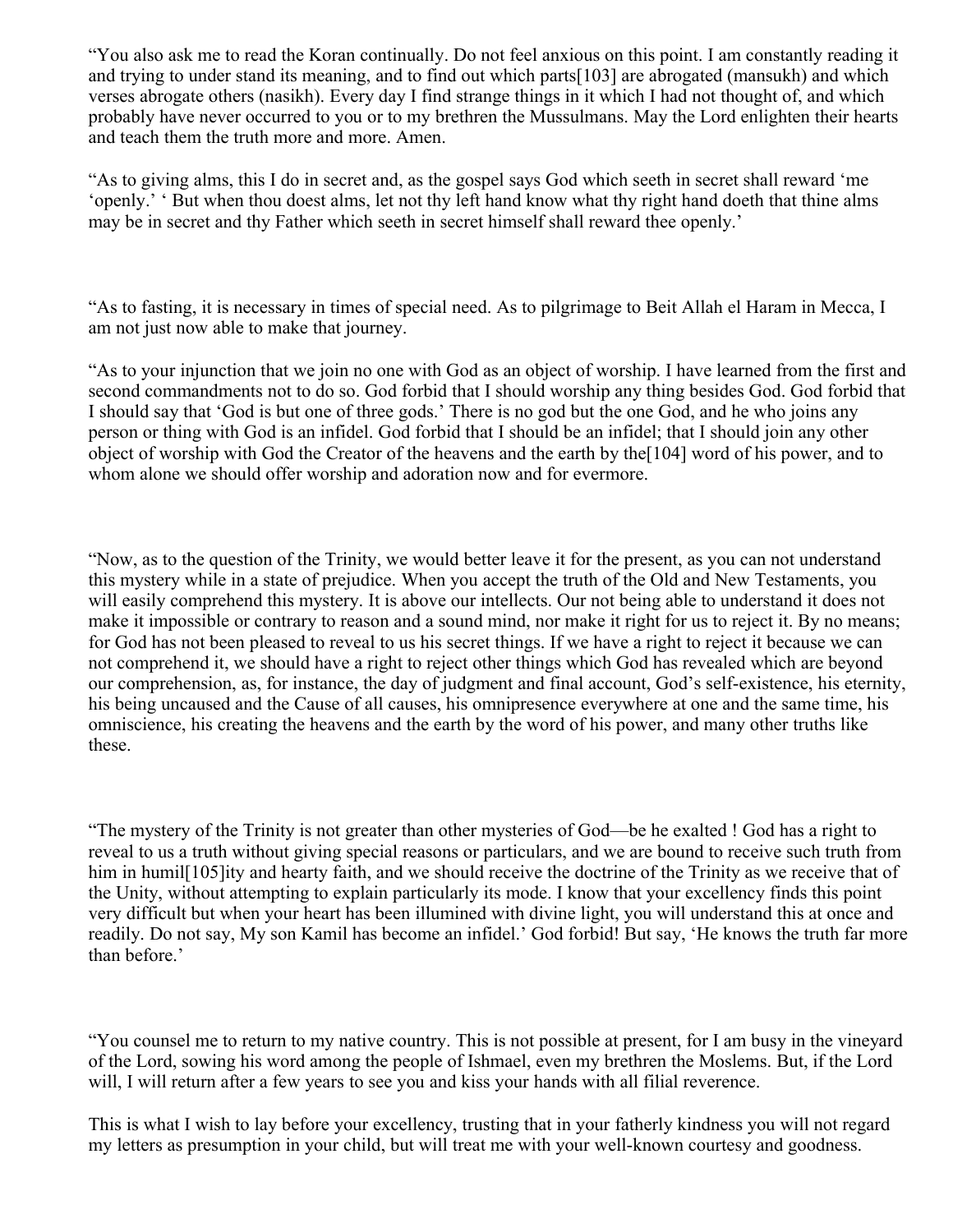''In order to attain a knowledge of the truth we must investigate with great precision, and this precision must be the greater as the subject is greater which we examine. There is no subject which concerns us in this transient life more than religion, on which hang our happiness and everlasting life. We are bound to search and[106] examine as to the true way which leads to God—be he praised and exalted!

"If, then, there are conclusive and convincing proofs in refutation of the arguments presented by your obedient son, I am ready to give heed[107] to them and to submit to them. I am seeking to know the true way which leads to salvation from the wrath of God; only this, and not merely to establish my own view's. My only object is to worship God in truth lest I perish forever, which may God forbid!

"Yes, my revered father, I am obedient to you in everything but religion (this belongs to God) unless you prove to me that your religion is true.

"I now close my letter by kissing your pure hands and asking your good prayers, my lord and father; may I not be bereaved of you.

Your obedient son,

To this letter the father sent a reply, evidently written by one of the learned Moslem sheikhs, full of venomous bitterness, attacking the Scriptures, and using the well-known arguments of the satanic book known as "Izhar el Hoc." The father is made to curse Kamil and consign him to hell as an apostate.

On September 15, 1891, Kamil wrote me as follows:

……..After the usual preface: "After kissing your pure hands and asking for your good[108] prayers, I beg to inclose a letter received from his excellency, my father, in answer to my last letter to him. And, Oh, my dear Doctor, when I received this letter I was ill, and when I read it I was filled with grief and deep regret, and at three o'clock my fever increased greatly with severe chills, and all on account of what it stated as to the overwhelming grief and suffering of my aged father on reading my last letter. I had hoped to rejoice his heart by that letter and to lead him to give up his old errors, and my chief object was his salvation and his coming into the fold of our Saviour—to him be glory and honor forever But he is angry with me and denounces me with the title of infidel and other abusive epithets, such as I had never heard in all my life. And he omits all the endearing names and words which a loving father uses to a son. You will see all this on reading the letter, and I know that your tears will flow with mine over the great sorrow which has befallen your son Kamil.

"Alas! what can I do to please my dear father? For while on one hand I am bound to obey and honor him and go to him and comfort him, yet this is impossible now, as I am busy in the vineyard of the Lord, who is greater than all. I can not leave my blessed, holy, joyous work to which the Lord Jesus Christ, Lord of the vine[109]yard, has set me apart. Oh, my perplexity and my sorrow Oh, thou merciful and everlasting God, help me, comfort me, look upon me, compassionate me! Oh, my Saviour, be gracious to thy disciple, thy soldier, Kamil!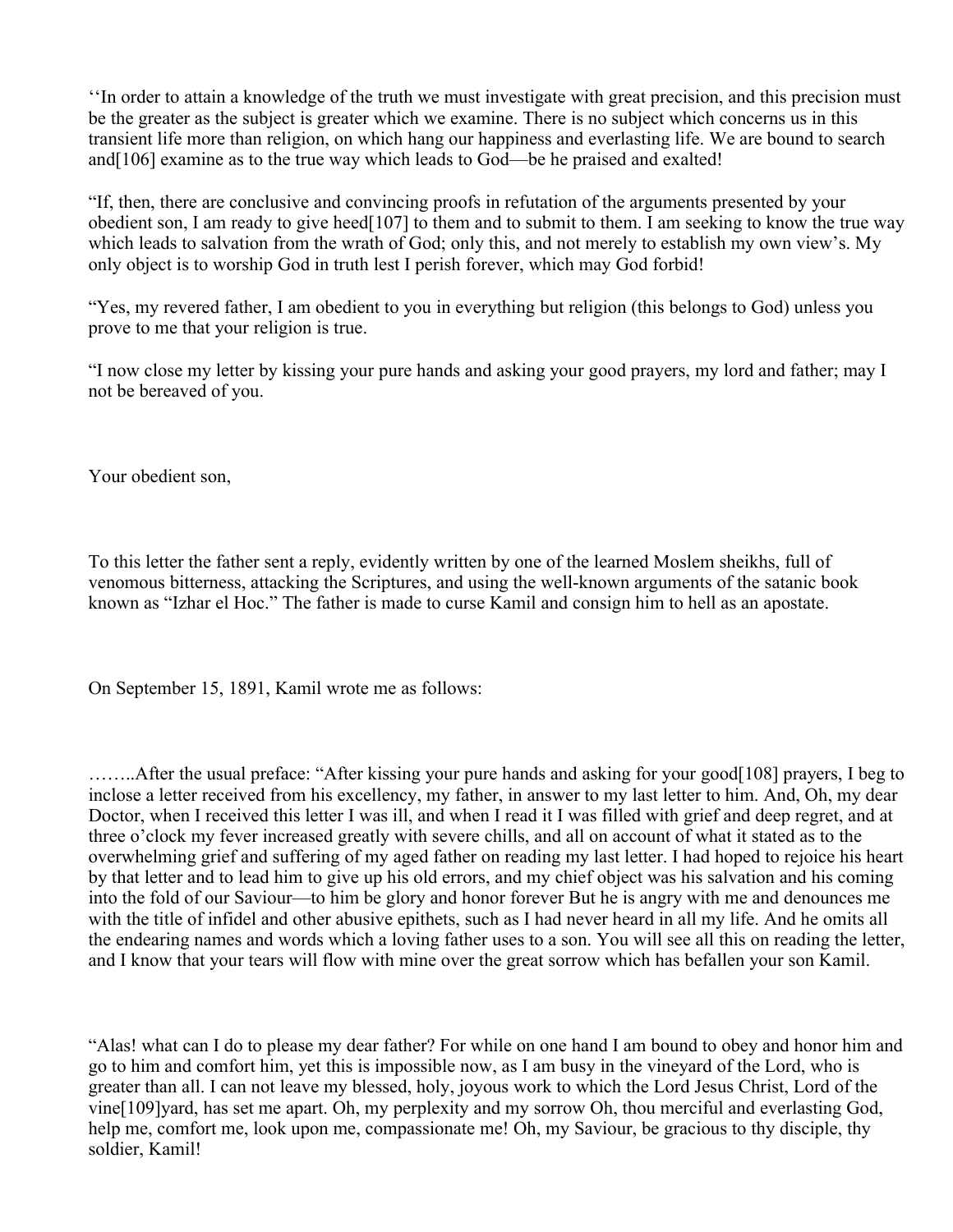I beg you, dear sir, to write me at once and comfort me with words from your own mouth. Even as my father according to the flesh has grieved me as to my earthly life, so comfort and rejoice my heart as to my spiritual and everlasting life. I have good hope in the Lord Jesus Christ, my Saviour, that he will regard my condition and guide me to what he loves and approves, and neither leave nor forsake me, as he has promised.

"In the letter above referred to, the writer claims that the Christian Old and New Testaments are not the ones referred to in the Koran, but have been perverted and tampered with to suit Christian teachings. I do not feel able just now to answer this line of argument, as I have not access to the authorities he refers to, but hope to do so in the future. Please read the letter and return it to me.

Here it is fitting that I express my hearty thanks to his excellency, my beloved brother, Rev. Mr. Zwemer, who, during my illness with fever, came at once and visited me constantly, giving me medicine, comforting me, and praying[110] for me on my bed. He certainly did everything in his power in favor and kindness. By the doctor's orders I went down to the port city of Aden for a few days for a change of air. But my trust is in the great and only Physician. Praise and thanks to God, I have now regained my health.

"To-morrow I expect to make a voyage to Jabuti and Obock, on the African coast, with a Scripture bookseller named Istefanus Mukkar, a most zealous youth in the sale of God's word. After our return I hope to write you of our journey, if the Lord spares my life.

"I have recently been reading the Arabic D'Aubigne's history of the Reformation,' in order to understand the history of the early church. I am now reading with Mr. Zwemer Woodbridge's 'Theology,' in English, which was sent me as a gift from America. After studying the subject in English, I at once go over the same theme in Dr. Dennis's 'Arabic Theology.'

"The Rev. Mr. has sent me from America two English books on preaching, by Mr. Spurgeon. I thank all these friends for their kind gifts of books to one whom they have never seen.

"Perhaps you would like to hear news about Sana (the capital of Arabia Felix). The Bedawin Arabs have neither first nor last. They are[111] like the locusts. Every day a thousand or five hundred arrive to join them. They have four thousand muskets. The Turks charge the English with supplying them with arms. The natives of Hadeideh send them arms and ammunition secretly. The Turks had two thousand troops and now have four thousand. The Bedawin attacked Sana, fought the troops, and killed some of them and many of the wretched Jews. The Bedawin finally took three-quarters of the city and cut the telegraph and the roads to the coast. During this time the waly, Salim Pasha, died, but whether by poison or otherwise is not known. The new Turkish reinforcements from Syria and Constantinople are camped two days' journey from Sana and do not venture to advance. The new waly is three days west of Sana, and the Arabs have captured four hundred camels laden with military stores. The Italian consul here tells me that the war has continued two months and that multitudes of the Jews have emigrated to Jerusalem. It seems to me that God has stirred up the Bedawin to open the way for the entrance of his word and his disciples into Sana.

"The Turks are all Pharisees, but there is not a Nicodemus among them. This is the news from Sana. The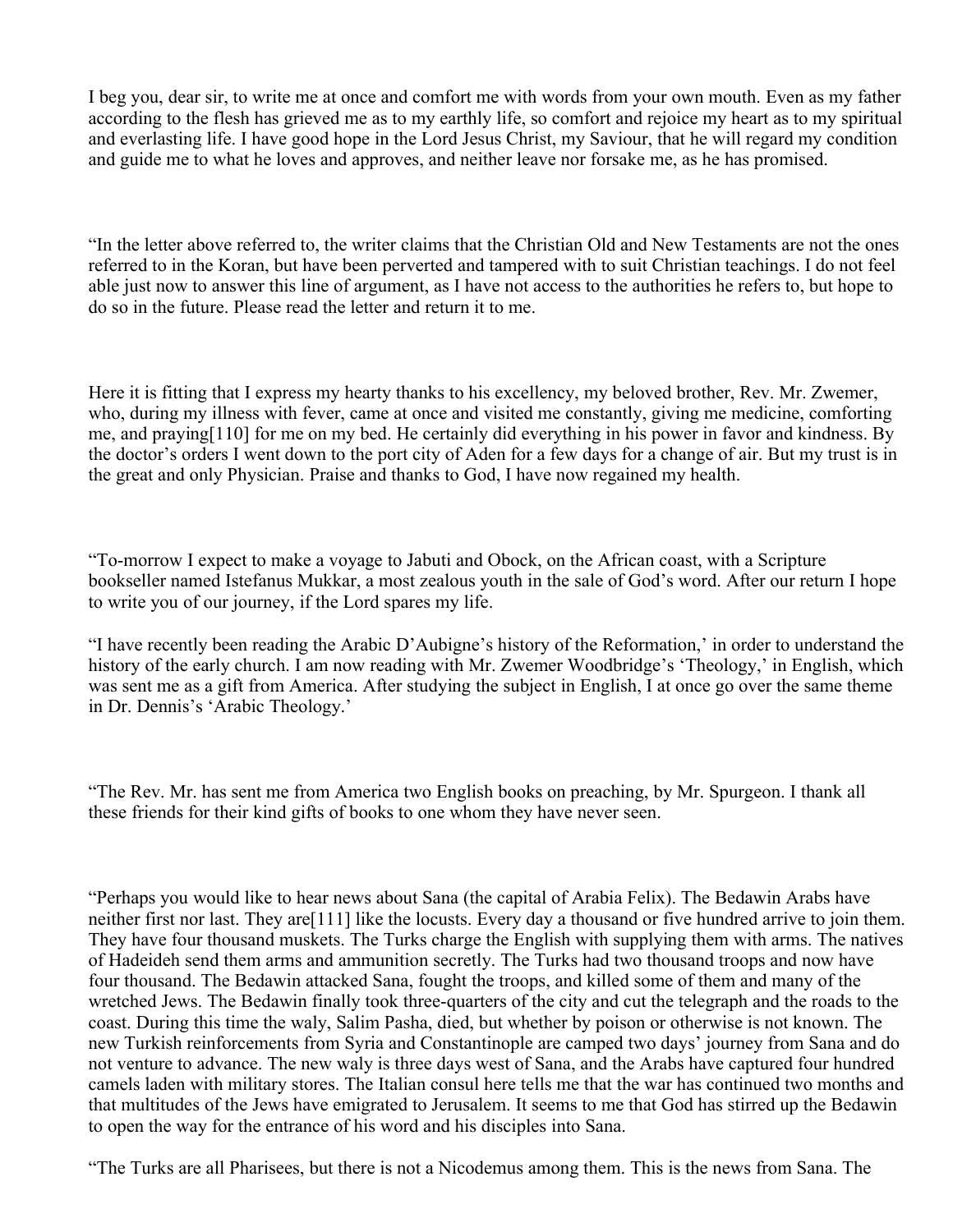Lord have pity on his servants there. Amen.[112]

I have much to say about God's word in Aden, but can not write more now

"Since writing the above I have received. yours of August 17th, and am cheered by its good news of my fellow-Moslem converts; and I rejoice to hear of the printing of the book, 'Sweet First Fruits.' May it prove a great means of leading our Mohammedan brethren to peace with God through Jesus Christ.

"I hope that Dr. Eddy and your daughter have had a safe voyage. The Lord preserve them and bring them back in peace.

"Word has come from our dear brother, Rev. Mr. Cantine, in Busrah, that he will soon return to us. May God bring him in safety with glad news of the entrance of the pure gospel into that land. It is probable that on his return I shall go with him and Mr. Zwemer to that region, taking a full supply of Arabic Scriptures. Please excuse the haste of this letter, as I am to journey to-morrow.

Please extend the most fragrant salaams and sincere salutations to Mrs. Jessup and your children. The Lord preserve them and you in health. Do not fail to remember me in your prayers. Please salute for me Dr. Van Dyck, and Dr. Post, and Mr. Hardin. The Lord preserve them. Amen.

Mr. Zwemer, Khawaja Ibrahim, and M.[113] Rasheed salute you. If you have any news of Mr. Van Tassel laboring among the Bedawin near Hums, please inform me. And also tell me of Mr. Richmond, who was studying Arabic in Mr. Hardin's school in Suk to go to Morocco.

"I now close by kissing your pure hands once and again, and may you continue in health.

Yours, the penitent youth confessing his sins,

"KAMIL ABDUL MESSIAH."

The Visit To Obock and Jabuti

"ADEN, October 14, 1891

"……..In my previous letter I told you of father's letter and my expected visit to Obock and Jabuti with the colporteur of the British and Foreign Bible Society. We returned from this blessed journey in the Lord's vineyard.

"Heeding our Lord's command, we sailed to Obock, where we remained but one day, as very few of the people speak Arabic, and there was no place to sleep or eat, but we planted one Bible there.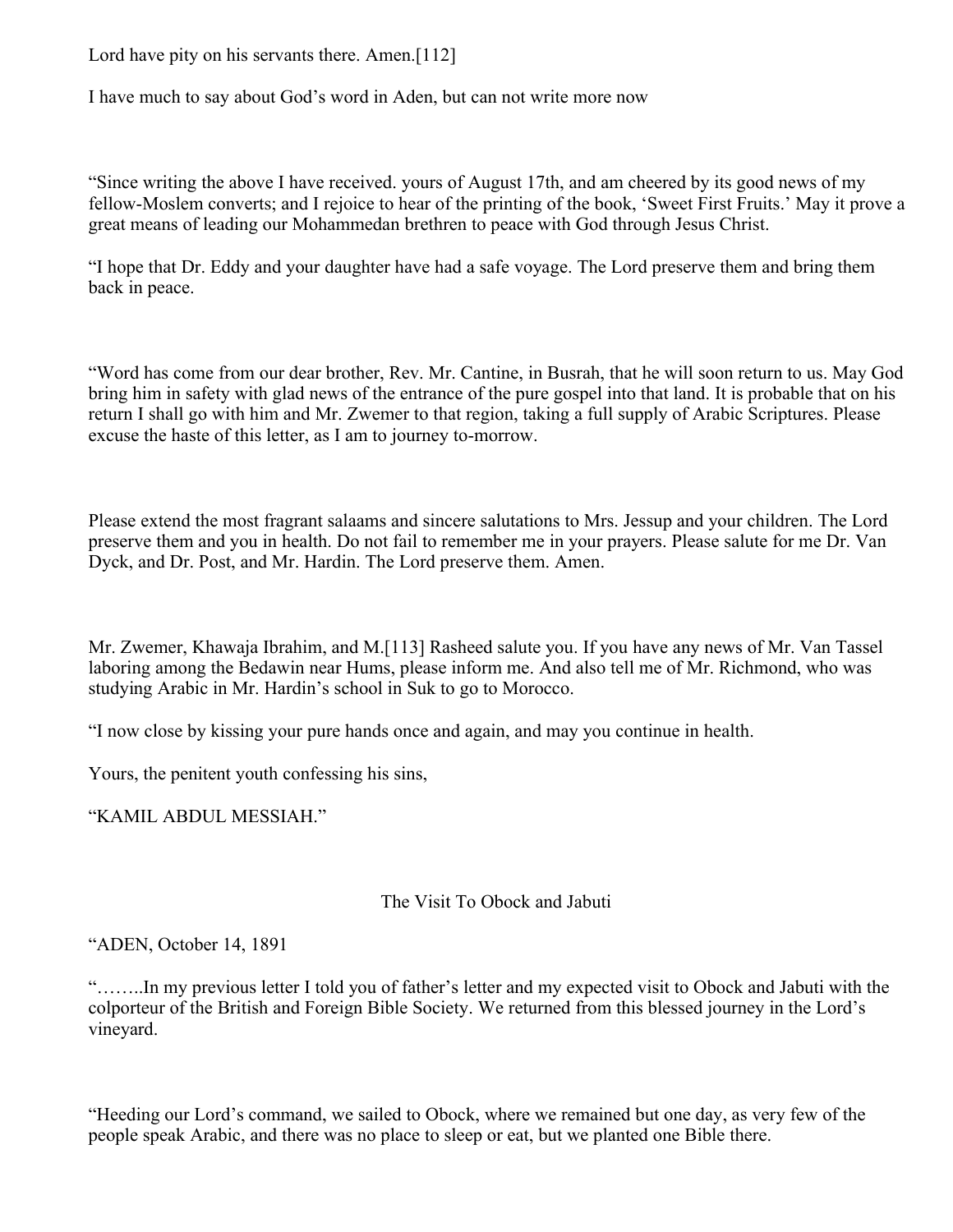"We then went to Jabuti. This town is larger than Obock, and its people are more numerous and more courteous. They are chiefly Arabs, and simple-minded. The Lord opened the way for the preaching of his cross[114] and sufferings there, and helped us. We hired a thatched house and remained eight days, planting seventy-three Bibles. I was greatly pleased with the visit. It will yet become a large place. Meat and fish are abundant and cheap, and its water is more delicious and sweet than all the water I have drunk during all my stay in Arabia. After this we returned to Aden, and I hope to send you the journal of the journey as there is much that is encouraging in it, of our preaching in the name of our Saviour, the Lord Jesus Christ.

"The beloved Mr. Cantine sent to the zealous Mr. Zwemer to come to el Busrah, and he sailed for that place during my absence. The Lord preserve them, bring them back safely, and open the way for the entrance of his glorious gospel there. The news from our beloved brother Cantine, from Busrah, is very cheering as to the word of the Lord. I hope to tell you of it in detail in the future.

"I will write to my successors, the converts from Islam, in Lebanon. The Lord confirm them in faith, humility, and zeal, and all the Christian graces.

"According to the latest news the Turks have recaptured Sana, so I think the Lord does not will at present to open the way there for his gospel.[115]

"On my return from Obock I found the inclosed letter from one of my Mohammedan disciples who called, and, not finding me, left this note. I was especially pleased with his signature, which is,

'The learner in the Christian religion,

# "'IBRAHIM ABDULLAH.'

"…..Mrs. Gardner is very useful in Sheikh Othman, as she can practice medicine among the women of the hareems.

"I hope soon to receive the 'Bakurah,' or 'Sweet First Fruits,' if it is published.

"Do not fail to remember me in your prayers, in the family and in the church. " Kamil"

Proposed Transfer to El Busrah.

'ADEN, December 2, 1891."

After the usual salutations:

"I wish to inform you that the Rev. Mr. Zwemer has returned to Aden greatly pleased with el Busrah. He asked me whether I wished to go there. I replied 'Yes,' and if God wills, I shall sail for el Busrah in December, trusting in the gracious Lord, hoping that you will still pray for me as you have done, and I shall ever be most grateful.

"The Arab rebellion in Yemen is still moving[116] on foot and leg. After the occupation by the Turkish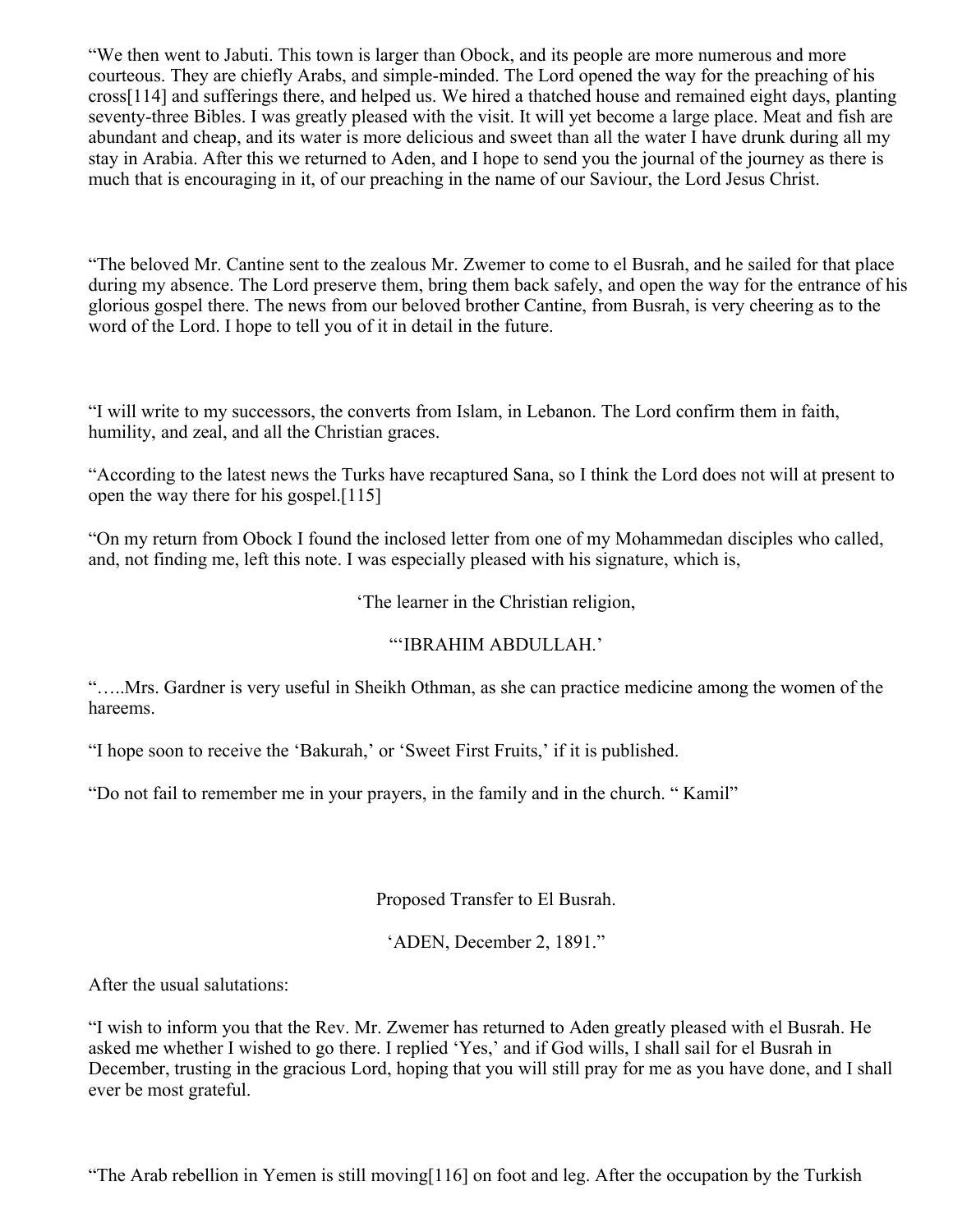troops and all was quiet, suddenly the Arabs came down on the city by night, killed eight hundred troops, and disappeared.

"In my opinion the Turkish commander is right that it will take sixty thousand troops to end this war. Troops are constantly arriving. The Turkish mushir asked the Bedawin what they were fighting for. They replied, ' We want an Arab wali, Arab kadis, and immunity from taxes for five years, and after that we will pay onehalf the tax previously levied.' The mushir answered, 'Lay down your arms and then we will discuss the matter.' They replied, 'We will never lay down our arms until you grant our demands.' If the Arabs hold out, there will be heavy fighting. The Lord have pity on his creatures.

"Please renew my subscription to your Neshra'journal, which I greatly value.

"My salutations to you all. The Lord preserve you by his providence. Amen.

"KAMIL ABDUL MESSIAH."

### ARRIVAL IN EL BUSRAH.

Kamil sailed from Aden for Busrah, December 10, 1891, on the S. S. "Chyebassa," and on his arrival wrote as follows:[117]

## "From EL BUSRAH TO OUR FLOWERY BRIGHT BEIRUT.

"January 12, 1892.

"To Rev. H. H. Jessup, etc., etc.

"After kissing the tips of your fingers and asking for your righteous prayers and expressing my longing for you. I have now written you several letters and am anxiously awaiting your reply. I pray that the cause of the delay may be only good. Through your counsel and prayers I have now reached el Busrah, where, if God wills, I am to live in health and peace. As far as I can see, it will be a favorable place for our work in the Lord's vineyard. I am aware that, as you well know, there will be some little difficulty, as the government is in the hands of the Turks, but we know and believe that the power of God can overcome all power in heaven and earth. This hope will lead me to complete my work according to the will of God, hoping for the aid of your prayers.

"As it is the New Year, I say, with all reverence and joy, 'A Happy New Year to you and all your family. May you have many happy returns of the day in health and peace.' Please accept my congratulations and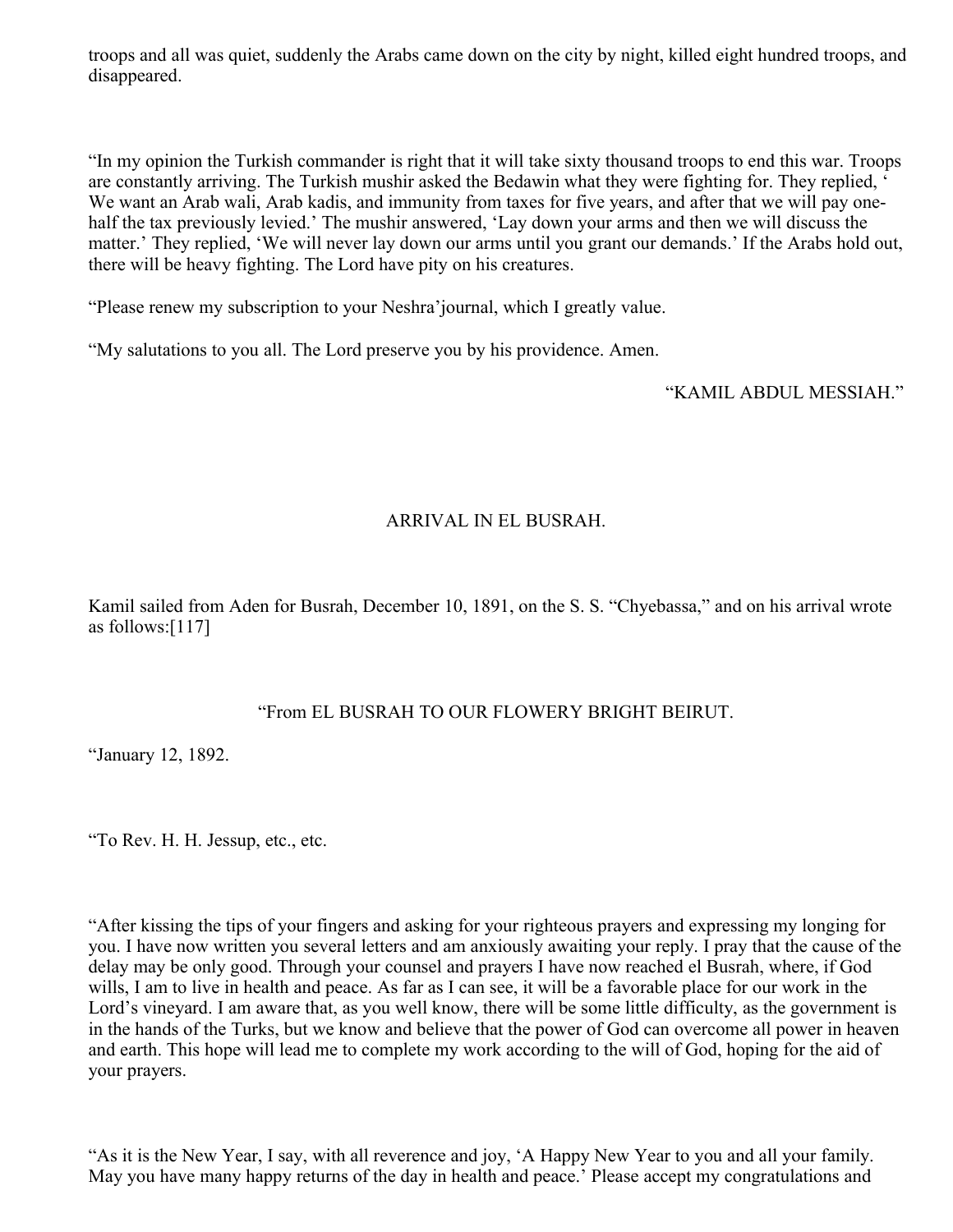regard me always as one of your children. And may God spare your life.

"Your obedient son,

"KAMIL ABDUL MESSIAH."[118]

# IN BUSRAH

"From El Busrah to our Flowery, Bright Beirut.

"February 12, 1892.

"To Rev. H. H. Jessup, etc. I was greatly distressed by the news of Mrs. Jessup's illness and pray earnestly that she may ere this have been fully restored to health. If you ask after my health, praise to God, I am well, and have begun to labor in this city of el Busrah, which the Lord of the vineyard has chosen for the en trance of the teaching of the cross.

"The Lord has opened the way for me for conversation with my brethren and sons of my country, the Moslems, for large numbers of them, as well as of the Christian sects, come to me by night and by day, and I speak to them of the glad tidings of salvation, as well and as wisely as I can, according as the Holy Spirit teaches me. Some have asked for Bibles and Testaments and we have supplied them, accompanying them with prayer to God that he will open their hearts to the knowledge of the truth, and lead them to read the Bible calmly and with propriety, seeking only the knowledge of the true religion in the Lord Jesus Christ. I hope you will not cease to help us by prayer for the good of my people.<sup>[119]</sup>

My father's letters have ceased coming after he wrote that letter which I sent you, so full of curses and abuses and wrath. The Lord guide him to the knowledge of the truth, and hasten the time of his coming into the fold of the beloved Jesus Christ. Amen.

"But I have received a number of letters from my friends and certain of the sheikhs and ulema in Beirut, begging me to return to them, pledging to find for me an honorable and lucrative position. I wrote them a reply full of gratitude for their zeal and kindness and their interest in[120] my worldly prosperity but informed them that God had given me sufficient support for this world, and for the world to come a better portion. I told them it was not God's will that I should return to Beirut at present, nor perhaps in the future, but that I shall die a stranger in a strange land through the love of God and of his Christ

"After this my correspondence with them ceased. I long for letters from you. The Lord grant me patience and firm continuance in his love even unto death. Amen.

"As I have begun to write the history of my life from the beginning until now, I ask you to send me the date of my reception into the Evangelical Church. You can ascertain this from my first letter to Dr. Van Dyck, which he indorsed and sent to you. Please also give me the date of my going to Lebanon to school and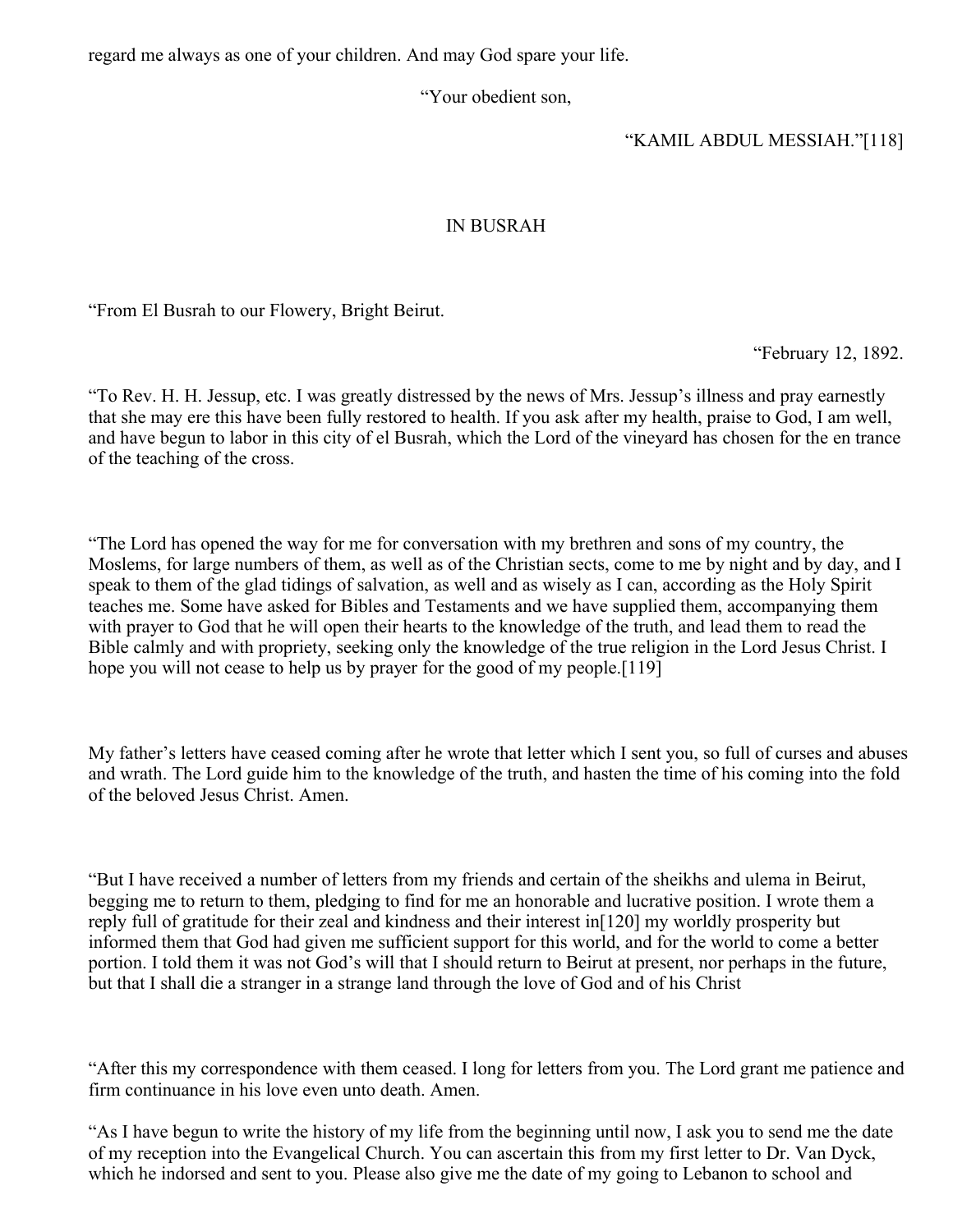especially the date of my baptism. Also send me the journal of my journey to el Makullah with our brother Mr. Zwemer, as well as my correspondence with my revered father. For all this I shall be very greatly obliged to you. Salute for me all your family, Dr. Van Dyck, Mr. Hardin and Rev. Yusef Bedr, and all who ask after me.

"Mr. Cantine and Mr. Sutton, of Kurachee, send their regards to you.[121]

"Will you kindly send me a reply to these questions

"I. Why is Jesus styled 'Aiesa' in the Moslem books? and did this name exist among the Arabs before Mohammed's time, during the Jahiliyeh,' or times of ignorance?

II. If drunkards can not enter the kingdom of God (I Cor. 6:10) did not the Saviour, when changing the water into wine at the wedding in Cana, expose the guests to the peril of drunkenness, and thus of exclusion from the kingdom of God?[122]

"III. Were the 'husks' of the parable of the Prodigal Son identical with the carob-pods of the kharrub-tree of Syria?

IV. Is there any vital difference between the Arabic version of the Bible made by the Americans and that made by the Jesuits?

"Your obedient son in Christ,

## "KAMIL ABDLUL MESSIAH."

In response to this letter I mailed to him the letters and documents. His four questions indicate an active and studious mind, and my replies were in substance as follows:

"I. The name 'Aiesa' or 'isa' is said by Baizawi to be the same as the Hebrew Ishua and derived from AI-Ayas, ' white mingled with red.' The Arabic lexicons say that it is an Arabic or Syriac word, which may have been formed by inverting the order of the letters of 'Yesua,' which is also Hebrew, and thus think it is a corruption of Esau.

"II. Our Lord's miracle at Cana in no way encouraged drunkenness. At an oriental village wedding hundreds of people come together. Wine is given in very small cups or glasses. Sometimes all the population of the village and the neighboring villages assemble. To supply[123] each one with a cupful of wine as large as half an eggshell would require a large quantity. Jesus saw that the supply was not large enough for the crowd assembled. The family were embarrassed, and exposed to severe reproach for failing in the duties of hospitality. He I therefore, turned the water into wine. There is no evidence that any one became intoxicated, nor is intoxication common at oriental weddings now, unless it be where European customs have come in and the poisonous arak and cognac are used.

"III. The husks of the parable are the same as the carob-or locust-pods of modern Syria.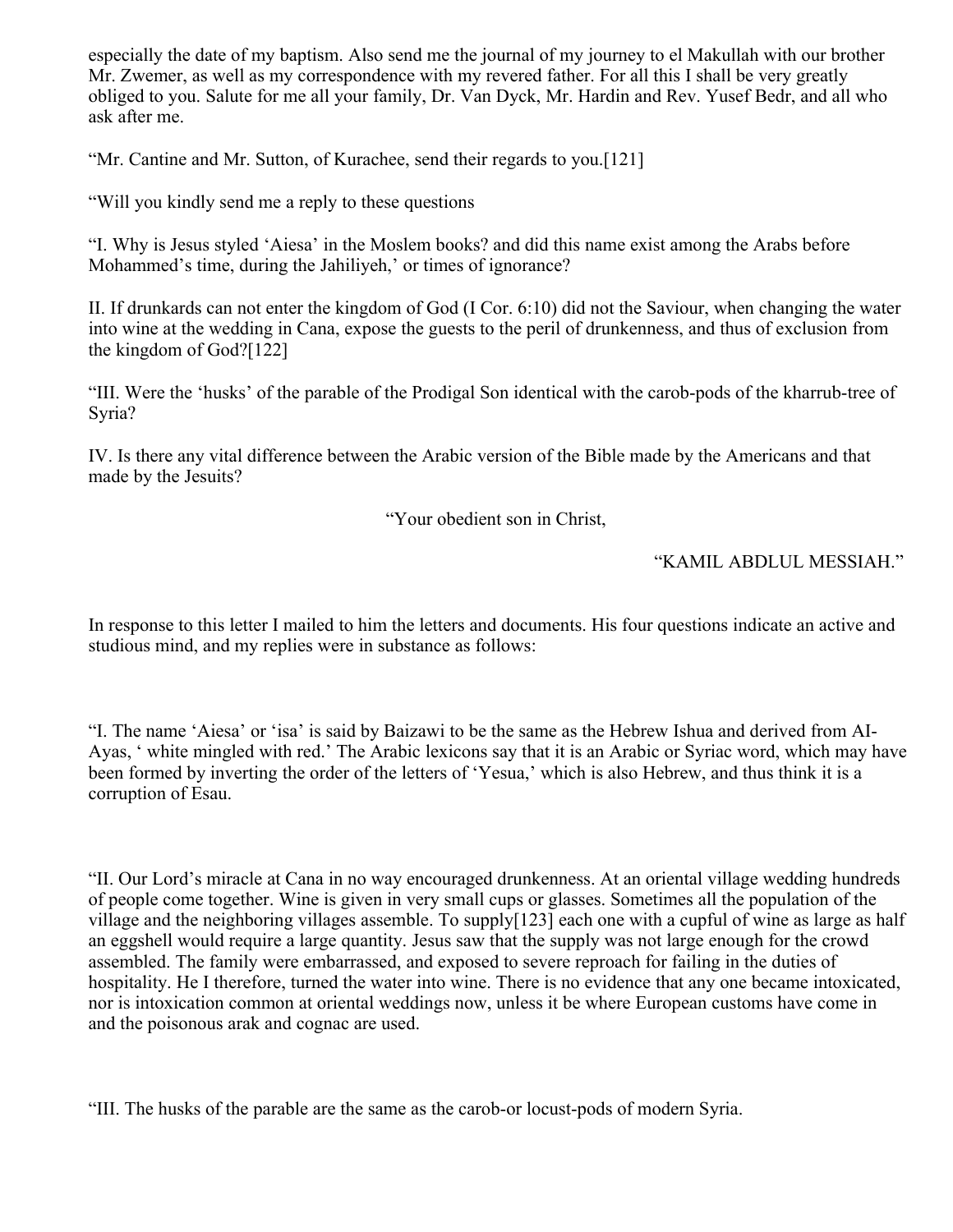"IV. The Jesuit translation of the Bible into Arabic differs very little from that of Drs. Eli Smith and Van Dyck, the points of difference being those of the Vulgate and the Textus Receptus of the Hebrew and Greek originals."

In the letter of June 19, 1891, Kamil asks about Mr. Van Tassell, a young American missionary who came to Syria to labor among the desert tribes. For purely political reasons, the Ottoman authorities objected to his going among the Arabs, and virtually expelled him from the frontier. Finding that he could not reach the desert tribes, for whom alone he was[124] sent, he sold out his tents and camp equipage and returned to the United States. Dr. Ford purchased the waterproof tent, and it has been his summer home for five years. For the present the way of the gospel to the Bedawin Arabs from the Syrian frontier is closed as thoroughly as the local governors can close it. It seems impossible for the official class to believe that a missionary like Mr. Van Tassell can have a purely spiritual and disinterested object. They suspect every "father of a hat " to be a[125] secret political emissary of some European government. In some way, if it is not in our way, and at some time, if not in our time, the Lord will open the door of the gospel to the millions of the children of Ishmael.

Kamil's next letter is from Busrah, March 4, 1892, and indicates no little apprehension on his part of personal danger from fanatical Mohammedans..

After acknowledging the receipt of my letter and his great joy at the recovery of Mrs. Jessup from illness, he states that he had decided not to continue correspondence with his father and asks affectionately about his friend, the converted Bedawi. He also asks for a copy of the " Bakurah" as soon as it is published, and intimates that, should the enemies of the gospel interfere with his work, he would return to Aden and labor with Mr. Gardner. He then says:

''In any case I will not go contrary to your counsels for I am your obedient son in Christ. If you bid me go to death itself I shall not hesitate, and this your heart knows, for I am faithful to your bidding as long as I live. The Lord guide you to what is best for me and my[126] people and preserve you and guide you with his eye, for the sake of the Lord Jesus Christ. Amen.

"Please salute most affectionately my honored friends Dr. Van Dyck and Mr. Hardin, and all the brethren, especially your own family.

"We have just learned of the sailing of a physician from our society to come to Busrah. The Lord bring him in safety.

Your obedient son in Christ,

"KAMIL A MESSIAH."

## **Kamil's Last Letter**

The last letter in my possession from this beloved brother is dated April 22, 1892. He acknowledges gratefully the receipt of the documents previously asked for.

He says: "I am trying to act in accordance with your advice on the Lord's injunction, 'Be ye wise as serpents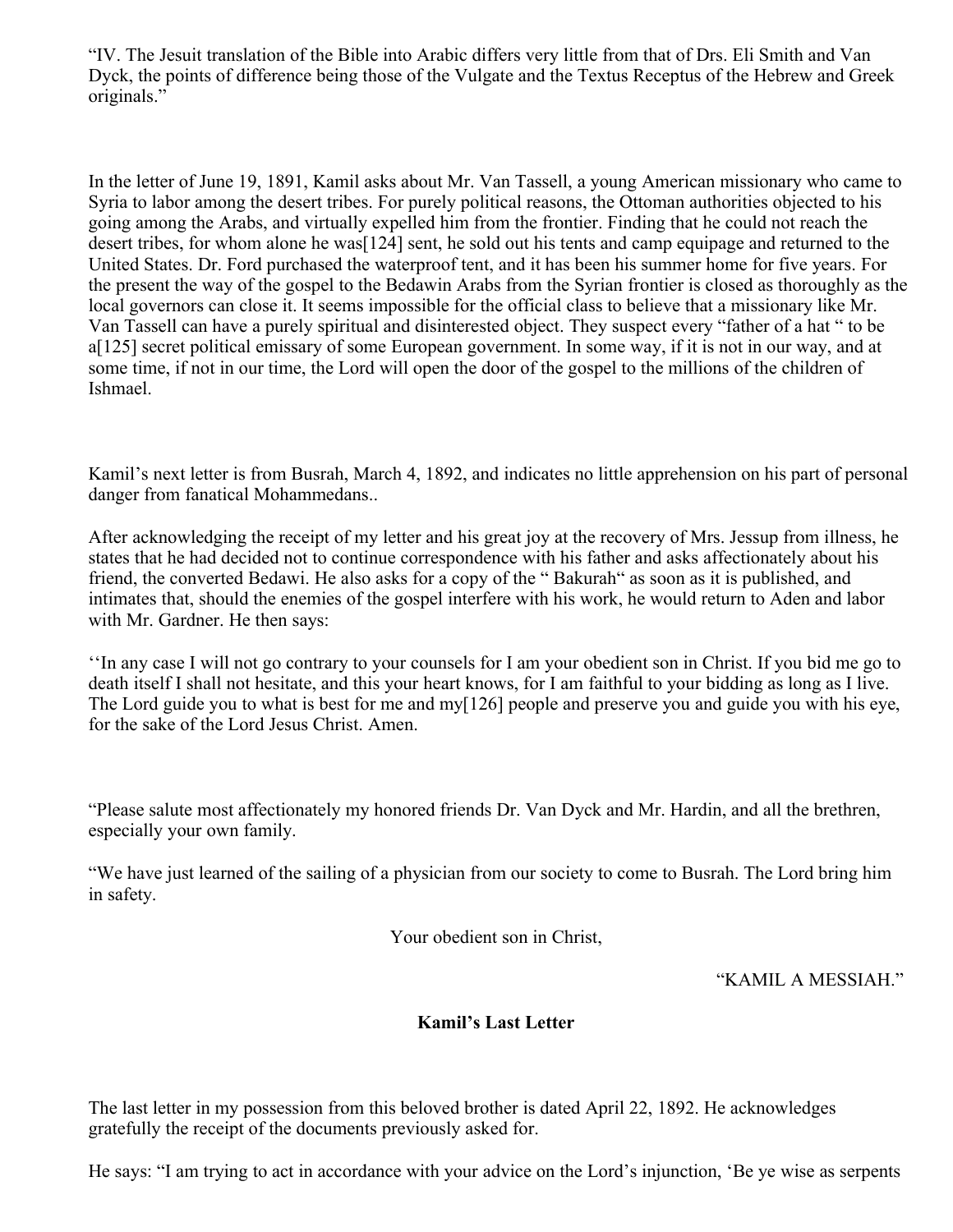and harmless as doves,' and am careful about my spiritual work, as the Holy Spirit teaches me.

"Mr. Zwemer is anxious that I go boldly into the Moslem coffeehouses and streets now, during Ramadan, and preach Christ boldly. But I can see clearly that such a course would now be unwise and might drive us all out of el Busrah.[127] There is no religious liberty here as in Aden. A new helper has come here from I3agdad and the American doctor has come, but, not having visited Constantinople to get his diploma indorsed, he is helpless and must now go there for this purpose. I am writing a weekly report of my religious labors, which you will no doubt receive so I will not copy it, as my time is fully occupied.

Salute Dr. Van Dyck, who bade me, when I parted from him, ' Kamil, be wise as a fisherman in your work.' Would that I had the wise eye of the fisherman and the wisdom of the serpent.

"Salute also Mr. Hardin, and all inquiring friends.

"Your obedient son,

"KAMIL ABDUL MESSIAH."

# KAMIL'S JOURNALS IN EL BUSRAH

The following extracts will show the zeal and fidelity with which he labored in season and out of season

"April 1, 1892. As I was seated in the Kahweh (coffeehouse) and by my side Effendi and another man, the former asked me 'What is the meaning of the "three persons in one God'' ? and what do you Christians believe[128] about it?' I explained that we do not hold that there are three Gods, as the Koran claims. God forbid! We believe that there is one God who has no partner, and who is in three persons. The effendi replied, This is a strange doctrine, and your believing it is even stranger, as it can not enter the mind.' I replied, 'We can not refuse to believe everything that does not enter our minds. We must believe what God commands, whether it is within our comprehension or not. Our only course is to accept what God enjoins. There are many things as strange as the Trinity which men of all religions accept, as the eternity of God and his omnipresence, etc., as we believe this, we must believe that, as God has thus revealed himself.'

"The same day three Sunnite Moslems and two shiahs called, and one Christian.

"On April 2d I invited a Turkish military officer to visit me. He asked a number of questions, and at length he began to curse the pope and his teachings contrary to the Bible, and to praise the Protestants in Baghdad. He loves the New Testament and asked me for a French Testament, which I gave him, and he went away grateful. During the day six Mohammedans and one Jew called on me.

On the third day I was taken with violent fever, which continued until the seventh. On the[129] eighth I went into el Busrah to visit my friends Saloma and Eliya. Then I returned and was invited by a friend to his house,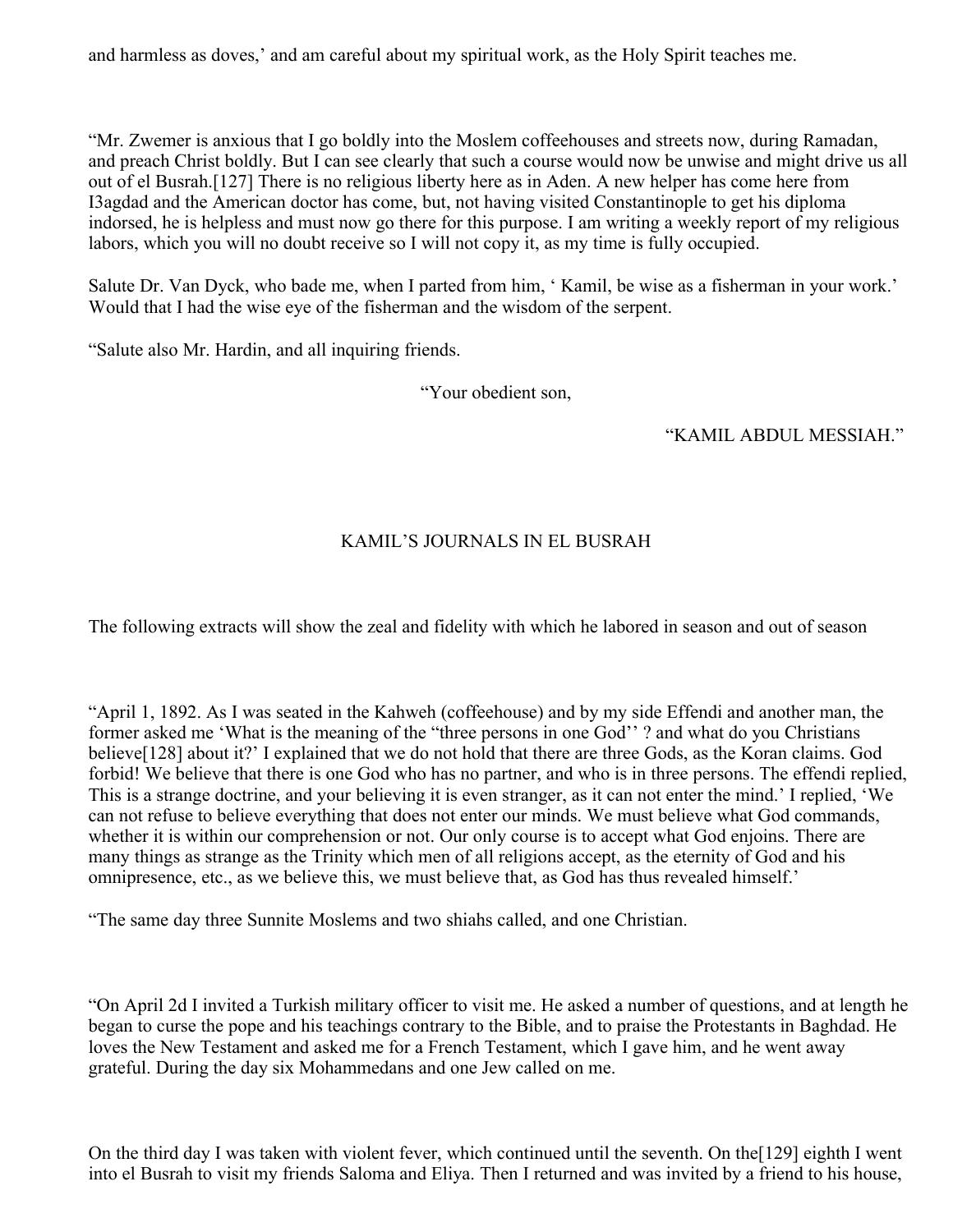where a large number of government officials were assembled. who were scribes and Pharisees. They plied me with questions such as how God could have a Son and how could the pope be infallible, etc. They accepted my declaration that the pope is not infallible; but as to Christ's being the Son of God they met the words with cursing and abuse on every side. My friend, the owner of the house, rose upon them and stopped their abuse. As I went out I shook the dust from my feet as Christ commanded mc.

"April 13<sup>th</sup>. To-day I was accosted in the street by a Moslem to whom I gave a Bible about two months ago. He said, 'I read that book daily with my hareem and children, and this man, my cousin (sitting by him), would like a copy to read in his house.' I hastened and brought him the book, which he received gratefully, saying, 'We shall come and see you soon.' I replied, 'Ahlan wa sahlan,' i.e. 'Welcome to you.'

"April 14th A Persian Moslem, a Shiite, the Moolah Hassan, invited me to a place filled with Shiites, whose chief was the sayyid Nazir ed Din. Their object was to convince me of the truth of Islam, as they had heard that I am familiar with the Koran. When I entered the sayyid ordered[130] me to be seated, and said, ' My dear son, we have heard that you know the Koran and the religion of Islam, and, fearful for the perdition of your soul, we have invited you here to enter the true religion.' He then asked, 'What do you think of the Koran? Is it true or not?' I replied, 'The Koran is the most elegant and rhetorical book in the Arabic language, as there are great books in other languages, as the French and English and others.' 'But,' he said, 'I ask you is it God's book or not?' 'This is a very important question,' I replied. 'If I say it is of God, you will say, "Why do you not believe it ?" and if I say it is not, you will curse me; and you know that I am not a Moslem and do not believe it.' They then asked other questions and I answered them. At last they said, 'There is no profit in you; go to hell.' I said, 'God knows which of us will go to Jenneh and which to Jehennam.' They then said, 'Go and study the Koran.' I returned to my house, thanking God that I had escaped from them. Four Moslems came to call.

"April 15th. A Moslem effendi came and asked me for a Turkish Gospel, which I presented to him. Seven Moslems and a Christian called on me.

"April 19th To-day I visited a high military officer; a number of my friends were present.[131] He soon asked about my teaching and my pupils. I told him that I am teaching three Americans, one a doctor and two clergymen; but the doctor had been forbidden by the waly to practice, as his diploma is not visaed by the Constantinople Medical Board. He replied, 'This waly does not know the difference between good and evil. Had he any brains he would not have prohibited a man from doing good.' One of those present remarked, 'The only object of these Americans is not doing good, but converting Moslems to the Protestant religion.' The[132] officer said, The Protestant religion is Christianity, and these men force no one to accept their faith. If any one wants to come, they say, "Ahlan wa sahlan—welcome"; and to those who object they offer argument and proof. if any of you wish to discuss the matter, here is Kamil. Open the debate. If he convinces you, become Christians. If you convince him, he will become a Moslem.' I said, 'Agreed I am ready if they are.' They replied 'Let the matter go now until another time.'

"During the day three Moslems and a Jew came to discuss with me.

"April 22nd. As I was passing through the Kahweh at evening a company of my Moslem friends accepted my invitation and came to my house with a 'faqih' [ Mohammedan lawyer: the term is still retained in Spanish as alfaqui. Hughes' "Dict. of Islam" The discussion was as to whether Islam is a true religion, and their difficulties about the Trinity. They asked and I answered, and then I asked and they replied. Finally, on rising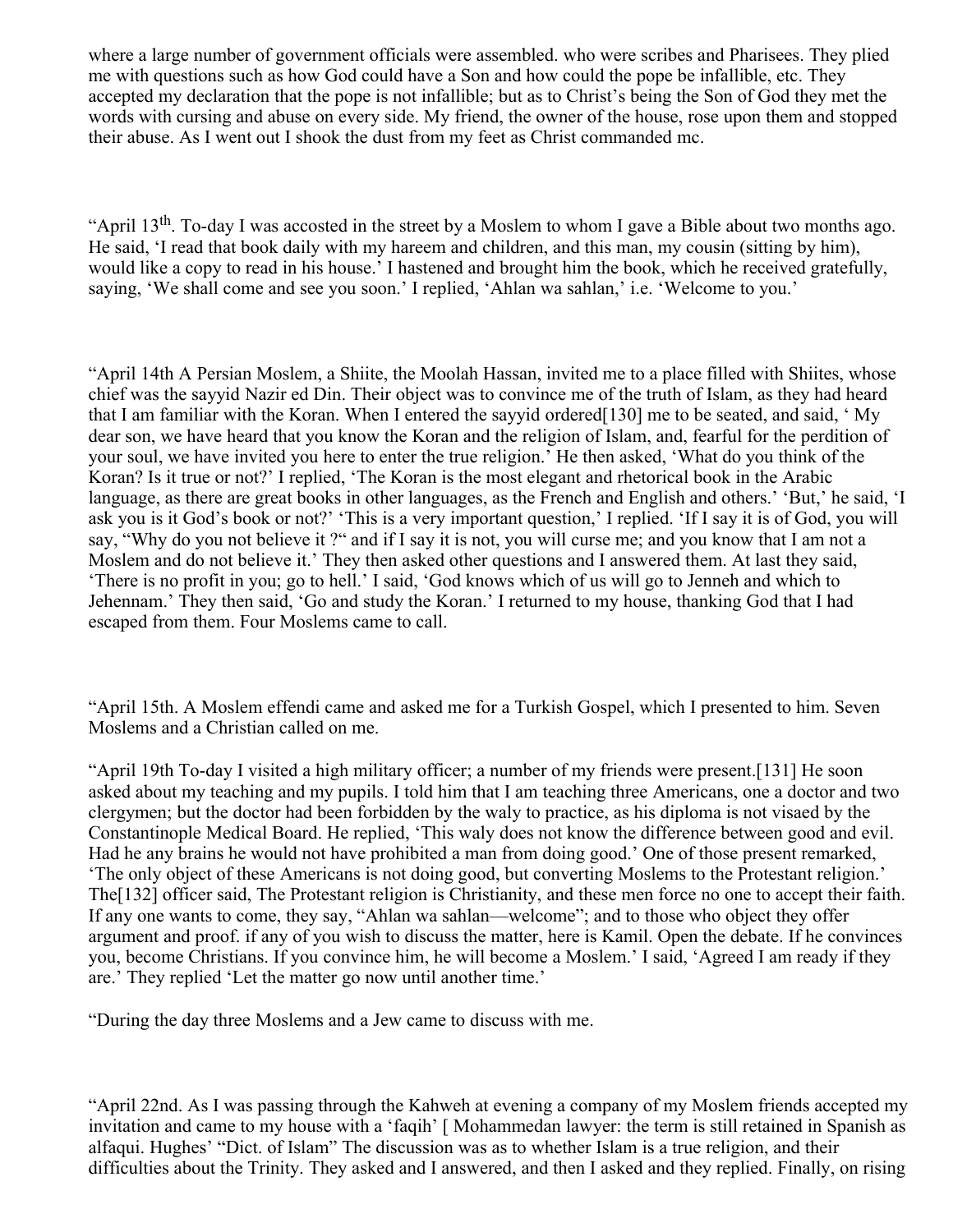to take leave, they all prayed that Allah would enlighten my heart. And I also, after their departure, prayed to God to enlighten their minds and hearts that they might understand all they had heard.

"Five Moslems and two Christians called.

"April 23d. Four Roman Catholics called[133] and asked why we do not pray to Mary and reverence the pope and the priests and angels and others. I told them that I honored Mary more than they did; but as to the pope, I had no respect for him, on account of his arrogant conceit, but if he had the spirit and did the works of an apostle I would love him and honor him ; and as to the priests, I would never ask one of them to forgive my sins, as they need to have their own sins forgiven, in all our talk the greatest indignation of these Romanists was at my not liking the pope.

"April 24th to 30th I had conversation with thirty-seven Moslems, five Christians, and two Jews. On the 28th was 'Aieed el Futr' for both Sunnite and Shiah Moslems. I was unwell, and eleven Moslems and three Christians arid one Jew came to see me. The next day I called upon eleven Mohammedan houses and we had discussions in three of them."

(Aieed el Futr is the great Moslem feast at the close of the Ramadan month of fasting, when all the Mohammedans spend three days in visiting and feasting. It is a time of rejoicing, when young and old in new and bright colored clothing give themselves up to festivity. It answers[134] to the Christian Easter Monday or the American Fourth of July.)

"During the week ending May 22d I had visits from twenty-three Moslems, five Christians, and one Jew, and sold two Bibles.

"May 22d to 28th. This week thirteen Moslems and five Christians called on me. On the 28th I went at 12 o'clock with my brother, Mr. Zwemer, to Majil. On our arrival the whole population, great and small, gathered around us, welcoming Mr. Zwemer and asking after his health with the greatest kindness and with smiling faces, as they had known him before, We then went with the crowd to the shade of a tree, where the multitude sat thirsting to hear the word of God. Mr. Zwemer then began to speak with great boldness on God's love to mankind, ending with that great verse which speaks of the greatness of God's love: 'God so loved the world, that he gave his only begotten Son, that whosoever believeth in. him should not perish, but have everlasting life.' They made some objections and asked some questions, all of which he answered with love and gentleness and courtesy. I helped in answering some of the questions and they listened with eager interest. We then read several chapters from the Bible, from which also one of the boys read to them;[135] and as we had several copies of the Scriptures we gave them to those who could read, and they began to read, so that the company soon became like a great Sunday-school or church of forty or fifty members. As they read, Mr. Zwemer would ask them, Is this true? Is this true?' And do you suppose that they said 'No '? Not at all, but 'Yes, this is true.' Mr. Zwemer then explained in clear and simple language that we all are sinners in the sight of God, and that 'without shedding of blood there is no remission.' He then told them that the[136] blood of Christ, shed on the 'wood of the cross,' is the only means to atone for our sin.

"It was a happy time to us, and the Spirit of God helped us mightily. At last Mr. Zwemer asked them, 'Is what you have heard true?' They said, 'Some things are true, and other things are true, but we do riot believe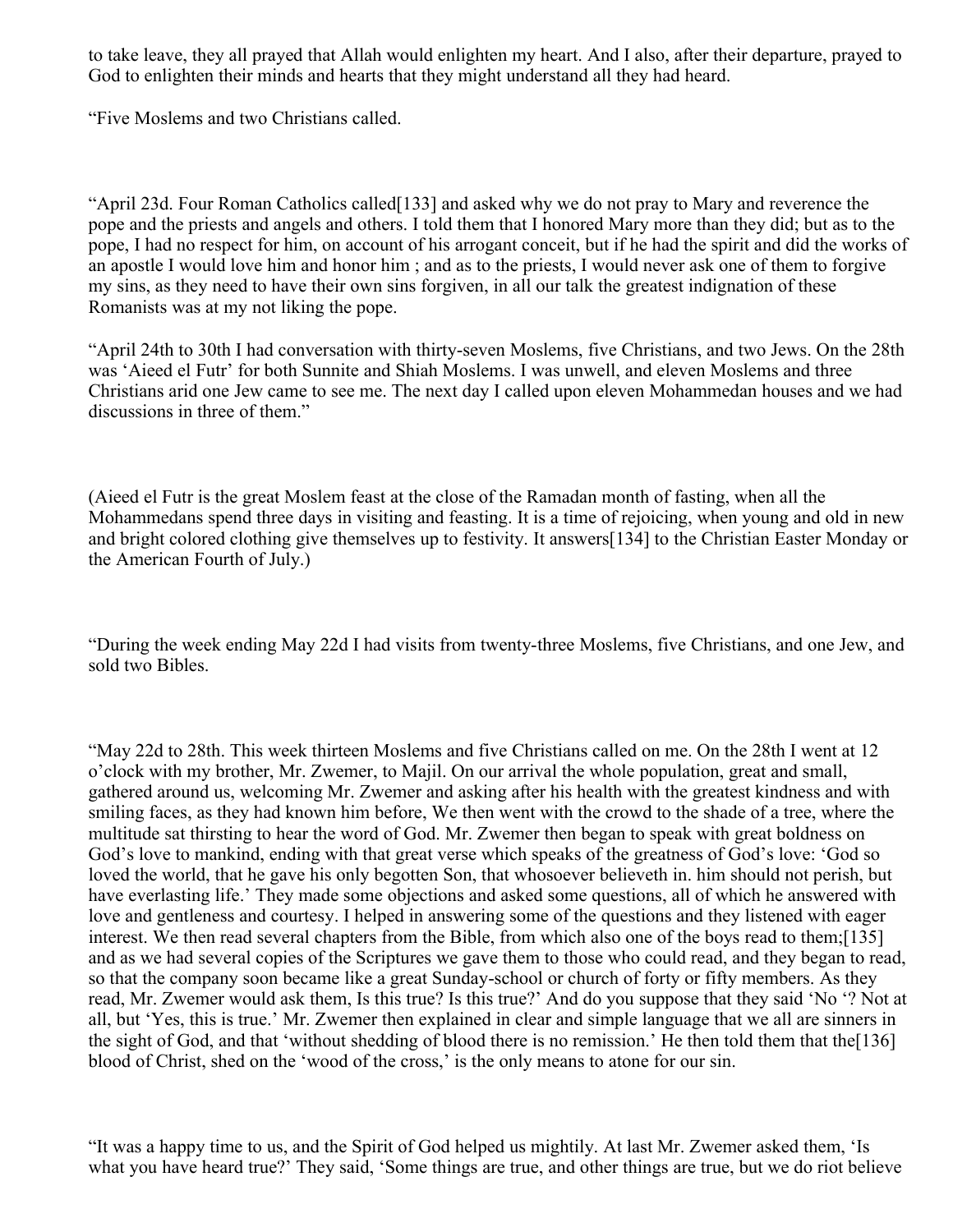them.' He replied, 'Think over all you have heard.'

"At evening we bade them farewell and they accompanied us to the water, and we came home with great joy, crying unto God that he would cause his word to grow there and bring forth fruit meet for repentance."

Mr. Zwemer, in speaking of this visit, says, "For fully three and a half hours Kamil argued and reasoned with them from the Scriptures. We had prayer with the Moslems before we left."

### KAMIL'S DEATH.

The sudden death of this gifted and young disciple was one of those bitter trials which can only be relieved by reference to the unerring wisdom of God, who doeth all things well.

It is the opinion of' those associated with him that he was poisoned, but the hostility of the[137] government, the fact that he was buried in the Moslem cemetery, and that no postmortem would have been allowed make it impossible to obtain positive proof.

The sad facts are as follows

On Friday, June 24, 1892, Kamil died. Early in the morning Mr. Zwemer was called to conduct the funeral of the carpenter on board a foreign steamer. Owing to the extreme heat he did not call on Kamil before going home to breakfast. Mr. Cantine called on Kamil in the morning and found him suffering with symptoms of bowel disorder, violent vomiting and purging. Dr. Riggs, who was himself sick, sent him medicine by a servant. The heat was intense, and many of the people were prostrated with fevers. Kamil lived near the harbor, and the missionaries nearly two miles distant in the native quarter. At five o'clock p. m. Mr. Zwemer went to call on him and help him. Yakoob Yohanna, a Christian native, met him half way and told him of Kamil's death. He hastened to the house, and found it occupied by Turkish soldiers, mullahs, and people who had seized his papers, sealed up his room, and [138] were busy with Moslem prayers over his body. They protested that he was a Moslem. Mr. Zwemer insisted that he was a Christian, and begged and entreated that he should be buried with Christian burial. The evidence of his Christian faith was among the papers they had seized. But it was vain to resist this very exceptional display of armed force.

Mr. Zwemer left the body and went to the Turkish waly, and to appeal to the British consul. Meantime Mr. Cantine arrived, and[139] Mr. Zwemer had to hasten away on receipt of a note stating that Dr. Riggs was very ill, and with high temperature.

At 10.30 p.m. Mr. Cantine came with the news that the Moslems, in spite of his protest, had performed their funeral rites and buried Kamil. But the seal of the British consul was added to that of the Turks on the room containing his property. The next day the whole town was talking over the event. Many of the Moslems told the missionaries that they knew Kamil to be a Christian and a man of pure and upright life, that he was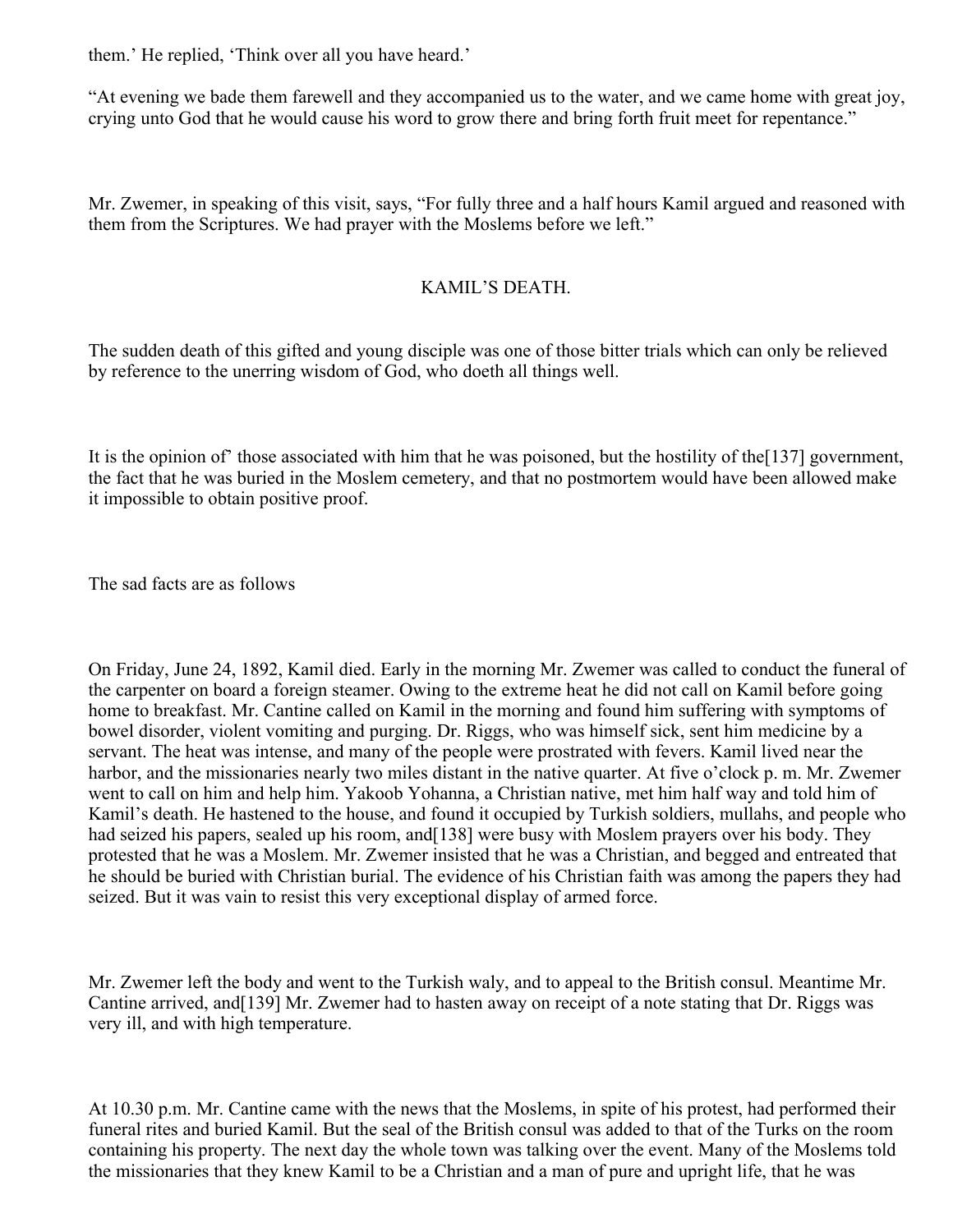converted from Islam, and a preacher of Christianity.

The exact spot where the Moslems buried him could never be found. The consulate did not succeed in securing his little property, but his books and papers were afterwards sold at auction, excepting the few claimed by the missionaries as their personal property.

The evidence of foul play in his death is regarded as very strong:

I. He was a young man of strong physique and had not been long unwell.

II Had he died from ordinary disease none[140] but his companions would have known it, and the missionaries would have been told of it before any one else.

III. It is regarded as impossible that the Turks and mullahs could have prepared his body for burial, sealed all his property, and had the military police agree to oppose any help or interference on the part of the missionaries, in so short a time as that which intervened between his death and their arrival. The washing and enshrouding of the body according to Moslem custom is a long and elaborate ceremony, and the sheikhs and mullahs must repeat the "Kalimet esh Shehadad," or word of witness, 'There is no deity but Allah, and Mohammed is his apostle, at every ablution, and three times after the washing, when three pots of camphor and water are poured over the body.

| The following are two of the prayers recited by Moslems at a funeral |
|----------------------------------------------------------------------|
| God is Great.                                                        |
| Holiness to thee, oh God,                                            |
| And to thee be praise.                                               |
| Great is thy Name.                                                   |
| Great is thy greatness.                                              |
| Great is thy praise.                                                 |
|                                                                      |

There is no deity but thee."[141]

"0 God, forgive our living and our dead, and those of us who are present and those who are absent, and our children and our full-grown persons, our men and our women. 0 God, those whom thou dost keep alive amongst us keep alive in Islam, and those whom thou causest to die let them die in the faith."

Those who place the corpse in the grave repeat the following sentence:

We commit thee to earth in the name of God and in the religion of the prophet."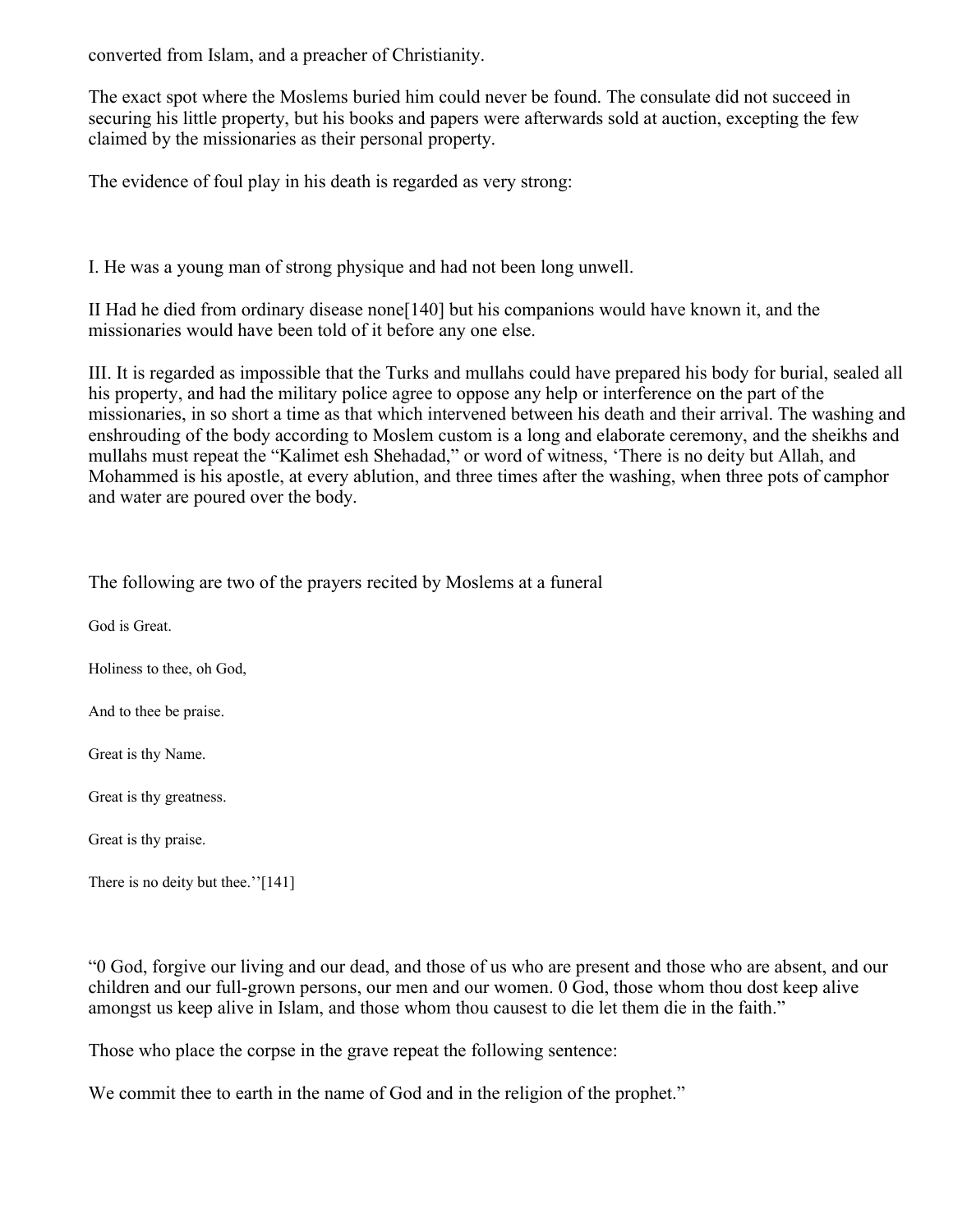IV. Government officials were on hand to take possession of all his effects and seal up his room before his Christian brethren could arrive.

There is every indication that poison had been given him by some unknown persons, either in coffee, the usual eastern way of giving it, or as medicine.

V. The burial took place in the evening and the place of interment was concealed.

VI. According to the Moslem law, a male apostate (murtadd) is liable to be put to death, if he continue obstinate in his error. If a boy under age apostatize, he is not to be put to[142] death, but to be imprisoned until he come to full age, when, if he continue in the state of unbelief, he must be put to death." According to Dr. Hughes, quoting from the book "Sahih ul Bukhari" "Ikrimah relates that some apostates were brought to the Khalifa Ali and he burnt them alive; but Ibn Abbas heard of it and said that the Khalifa had not acted rightly, for the prophets had said, " Punish not with God's punishment (1. e., fire), but whosoever changes his religion, kill him with the sword."

VII. Kamil's own father once wrote him virtually threatening to kill him as an apostate.

In these days the sword is not generally used to dispose of apostates from the faith. Strychnine or corrosive sublimate are more convenient, and less apt to awaken public notice, especially where an autopsy would not be allowed.

It may be that Kamil's father used the language simply for intimidation, for I can hardly believe him to be so utterly devoid of natural affection; but religious fanaticism, whether originating in Arabia or in Rome, seems to override all laws of human affection or tenderness.

The Lord himself, the chief Shepherd, knows[143] whether his loving child Kamil is worthy of a martyr's crown. We know that he was faithful unto death. He fought the good fight, he kept the faith, he finished his course. His life has proved that the purest and most unsullied flowers of grace in character may grow even in the atmosphere of unchristian social life. It mattered not to him who buried him or where he was buried. He was safe beyond the reach of persecution and harm.

I have rarely met a more pure and thoroughly sincere character, sine cera. From the beginning of our acquaintance in "our flowery bright Beirut," to his last days on the banks of the Tigris, he was a model of a humble, cheerful, courteous, Christian gentleman.

Kamil's history is a rebuke to our unbelief in God's willingness and power to lead Mohammedans into a hearty acceptance of Christ and his atoning sacrifice.

We are apt to be discouraged by the closely riveted and intense intellectual aversion of these millions of Moslems to the doctrines of the Trinity and of the divinity of Jesus Christ. But Kamil's intellectual difficulties about the Trinity[144] vanished when he felt the need of a divine Saviour. He seemed taught by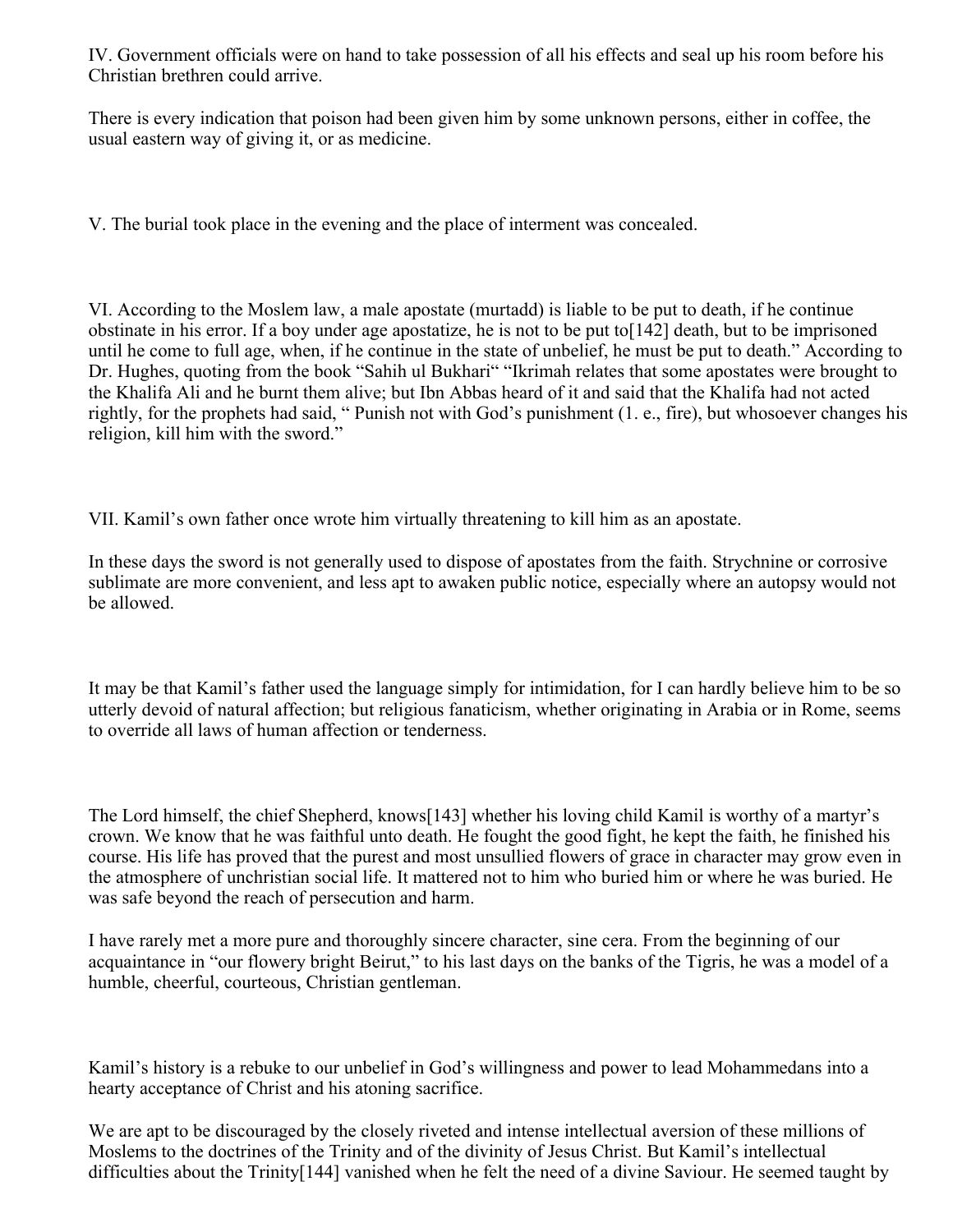the Spirit of God from the first. He exclaimed frequently at the wonderful scheme of redemption through the atoning work of Christ.

"El fida, el fida," "redemption " he once said to me, "redemption, how wonderful! I now see how God can be just and justify the sinner. We have nothing of this in Islam. We talk of God's mercy, but we can not see how his justice is to be satisfied." What the Mohammedan needs above all things is a sense of sin, of personal sin, and of his need of a Saviour.

According to Islam, a man obtains salvation by a recital of the " Kalithah" or creed, but if he be an evil-doer he will suffer the pains of a purgatorial fire until his sins are atoned for.

The two words in the Koran which express the doctrine of expiation are, first, "Kaffarah," (Sura 5 :49): "And therein (Ex. 21 : 23) have we enacted for them 'Life for life, an eye for eye and nose for nose and ear for ear and tooth for tooth, and for wounds retaliation ; whoso shall compromise it as alms shall have therein the expiation of his sin." "The expiation of a[145] mistaken word in your oaths shall be to feed ten poor persons," etc. (Sura 5 :91).. And, second, "Fidyah" (Sura 2:180) "Those who are fit to fast and do not, the expiation of this shall be the maintenance of a poor man." Whosoever is sick and can not make the pilgrimage to Mecca "must expiate by fasting or alms or an offering." In Moslem theology the term "kaf faratu'z zunub," "the atonement for sins," is used for the duties of prayer, fasting, almsgiving, and pilgrimage. The visiting of shrines of the saints is also an atonement for sins. "Ziyaratu'l is "kaffaratu-zzunub." In all these cases expiation is man's act, one of the meritorious acts of a religion of works.

Sacrifices are common among Moslems on the great feast of "El Azha", and on the birth of a child, "Aquiqah." But in none of these is there any expiatory character. Mohammedanism ignores the doctrine that "without shedding of blood is no remission." (Lev. 17 : it; Heb. 9 : 22.) It knows no offering for sin. Its numerous formal prayers, its fast, pilgrimage, and alms- giving, satisfy the conscience with the idea of the efficacy of human merit.[146]

But a sense of personal demerit, a conviction of sin before a just and holy God, reveals the emptiness of these outward works, and drives the sinner to seek a Saviour. Kamil felt this deeply and expressed it in his prayers and his conversation. Arguments on the divinity of Christ will avail little with a man who does not feel the need of a divine redeemer. And when he feels this need he does not need the arguments. "An incarnation in order to redemption" is the foundation of Christian theology. If we feel our need of a redeemer, we can not be satisfied with any less person than God incarnate. Let us remember this in laboring for Mohammedans. They need to feel the enormity of sin against a just and holy God. They need no new gospel, but the old, old story, told in the old, old way.

In May, 1868, I visited Williams' book store, in Boston, in company with that noble Christian lady, Mrs. Walter Baker. On entering, she introduced me to her old friend, Oliver Wendell Holmes, as "a missionary to Syria." He was most affable and cordial, and asked me about the country and people, and at length said, "How[147] do you preach to those Mohammedans? do you teach the orthodox theology?" I replied, "We preach to them the same gospel that we would preach to any other poor sinners—that man is a sinner against a just and holy God and needs a divine Saviour. They need the same salvation that we do.' He then stepped to the book shelves, and taking down a copy of his work, "Elsie Venner," presented it to me, saying, "This is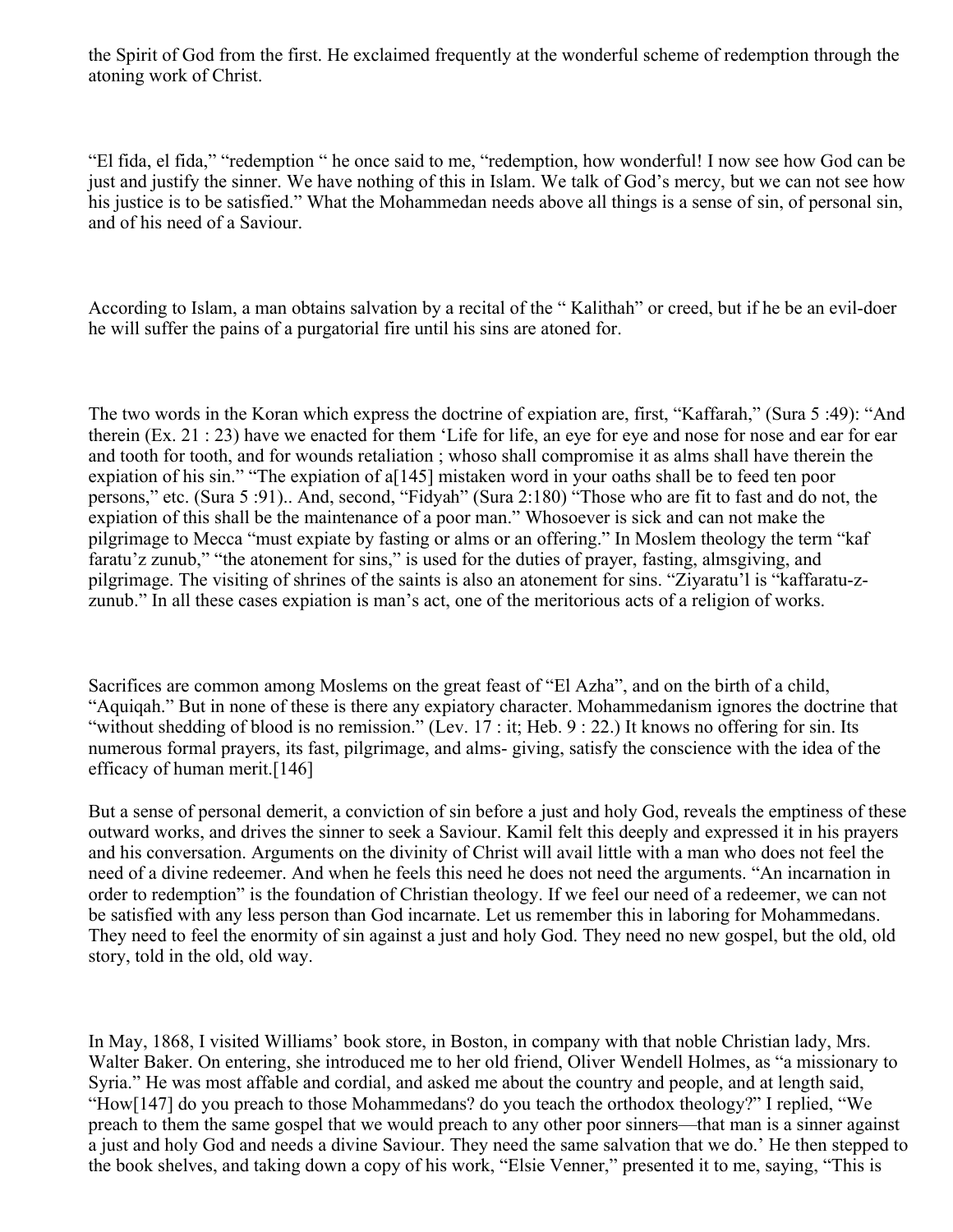my theology." I turned to the counter, and taking up a Bible, replied, "And this is my theology." "What!" said he, "do you mean to say that you accept that whole Bible, from Genesis to Revelation, and believe it all?" "Certainly," said I, "with all my heart." He stepped back and surveyed me intently from head to foot, and then said, with a smile to Mrs. Baker, "Well, it is refreshing to see a man who believes something."

And it is refreshing to have such a Bible and such a gospel to believe. It meets our highest and our deepest wants, the exacting cravings of our nature. We must have a Saviour, and we can not rest in any one short of a divine Saviour, the incarnate Son of God.[148]

#### APPENDIX.

#### THE ARABIAN MISSION

This mission, with which Kamil was connected until the day of his death, originated in the New Brunswick Theological Seminary of the Re formed Church in America. It was organized in 1889 on an undenominational basis, because the Foreign Board did not feel equal to the responsibility of the care of the mission in addition to the growing needs of their other mission fields. In 1894, however, the mission was adopted by the Reformed Church, although retaining its separate financial status.

This is not the place to give the brief history of the progress of this mission in the face of many obstacles and difficulties both at home and abroad, but a short statement of the present condition and work of the mission in the field will show what God hath wrought.

The mission at present occupies eastern Arabia on the coast with three stations and two out stations. Busrah vilayet on the north has an[149] area of fifty thousand square miles, about the size of New York State, and a population of seven hundred thousand. The Bahrein islands with the adjacent coast have a population of about three hundred thousand, and Oman, with Muscat as chief city, five hundred thousand, Work was begun at Busrah in 1891, Bahrein, 1892, Muscat, 1893. Amara, on the Tigris, north of Busrah, was occupied as an out station in 1895 and this year work was auspiciously begun at Nasariyeh on the Euphrates, near the site of Ur of the Chaldees.

When a large building is not yet in process of construction, and the foundations only are being laid, the plan of the architect can best be seen from the model, and not amid the diggings and stone-breaking and loose material. How much more is this true when the great Architect is laying the foundations for his spiritual temple in eastern Arabia? When two of us came to the peninsula five years ago we were permitted to stretch the measuring line from corner to corner, and on our knees study God's plan for the building. Since then we have received, once and again, reinforcements, but even now the foundations are only beginning to be laid, and there is so much rubbish about that it is hard to see much progress from year to year in the super structure. While other missions can speak of [150] harvest time, and give statistics of churches, schools, and baptisms, we arc yet in the midst of early sowing, and the statistics we can give all refer to the seedtime of the spoken and printed word.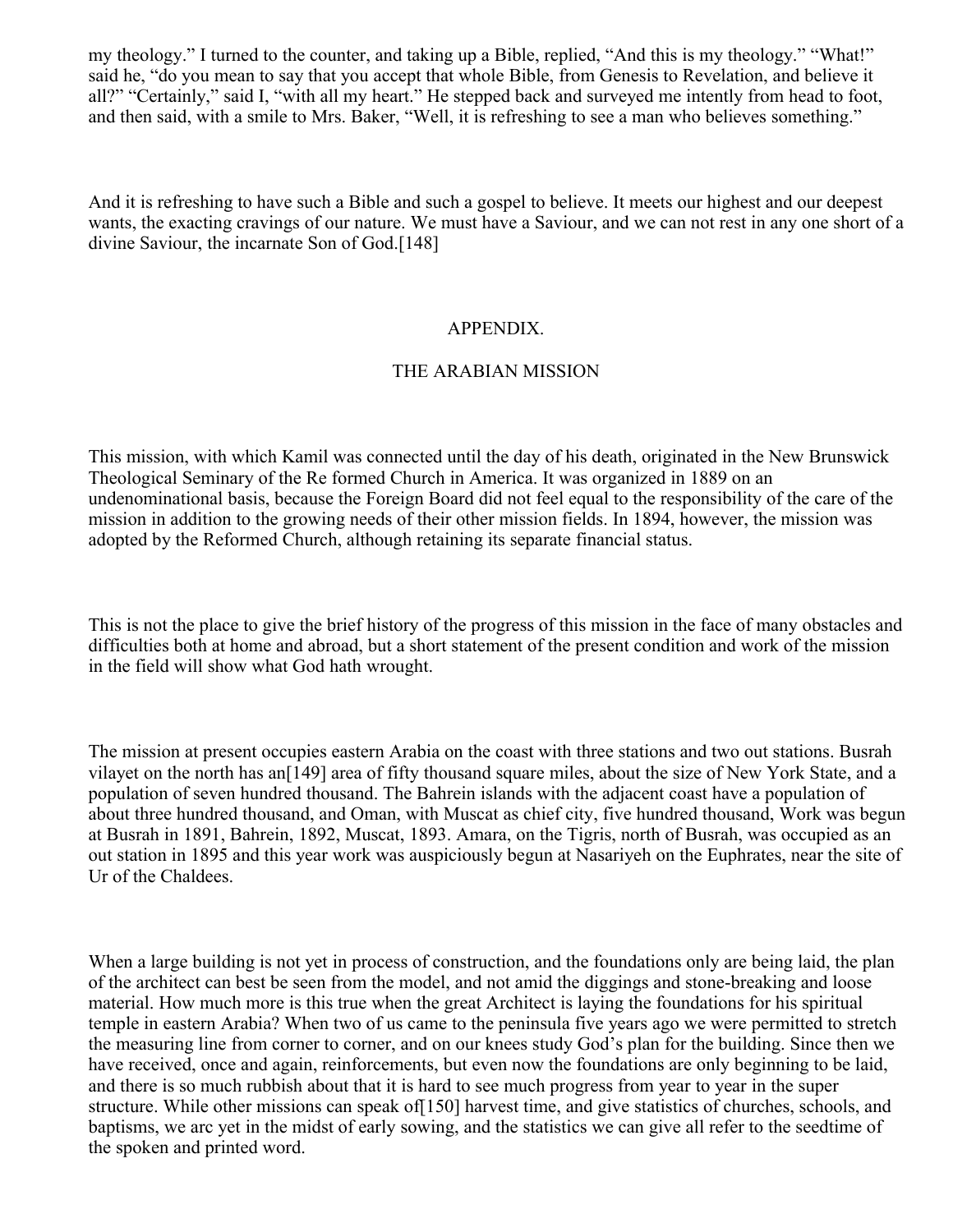From each station as a center, and from the northernmost limit of the Busrah vilayet, for more than a thousand miles along the coast of Arabia to Ras el-Had, our colporteurs offer God's word to all who will receive it, and speak with all who will hear. They are the real pioneer evangelists, and their work breaks down prejudice and opens the way for work of all kinds in the future. Six colporteurs were employed for a whole or part of the year, and the five bookshops were open for twelve months without intermission. At Busrah a small circulating library for English-reading natives was started in connection with the Bible Depot, and the stock of Arabic and English educational books is growing larger. Our prime object is, of course, the circulation of the Scriptures. To this end our mission receives aid from the American Bible Society for Bahrein and Muscat, and from the British and Foreign Bible Society for Busrah and Amara; and it has only been from lack of missionaries to accompany the colporteurs, and so extend their journeys into new territory, that the annual circulation has not still more[151] increased. As it is, the number of portions of the Bible sold this year is five hundred more than last year. Of these sales eighty-seven per cent, were made to Moslems.

The religious books include the recent controversial Arabic and Persian literature, the standard Christian classics and many by Spurgeon, Moody, and others from the Beirut press. Our educational books are often the bait on the hook of the shopkeeper in fishing for men, and yet more often even a geography or primer will so break through prejudice that the Moslem lad who has bought and read either, comes again and again to the Christian bookshop. In all our shops the walls themselves witness to Christ the Son of God, and no one can enter them and remain ignorant of our message.

It is especially encouraging to note that the sale of complete Bibles and Testaments is on the increase where earlier sales of smaller portions have prepared the way. The following table shows the totals and increase of Scripture sales for five years in eastern Arabia:

### TOTAL SALES OF SCRIPTURES ARABIAN MISSION

1893 - 825, 1894 - 1760, 1895 - 2313, 1896 - 2805

Almost identified with our Bible work is that[152] of preaching the gospel in regions beyond our three stations by journeys on sea and land. From Busrah, north and south, the rivers are the great, cheap, and safe highways of travel. The long journey up the Tigris to Koot, across the plain of the Shatt el Hai at Nasariyeh, is made twice a year. Between our three stations steamers ply the gulf and we try to make each journey a missionary tour. The importance of itineration in a pioneer field can not easily be exaggerated. Even as Kamil preached the word on the south coast, his successors, our colporteurs, recently visited the eastern pirate coast south of Bahrein and left behind them a hundred and one books among Arabs who formerly made the whole coast unsafe, but have now settled down to fishing and commerce. In Oman the Rev. P. J. Zwemer has penetrated far into the interior and found the whole mountain region fertile, populous, and accessible The people, too, were agricultural not nomadic, and many of them could read. On two occasions the highlands of Yemen were visited, and evangelistic work was attempted among the large Jewish population of Sanaa. Kateef and Hassa with its old capital, Hofhoof, also heard for the first time the word of life from missionary lips.

From the outset medical mission work has [153] proved a very efficient adjunct to our work of evangelization. Dr. Riggs left the mission field shortly after Kamil's death, and his successor failed in health. But our present medical missionary, Dr. H. K. L. Worrall, has regained lost ground and the work is growing.